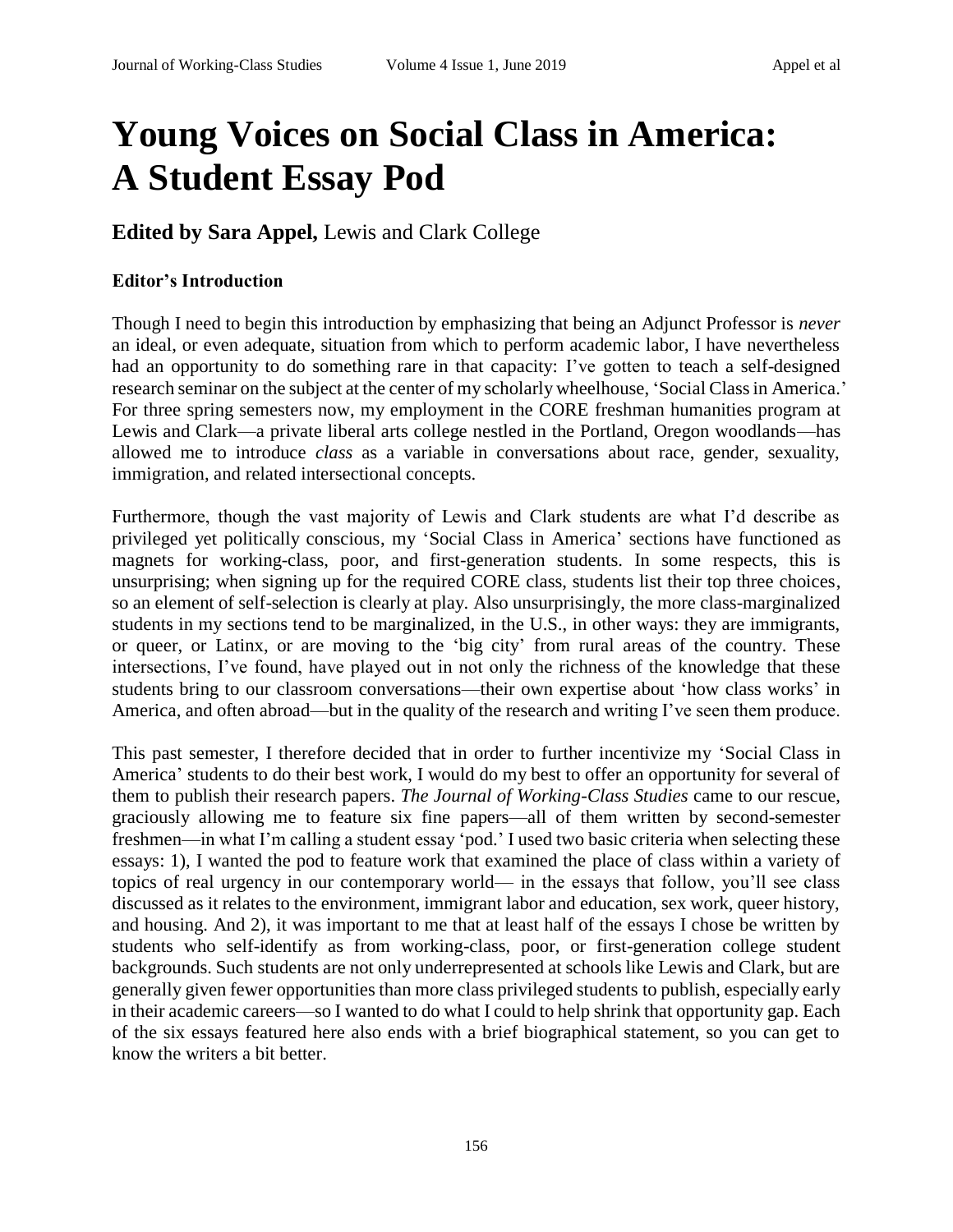Finally, I want to emphasize that the essays you're about to read, while being good *student* writing, also serve as a barometer of what the youth of today—the leaders, laborers, maybe even revolutionaries of tomorrow—are thinking about, as far as how class factors into their concern for our collective future. You'll notice some unifying threads running throughout this work. The role of borders, boundaries, and the (de)legitimating force of the law—how law and ideology have functioned to enforce who does and doesn't belong, particularly within the United States—is one such thread. We'll let you untangle the rest.

\*\*\*

#### **Mexican Immigrants: The Hidden Labor Community**

#### **By Ariely Mejia**

 *'How do you guys do it? Como no le entiendo oiga Ay, Comos...ustedes hacen...para venir...to the United States? Chambeandole oiga como siempre le hemos hecho en el rancho.' –From the Mexican corrido 'Soy De Rancho' 1*

My name is Ariely Mejia, and I grew up on the southside of Texas in a suburb famously known as Little Mexico. It's an apartment-style neighborhood with different complexes, each having its pros and lots of cons. *Paleteros<sup>2</sup>* go in and out of apartment blocks, place orders of *popusas* or *tamales* to the old lady on the first floor. Groups of men patiently wait in front of the local convenience store for their 'boss' to take them to work. This is a typical day scene. Immigrant workers wait in front of run-down businesses every day at five in the morning to get to *chambeando* (non-stop heavy work).

*Corridos*, such as the one above, are songs that express only a fraction of the reality Mexican immigrants face when crossing the border and adjusting to U.S. society. Such hardships include: leaving family and home behind, the dangerous physical crossing to the U.S., constant racial attacks from white people, and the difficult task of finding work. Seeking a job in the U.S., for a Mexican immigrant, is nearly impossible to do legally. The major barrier of not having citizenship in the U.S. causes this community to come up with non-mainstream work that can be done without legal documentation. The way immigrants look for work and help each other succeed in America has become an unofficial system. To explore how this system operates, this essay will provide a quick recap of the history of Mexican labor in the U.S.; discuss differences between work opportunities in Mexico and the U.S.; and give an overview of the diverse jobs that Mexican-American immigrants find themselves performing. While examining these topics, I will share personal stories from Mexican immigrants ranging from ages 39-50 years old. These narratives don't represent every Mexican immigrant's experience in the U.S., however; countless stories are not recorded, but should not be left unnoticed. To protect the safety of those I know, names have been changed, with the exception of narratives featured in other publications.

<sup>1</sup> '*How do you guys do it?/ What? I don't understand what you are saying. / Ah, how… do you guys... do it to come... to the United States?/ Working hard you know, how we've always done it back in the ranch.'*

<sup>2</sup> Ice cream vendor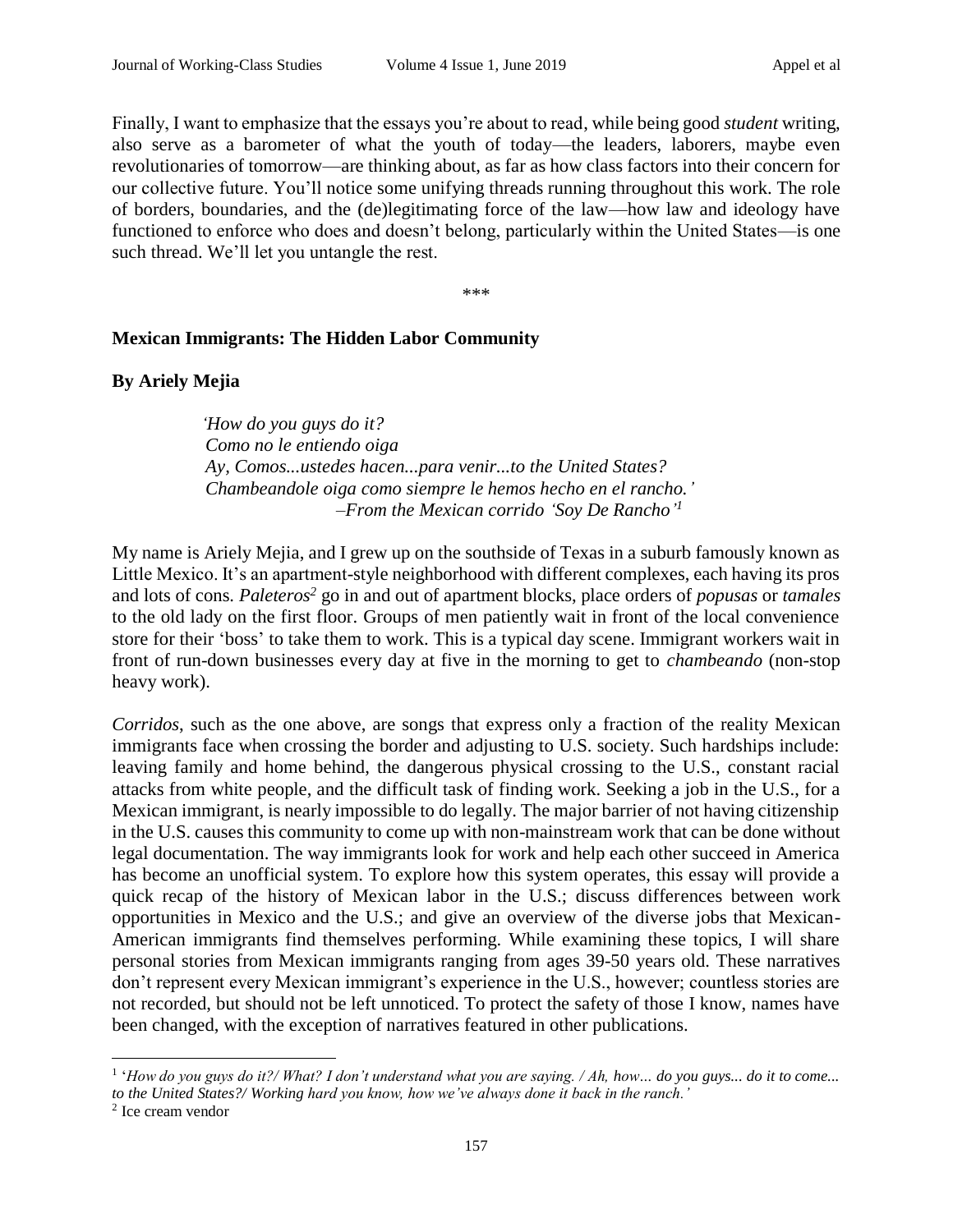#### *'Aquí los Americanos nomas les importa una cosa: el dinero. Es lo que siempre piensan en, no les importa a quien están lastimando, solo que no les vaya a afectar sus bolsillos.' –Christina Perez, 49 years old, Mexican immigrant in Texas<sup>3</sup>*

Before the word 'immigrant' was created and borders imposed on Mexico, Mexicans were already on 'American' land. From 1846-1848, Mexico lost half of its land in the Mexican-American War; however, there were still a large number of native Mexicans who resided on that stolen land. These Mexicans were labeled 'savages' by 'the Gringo[s], [who were] locked into the fiction of white superiority [and] seized political power, stripping Indians and Mexicans of their land while their feet were still rooted in it' (Anzaldúa 2012 p. 7). Furthermore, Mexicans weren't able to live peacefully on their small amount of owned land; large agribusinesses used their power and influence to steal it through countless of abusive acts, causing U.S.-based Mexicans to migrate to what is now 'real' Mexico (Anzaldúa 2012 p. 9). In *Borderlands/La Frontera*, author Gloria Anzaldúa's mother remembers an unjust event that ruthless *gabachos<sup>4</sup>* inflicted on Anzaldúa's grandmother. Following a long drought that hit Texas in the early 1930's, 'A smart *gabacho* lawyer took the land away *mamá* hadn't paid taxes...she didn't know how to ask for time to raise the money,' Anzaldúa paraphrases (2012 p. 8). Even after such ravages, businessmen still used Mexicans for cheap labor. In the late nineteenth century, the President of Mexico, Porfirio Díaz, established an open-door policy which allowed unrestricted foreign capital investment in Mexico. This policy ensured the U.S. cheap labor and imports of raw materials (Chaichian 2014 p. 180), benefitting Mexico's foreign investors rather than the *campesinos,* or poor residents of Mexico.

In 1942, the *Bracero* Program, an agreement to allow Mexicans to work in the U.S. for a period of time in agricultural labor, resulted in one of the largest official surges of Mexican immigration to the U.S. (Portes & Bach 1985 p. 61). The wages paid through the *Bracero* Program were much higher for the same work than in Mexico, which ultimately led to more migration to the U.S. In 1965, a similar open policy allowed powerful Mexican landowners and colonizing American companies to create factories along the Mexico-U.S. border. Under this policy, the dependency Mexico had, and still has, on the U.S. and the devaluation of the *peso* overtime caused *la crisis,*  where Mexico was unable to repay its debts following large oil price shocks that occurred during the 1970s (Anzaldúa 2012 p. 10). In response, the U.S. assisted Mexico with loans, but matters only worsened in August 1982 when the Mexican Finance Minister informed the U.S. and the IMF that Mexico was unable to pay its debts (Romero & Sims 2014 p. 6). As a result, Mexico experienced a high unemployment rate, with many Mexicans turning to *El Norte* for work. 'The majority of [Mexican] immigrants [in the U.S.] came from rural, lower class backgrounds,' writes historian Mohammad Chaichian, as they were and are seeking better lives (2014 p. 181). Large migration waves surfaced due to the numerous barriers Mexicans faced while seeking a stable life in Mexico, where the effects of colonialism by the U.S. disrupted the entire economic system.

*'La gente, con la que yo trabaje, por ser que tenían más dinero que podían pagar*

<sup>&</sup>lt;sup>3</sup> 'Here in this land the Americans only care about one thing: the money. It's what they are always thinking about, *they do not care who they are hurting in the process, only if it doesn't affect their wallets.'*

<sup>4</sup> Chicano pejorative term to describe an English-speaking, non-Hispanic person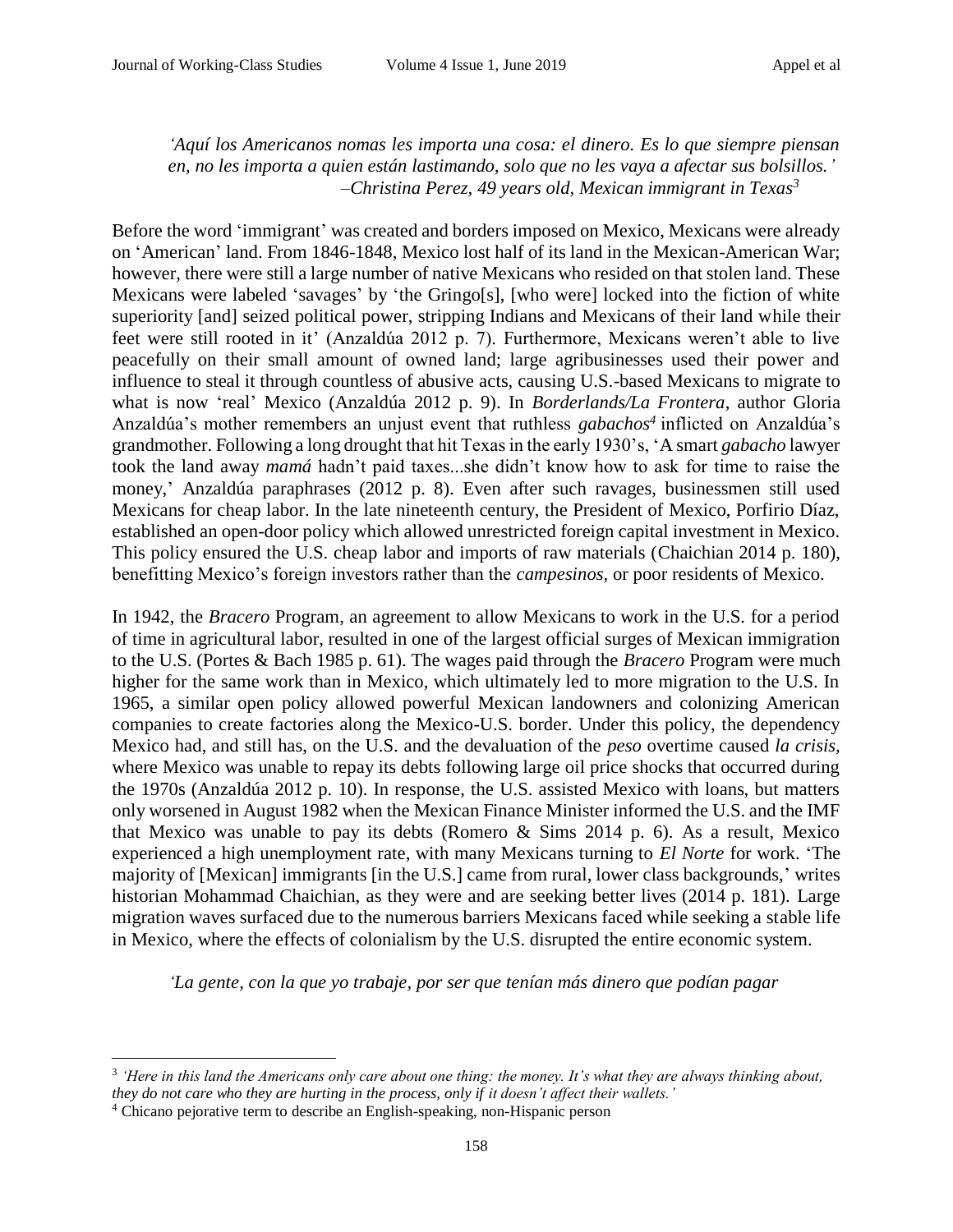*alguien que les limpiara, era gente muy grosera y abusaban mucho de uno. Y en cambio aquí, hay algunos que sí son muy exigentes, pero pues lo sentí mas aya en Mexico que aqui. Y que hay gente grosera, donde quiera hay gente grosera.' –Juana, 45, Mexican immigrant in Portland, OR<sup>5</sup>*

Mexican immigrants have worked a diverse range of jobs, in the U.S. as well as in Mexico. According to the Bureau of Labor Statistics, in 2018 'nearly half (47.7 percent) of the foreign-born labor force was Hispanic' (BLS 2018 p. 2). These occupations have typically included service work such as lawn care, plumbing, janitorial maintenance, and house cleaning. However, there are significant differences between labor in Mexico and the U.S. Two women I interviewed commented on the contrasts. Both Juana and Christina, Mexican immigrants to Oregon and Texas, have worked in Mexico as servants or *muchachas*<sup>6</sup>. Upon arriving to the U.S., they found work cleaning houses. They commented on the distinctions between house cleaning in the two countries. A common contrast they mentioned was that in Mexico, they had to commit themselves to working for only one household; as is customary in Mexico, they couldn't work for any other family. Not only did they clean the home, but they also cooked the meals and took care of the children. Christina expresses how she much prefers working in the U.S. 'In Mexico I did so much work for such a small price. But in the North, I am able to work more than just one house and it's less work,' she said. Juana also mentions the poor treatment she experienced in Mexico working as a *sirvienta*, treatment emphasized by the above quote. Throughout the interview, she kept referring back to how rude her bosses were and how they only acted as superior because they had money, *no eran pobres.<sup>7</sup>* Though, as she emphasizes, 'wherever you go, there will always be rude people' and poor treatment by rich clients, the U.S. included.

*'Nosotros les sembramos el árbol y ellos se comen la fruta… Tenemos mas trucos que la policía secreta Metimos la casa completa en una maleta Con un pico, una pala Y un rastrillo Te construimos un castillo' –From The Hamilton Remix, 'Immigrants (We Get The Job Done)' 8*

During the late twentieth century, as Mexicans began to hear dreamlike anecdotes of *El Norte* and saw relatives and friends come back with high-class goods and a significant amount of money, a new wave of Mexicans migrated to the U.S. Back in my neighborhood, those who are a part of this wave are now 40 and above. In 'Little Mexico' there seems to be a community within the neighborhood that helps each other in finding employment. The store where men wait for their *jefe<sup>9</sup>* to go to work is in this community. Individuals arriving to the U.S that already have family residing here, who are also of illegal status, can access work through these networks. Family

<sup>&</sup>lt;sup>5</sup> The people that I worked for as a maid in Mexico were rude, abusive, and demanding. Here in the U.S. I also work as a maid, and have noticed that some people are very demanding, but I felt it more in Mexico than here (the U.S.). But wherever you go there will always be rude people.'

<sup>6</sup> Girls (term used to describe these cleaning ladies, mostly used in Mexico)

<sup>7</sup> They were not poor

<sup>8</sup> *'We plant the tree and they reap the fruit / We have more tricks than the secret police ...We packed our entire house in one suitcase / With a pick, a shovel / And a rake / We built you a castle'* <sup>9</sup> Boss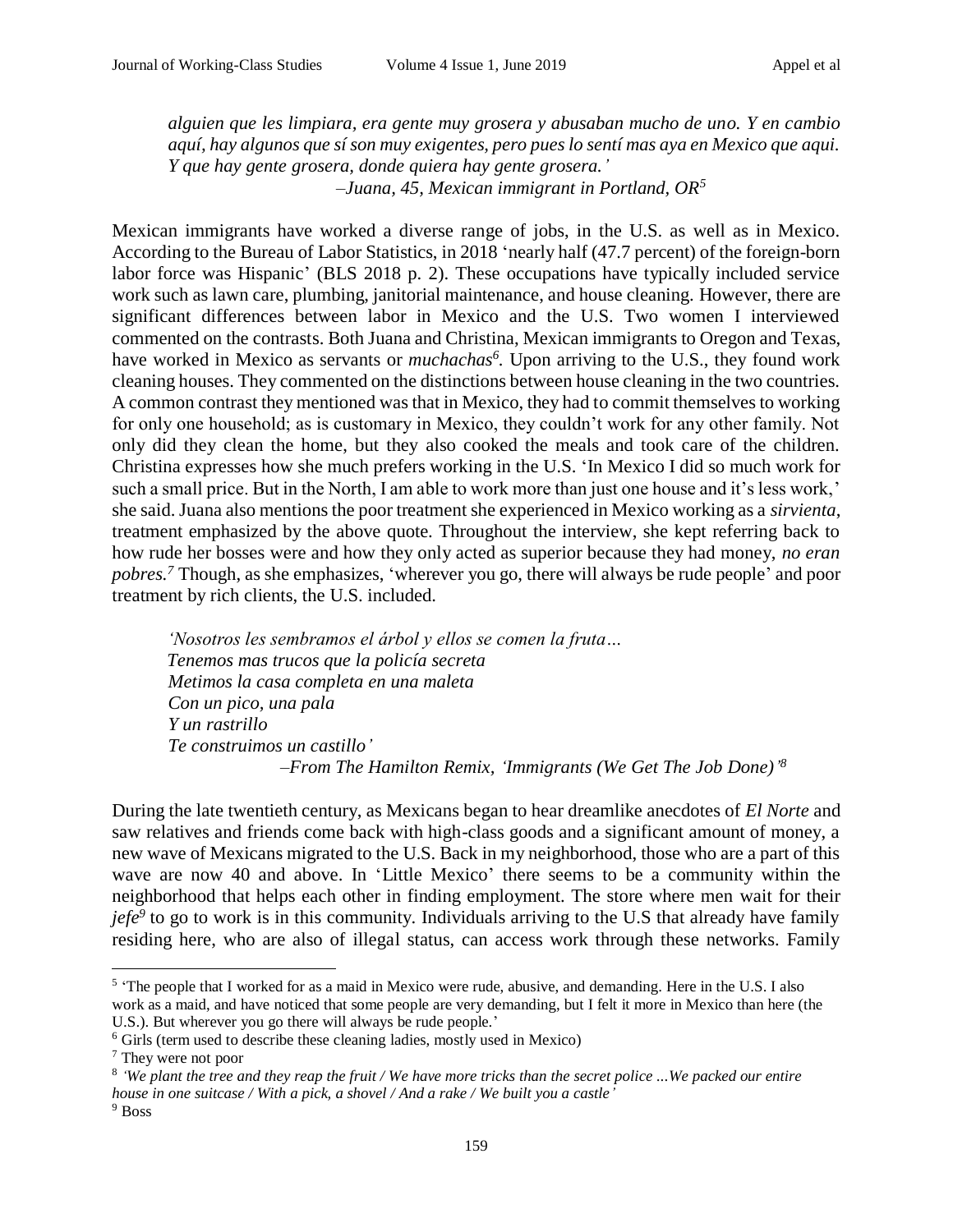members are able to recommend the 'newbie' to works that they know of by contacting other Mexican immigrants who are looking for *chambelanes.*<sup>10</sup> As writer Maria Ana Corona states, 'That's how it works; a business that's all from mouth to mouth. There's no organization at all' (1993 p. 15). An example of this can be seen with Francisco Salazar, a 45-year old Mexican immigrant who now resides in Portland, Oregon. Francisco arrived in the U.S in 1995 when he was 22. One of his aunts had already settled in the U.S., and had learned the ropes of how this unestablished labor system works. She helped Francisco find work at a restaurant through connections she had previously made with other Mexican immigrant employees who have worked or are still working there. This act of helping each other find work is common within the Mexican immigrant community. They wish to see each other succeed, with a familiar hope and moral obligation.

Francisco worked at the restaurant for 8 years. He started off washing dishes, but was then promoted to cook, which slightly increased his pay. After this job, Francisco was able to find work as a *yardero<sup>11</sup>* with the help of family recommendations; for a night job, he worked as a janitor through the same method of searching. Interestingly, he worked under white American bosses in his work as a *yardero*. In Texas, most bosses of Mexican immigrants in the landscaping business are also fellow Mexicans. In fact, 'Immigrant entrepreneurs typically tend to run very small businesses, often relying on self-employment and the use of unpaid family labor' (Ramirez 2011 p. 14). The only landscaping businesses owned by white Americans are big companies with a large number of employees. These American bosses use Mexican immigrant workers as cheap labor. According to a 2008 survey, '26% of [U.S.] workers reported experiencing a minimum wage violation, but among immigrants the figure was 31%... and among those without documents the figure was 37%' (Gentsch & Massey, Scared p. 5). *Yarderos* who work for white Americans likely fall into this category of wage violation.

Mexican immigrants to the U.S. also often run self-owned businesses. As economist Kaivan Munshi points out, considering that most relationships among Mexican immigrants 'are based on kinship, friendship, and in particular, *paisanaje* (belonging to a common origin-community)… ties among *paisanos* actually appear to strengthen once they arrive in the United States, and this sociological change is reinforced by the emergence of community-based institutions' (2003 p. 551). *Paisanos* therefore rely on each other to not only find employment, but to become entrepreneurs as well. These self-made businesses operate best within a Hispanic populated *barrio,<sup>12</sup>* rather than in the primarily white suburbs. Business owners profit from the marketing of Mexican culture, such as the sale of clothing, food, homemade *barro artesanias,<sup>13</sup>* and even cooking supplies. In fact, 'between 1990 and 2012, the number of Hispanic immigrant entrepreneurs more than quadrupled, going from 321,000 to 1.4 million' (Better Business 2014 p. 2). They have used the market to establish and forge their own culture within these economic spaces.

Such entrepreneurial labor includes store-like convenient shops—in apartment complexes or also scattered around the community—*tamales/*other authentic dishes sold in these neighborhoods, and

<sup>10</sup> Hard workers

<sup>&</sup>lt;sup>11</sup> Individual who works in lawn maintenance

<sup>&</sup>lt;sup>12</sup> Neighborhood

<sup>&</sup>lt;sup>13</sup> Clay crafts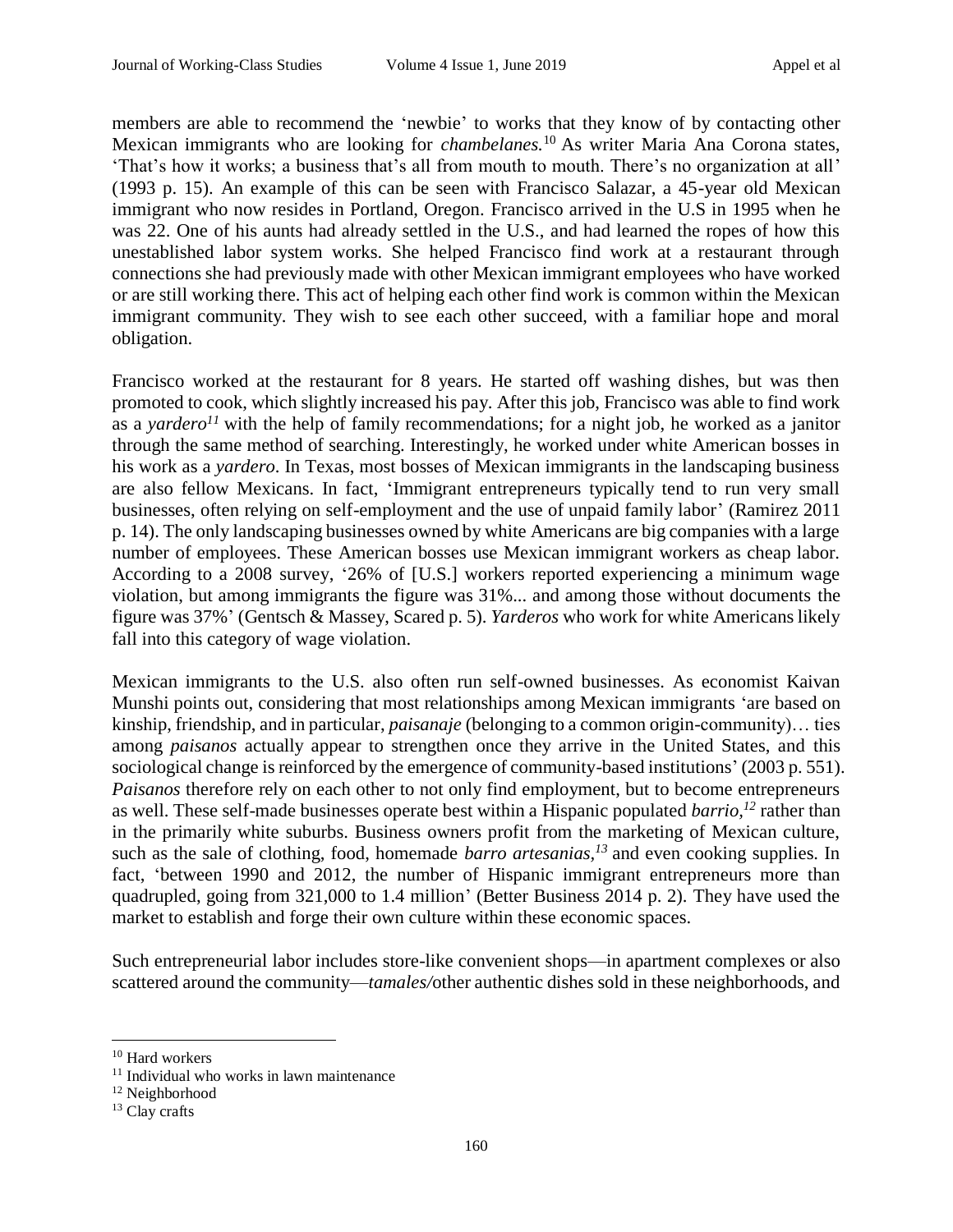the populous mixture of small merchants in *pulgas.<sup>14</sup>* Ministore-like fronts are commonly seen in my neighborhood, located in the living room of an apartment. There are numerous shops in these Hispanic home districts that, as sociologist Nestor Rodriguez states in a *Houston Chronicle* article, '[are something] done informally to raise some cash… one could call it a parallel economy' (Moreno 2005 p.10). Due to the status of Mexican immigrants as non-citizens, these businesses are not legally licensed. However, that doesn't stop them, since this type of work is one of the very limited options available. Another method this community uses to earn money is through the labor of cooking authentic Mexican dishes to be sold to other Hispanics. Letty, a 40-year old Mexican immigrant to 'Little Mexico,' sells *tamales, gorditas,* and *tortas,* her specialties. She shares that throughout the years, she has slowly developed her small business; 'It took a while for people to find out I was selling food. But now that everybody knows, everybody wants to buy my food.' Her statement is a clear indicator of this community relying on each other in order to succeed; the individuals in this district are the ones who buy these cultural reminiscences of Mexico. It is a business from 'mouth-to-mouth' as Letty was not able to sell much until word began to spread.

Additionally, the local *pulgas* play a huge role in fostering the entrepreneurial attitude within Mexican immigrant society. I grew up going to these markets almost every weekend. There are a variety of *pulgas*; some are more mixed-race dynamic markets, and others are solely Hispanic. The *mercados<sup>15</sup>* that are primarily Mexican-immigrant populated emit that authentic Mexico vibe, with stands for homemade Mexican cuisines, regional *banda* music playing, and even just random products they decide to sell for extra cash. These *mercados* are usually DIY stands that are made out of wood with makeshift kitchens for food vendors to utilize (Fouts 2017). As they are confronted by numerous barriers in the workforce, such entrepreneurial ideas are the result of limitations that Mexican-immigrant workers must maneuver around.

*'Y aunque me miren pa' abajo La cara levanto Empinándome un bote Como quiera soy amigo Y también mexicano Mexicano Hasta El Tope' –From 'Corrido De Juanito' 16*

Growing up in this community, then suddenly moving to a primarily white educational institution, made me realize many things. I began to understand that my community is not considered important in U.S. society. Mexican immigrants were here long before this land was even considered 'America.' We have been discriminated against, violated, and exploited by the white Americans who use our labor for capitalist benefit. As this great population of Mexican-immigrant workers remain 'hidden,' the word 'immigrant' continues to be further associated with the Southern border in the eyes of white Americans. This only dehumanizes the community, due to the idea that we must be separated from the U.S. through the use of a border. I believe that more labor organizations should be created and operated by the Mexican-immigrant community.

 $\overline{a}$ <sup>14</sup> Flea markets

<sup>15</sup> Markets

<sup>&</sup>lt;sup>16</sup> 'And even if they look down on me / I keep my head up / Drinking a bottle.../ As I am, I'm a friend / And also Mexican, / Mexican until the end.'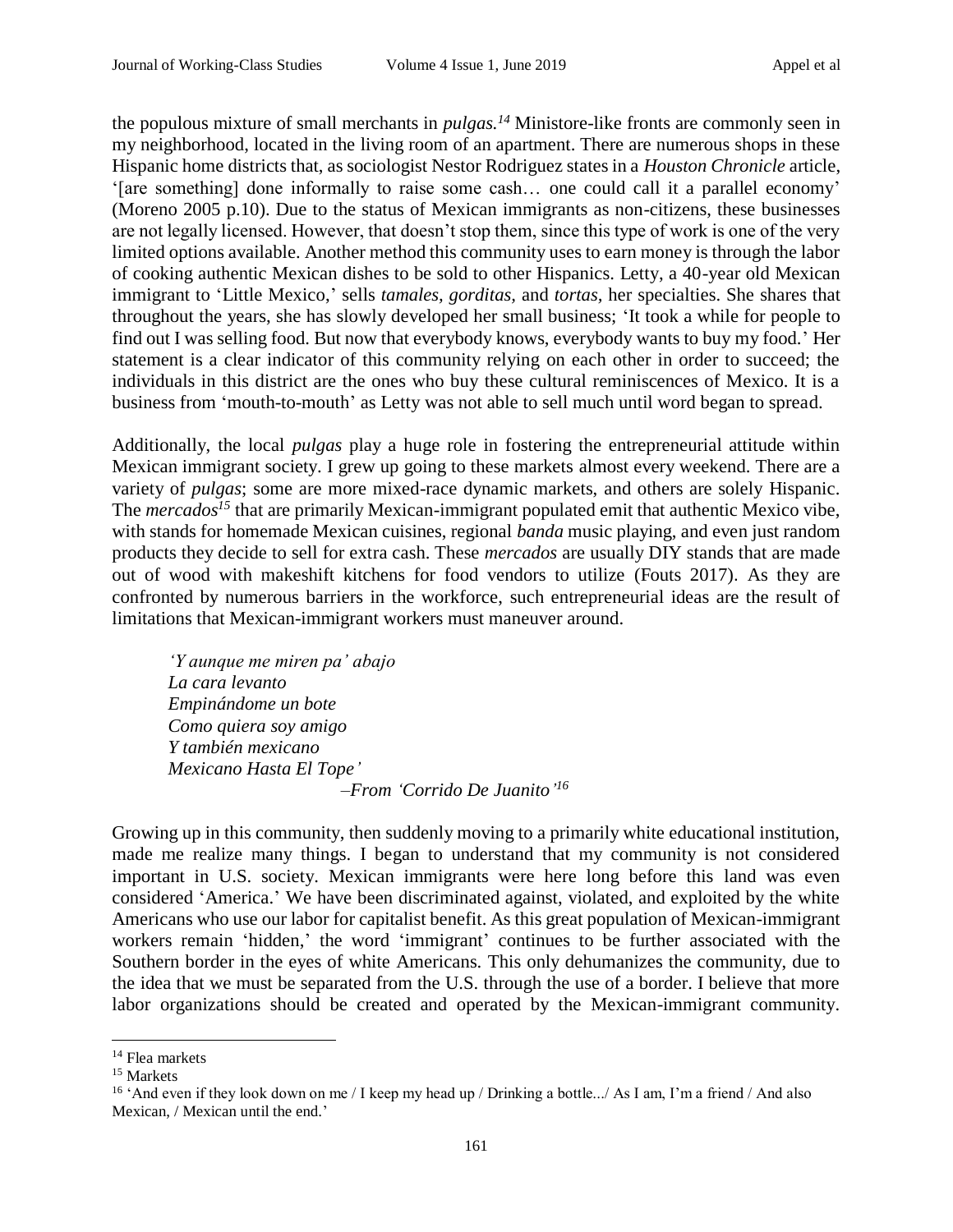Through this, Mexican-immigrant workers could have a platform to fight for their rights. Whether one chooses to acknowledge our existence or not, we are here, we are working, and we're tired of being ignored.

**Ariely Mejia** grew up in Houston, Texas, within a working-class family. She's a first-generation college student and an undeclared major<sup>17</sup>. 'As I've finished my first year of college in a primarily white institution with the majority of students being from upper-class backgrounds, I have realized that I want my community to be heard loud and clear,' she shares. 'They continue to be oppressed not only through social class, but through their racial background. Although I'm still figuring out what I will be doing after college, I hope to find a career that will allow me to help my community by fighting for their rights in the U.S.'

\*\*\*

## **Putting People Out to Pasture: Social Class in the American HIV/AIDS Epidemic, 1981 – Present**

#### **By Jensen Kraus**

*'The question is what does a decent society do with people who hurt themselves because they're human; who smoke too much, who eat too much, who drive carelessly, who don't have safe sex? I think the answer is that a decent society does not put people out to pasture and let them die because they've done a human thing.' -Bob Rafsky, 1946-1993*

As of 2016, around 675,000 people have died of AIDS-related causes in the United States. This does not take into account the countless lives lost, who were undiagnosed either due to lack of information or stigma. It is estimated that around 1.2 million people in the US currently live with AIDS or HIV, with as many as 40,000 new infections each year. AIDS, previously considered to be a death sentence, is now preventable and treatable. In 1996, the introduction of the antiretroviral 'drug cocktail' went on to save countless lives. It marked the moment when an HIV diagnosis no longer signified a life cut short. However, this very real epidemic still prevails in many areas of the United States.

Social class has touched every aspect of the American AIDS epidemic, both in the pre-1996 era and in the modern struggle. The epidemic raises an important question: how does a modern country handle a medical crisis that disproportionately affects the marginalized? In addition to the social and political implications of medical epidemics, these crises carry economic ramifications as marginalized individuals are affected by the pricing of medicine, access to resources, and the complexity of activism. It is impossible to understand the impact of the HIV/AIDS epidemic without taking in account the economic standing of those involved.

#### **1981 – 1996**

<sup>&</sup>lt;sup>17</sup> In the US higher education system, some institutions allow students to begin their college degree without declaring their area of study (their 'major).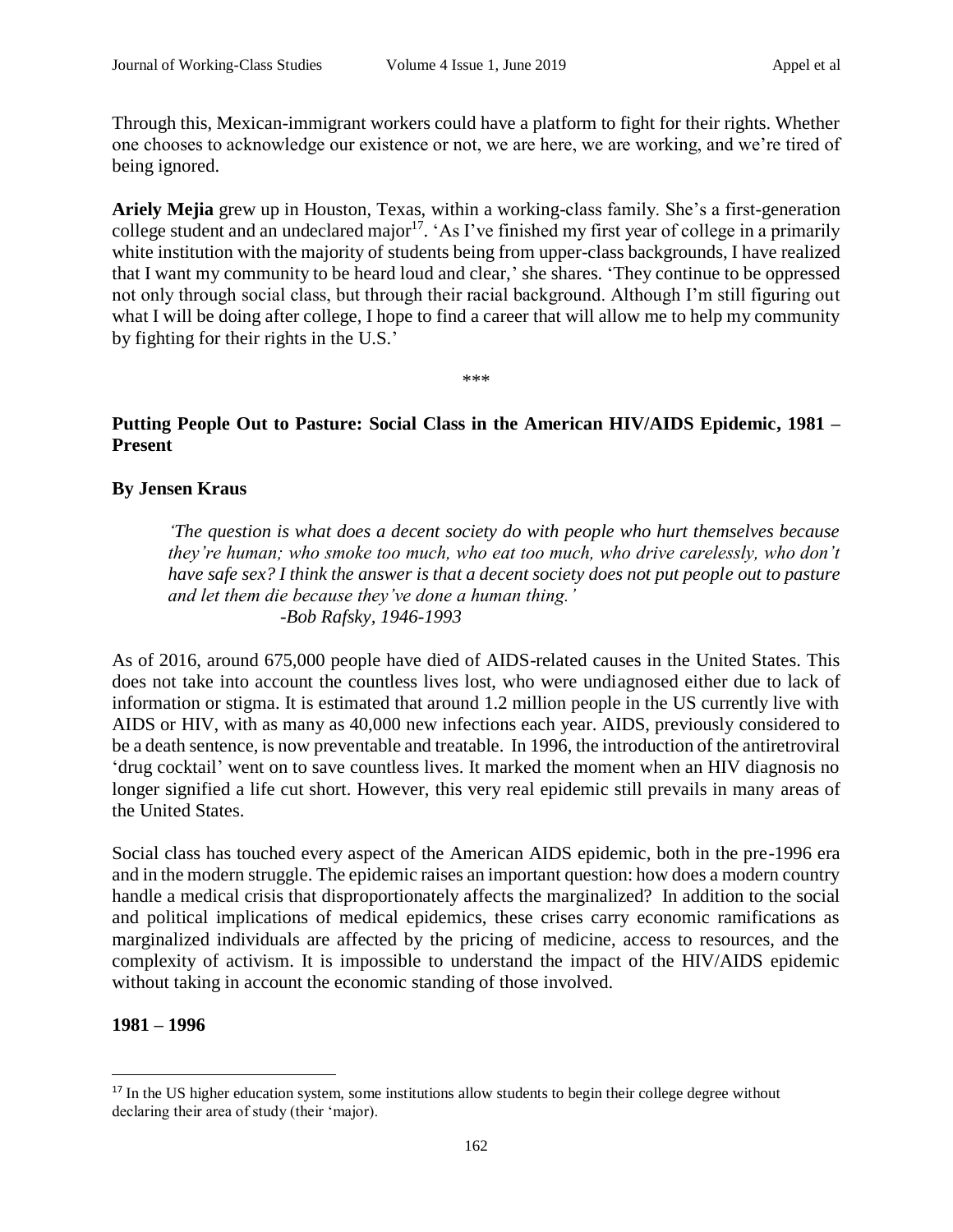During the 80s, AIDS and HIV was not marked as a disease of the lower class; instead the stigmatization was focused on gay and bisexual men. Calling the epidemic a 'gay plague', the Center for Disease Control and Prevention (CDC) furthered the stigmatization by labelling it 'Gay-Related Immune Deficiency.' In 1982, the CDC discovered that a portion of their patients were not gay or bisexual. This revelation led to the name to be changed to Acquired Immune Deficiency Syndrome (AIDS). Later, rates of infection rose in intravenous drug users and Haitian immigrants more quickly than the rest of the population. These groups shared similarities in that they stayed within their social circles and to some extent were seen as 'dirty' by the rest of the population. In the face of a medical epidemic, those infected are burdened with even more stigma and economic suffering. The circumstances surrounding AIDS and HIV in the early years made it so that those who once had economic stability lost their wealth at alarming rates.

During the epidemic, some employers refused to hire people who tested HIV positive, or even hire anyone who presented as one of the identified at-risk groups. Other employers fired those who came out as HIV positive or moved them to an isolated work environment (Leonard 1985). Michael Callen, a prominent AIDS activist and legal secretary in the early 80's, was 'placed on medical leave of absence, without pay' (France 2016 p. 110). Callen's co-workers had learned of his condition through *New York* magazine and expressed fear over working alongside someone with HIV. He was not even allowed to return to his desk to gather his things. By 1984, there was legal standing to object to the firing of People with AIDS (PWA's) as AIDS and HIV fell under the umbrella term 'handicap.' However, not all PWA's had the funds, resources, and time that it could take to fight employment discrimination. Due to the fast-acting nature of many opportunistic infections that attacked the weakened immune system, some PWA's, like John Chadbourne, died before their civil rights cases could be completed (Barrios 1987). In 1994, one study featured 305 patients who had been diagnosed with AIDS or HIV, 76% of whom were employed at the time of their diagnosis. They found that 23% of their employed sample left or lost their jobs in under a month. After 16 months, 53% of their sample were employed, with about one third of that number on disability leave, only 36% of their sample were still active in the workforce. Those who were white, college educated, had never used IV drugs, and had jobs that required less physical effort were more likely to stay employed for longer. The effect of a lost job on a person's income was described as 'immediate and severe,' with an income being reduced to one fourth of what it was at the time of employment (Massagli 1994 p. 6).

Lack of employment, whether voluntary or involuntary, severely impacted the lives of PWA's, as treatment costs soared to tens of thousands of dollars. With loss of employment, many also lost access to health insurance. In 1987, AZT, the only drug approved to treat AIDS at the time, was the most expensive prescription drug ever introduced. The drug cost \$8,000 to \$10,000 a year, while those in the early stages of HIV could take a smaller dose that cost \$3,500 to \$4,000 a year (Zonona 1989). These prices do not include the cost of hospital visits, routine check-ups, in-home care, and other treatments needed to combat opportunistic infections and side effects. Assuming an average life expectancy of one to two years after diagnosis, the total medical cost of treating HIV/AIDS was estimated to be around \$60,000 to \$90,000 dollars per person (Scitovsky 1988).

Only around 20% of PWA's had private health insurance during this period (Diaz 1994). For those on public insurance, the government usually provided either SSD (Social Security Disability Insurance) or SSI (Supplemental Security Income). SSD was geared towards those who were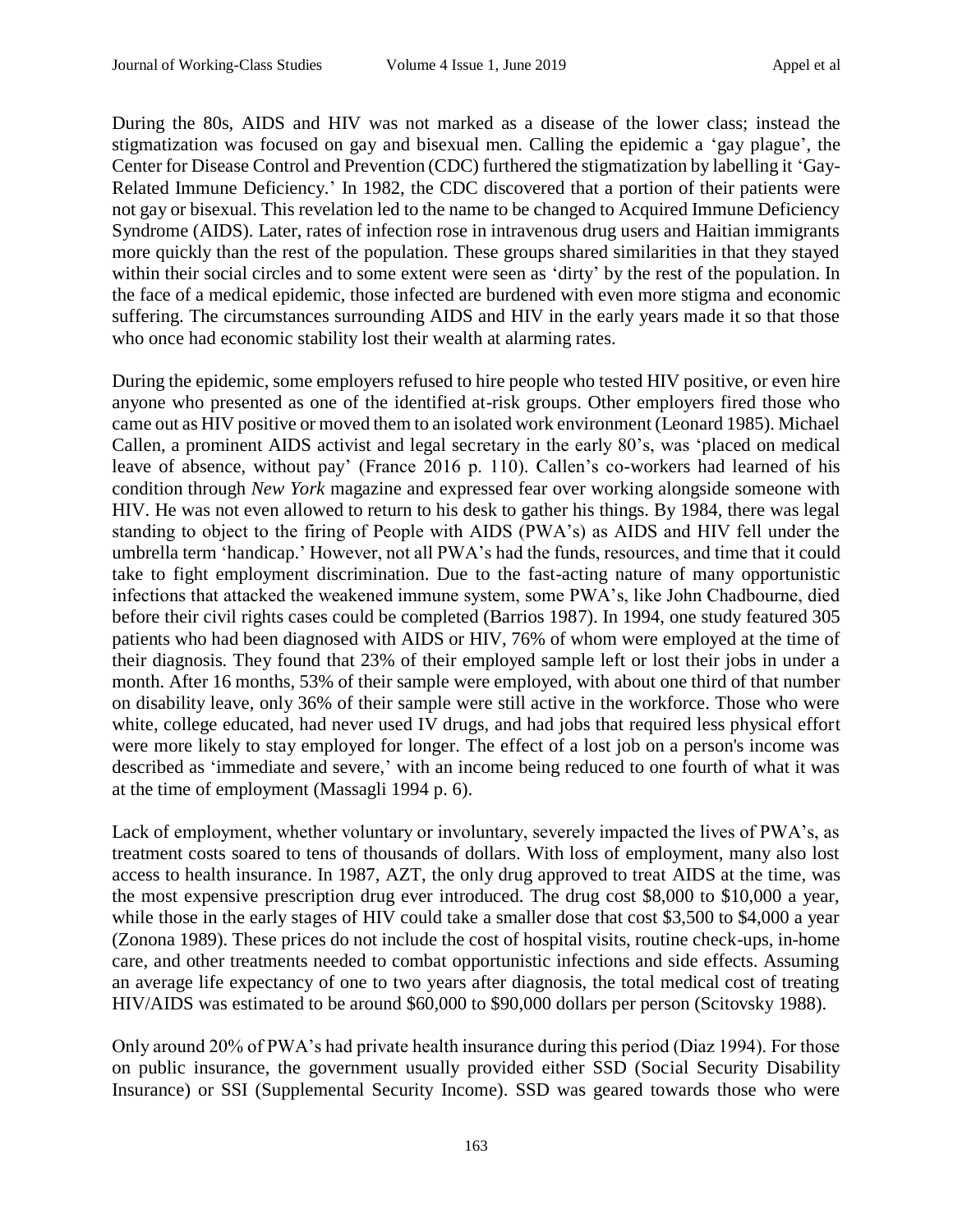disabled and had been unemployed for at least five months, but whose income was too high to qualify for other social services. SSD served PWA's very poorly due to the two-year waiting period for the implementation of Medicare coverage, making it out of the question because of their short life expectancy. SSI was directed toward those who had lost their money due to unemployment or who were already low-income. This program guaranteed the right to Medicaid coverage and payed a low monthly stipend, some of which had to go to paying for home care bills or medical expenses (Niehaus 1990). For some, neither of these programs were available. David France recalls consoling a neighbor with HIV, who was kicked out of his apartment due to his HIV status, and the hospitals wouldn't take him. 'They told me to go home to Puerto Rico to die. But how?' his neighbor lamented (France 2016 p. 217). Without money or resources, there were few options for PWA's who had nowhere to turn.

These programs also often controlled the lives of PWA's. If their income changed or if they became employed, they risked losing public insurance. The bureaucratic nature of these programs also hurt struggling PWA's immensely, requiring hours of paperwork. For those who may not have been able to communicate regularly with their doctor or case worker, as is the case of many PWA's in rural low-income settings, this process could be even more challenging. Months could be the difference between life and death; many died waiting for their disability payments. Others, like Brian Gougeon, made it through the process of paying for their medication, but would receive their treatment too late; 'Delayed by shortages and high demand, [his AZT] arrived almost two weeks late. By then he was in no condition to take it, having slipped into a coma from which he never returned' (France 2016 p. 277). While these government programs had the intention of helping PWA's with medical costs, they had multiple shortcomings, leaving PWA's economically burdened.

Rising medical prices and gaps in government aide meant that many PWA's had little option but to create their own way of treating their illness. Known as 'buyers clubs,' groups of AIDS activists took advantage of the FDA loophole that allowed patients to import drugs approved abroad, creating an underground drug market. Many of their patients were those who could not afford AZT any other way. During at least one protest, buyers clubs flaunted their ability to treat, or at least attempt to treat, PWA's by assembling makeshift drug stands in the crowd outside the FDA. They chanted, 'Get your dextran sulfate here, you can't get it inside!', selling the drug for a low price of three dollars for ten pills (How to Survive a Plague 2012). Aerosol pentamine, used to prevent PCP (an often deadly opportunistic infection), was sold on market for \$125 to \$175 per dose, but buyers clubs sold it for \$40 dollars a dose, making it more available to those who previously could not afford it (Levin & Sanger 2000). This not only showed the desperation for useful, cheap drugs that were needed during this time, but also the ability for communities to come together to provide accessible resources when those in power weren't providing.

Buyers clubs weren't the only form of AIDS activism present during these years. Founded by playwright Larry Kramer in 1987, the most prominent of these groups, ACT UP, used direct action to attempt to change policies, legislation, and AIDS research agendas. In some regards they were very successful, managing to lower the price of AZT by about 20% after an array of protests. During one of the last, Peter Staley, a former Wall Street banker, and four other men chained themselves to the balcony of the New York Stock Exchange, blasted marine foghorns, and threw fake money onto the ground printed with the phrase: 'We die while you make money. Fuck your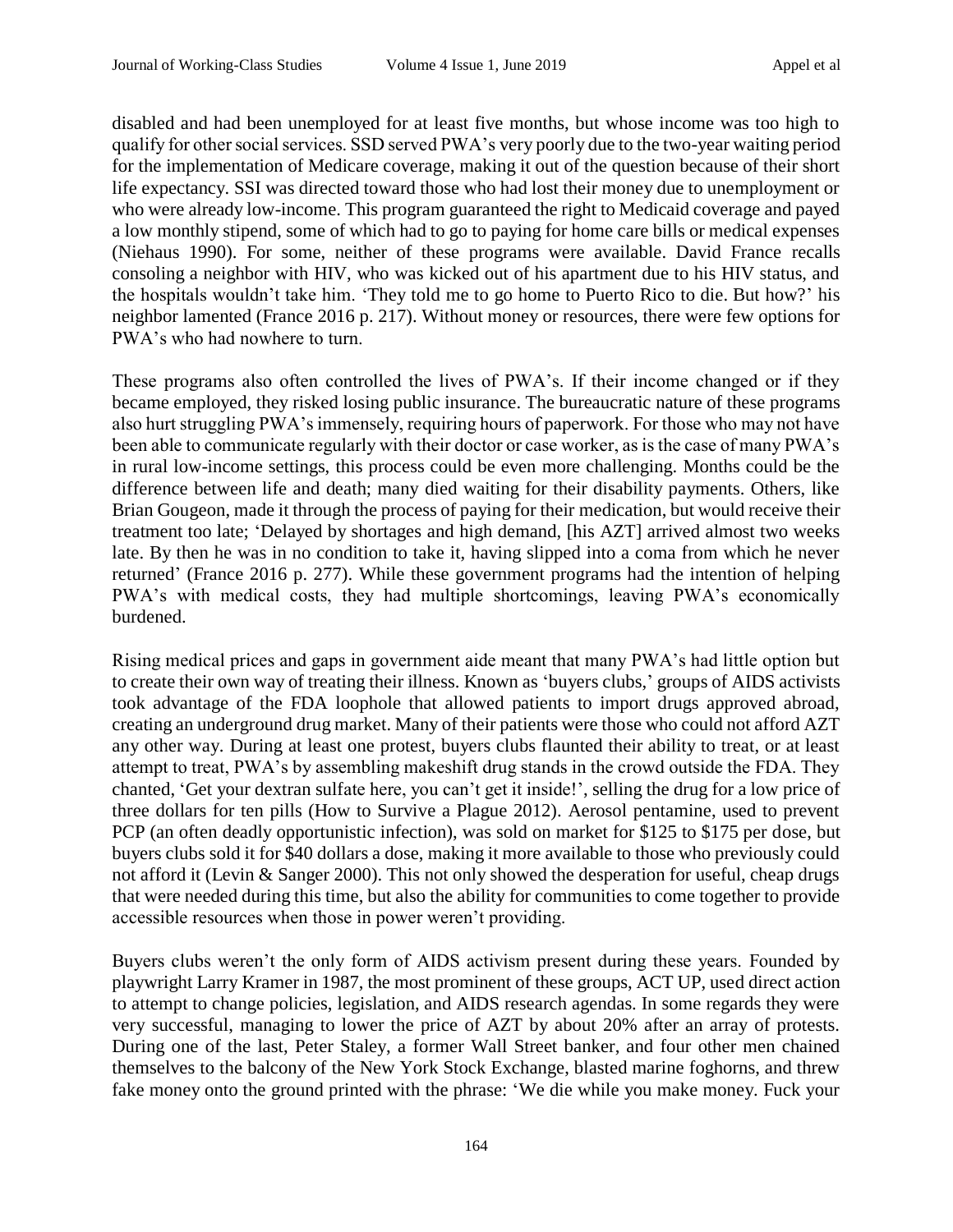profiteering' (France 2016 p. 381). The drug, however, was still too expensive for most people to take. The Treatment and Data sect of ACT UP fell under the leadership of Mark Harrington, who championed the fight to lessen the divide between the scientist and the patient.

Larry Kramer, Peter Staley, Mark Harrington: all these men had something in common. They were all college-educated, white gay men with access to wealth. There was a certain level of education as well as financial security needed to invest in full-time activism, since many of these activists were communicating with scientists and government officials. In some ways their status helped their activism: both Kramer and Staley poured their own money into their organizations. Their ability to read through medical journals to join the scientific dialogue helped keep patients informed, and Staley's knowledge of Wall Street from his time working there was key to pulling off their protest. Still, their upper-class background kept them from being able to understand and represent the majority of PWA's. Many activists, torn between the economic, social, and scientific aspects of the epidemic began focusing more on the scientific aspect, channeling themselves into research and the politics of medical trials. While their activism was a key factor in the breakthrough of 1996, they failed to address the issues that plagued and would continue to plague PWA's on the economic and social level.

The difference between the prominent activists and most PWA's became even more apparent as the demographics of who became infected began to shift in the late 80's. A new risk group came into play: poor people of color. This was in part due to intravenous drug use fueled by economic and social hardships. While this demographic shared the same stigma as gay and bisexual men because HIV seemed to emerge from what was seen at the time as 'deviant' behavior (Worth 1990), the difference was that for people of color, this behavior was perceived as linked to poverty. With white gay men, HIV/AIDS generally caused financial hardships; with this new demographic, HIV/AIDS was usually preceded by financial hardships.

# **1996 - Present**

In 1996, Highly Active Antiretroviral Therapy drug combinations, often known as HAART, came onto the market. These drugs meant that AIDS no longer necessarily signified a death sentence; instead, it could become a chronic but manageable disease. Of course, the reality of the post-HAART era was not that simple. Even Spencer Cox, the young activist and actor who had drafted the trial proposal that helped these drugs become available, fell into financial hardship and mental illness. He died of AIDS-related causes in 2012 (France 2016 p. 3). Poor communities of color have seen few of the benefits of the post-HAART era.

While AIDS-related deaths decreased post-HAART, the difference in mortality between affluent PWA's and poor PWA's dramatically increased. Black and poor PWA's were now considerably more likely to die of AIDS-related causes than their wealthier, white counterparts. The theory of fundamental causes, first proposed in 1995 by Jo C. Phelan and Bruce G. Link, hypothesizes that once a cure or effective treatment is found for a disease, the disease is not eradicated but instead becomes a disease of the poor. In the pre-HAART era, PWA's from low-socioeconomic status (SES) counties were 1.41 times more likely to die from AIDS-related causes than PWA's in high SES-counties. Post-HAART, this disparity rose to 2.72. Black PWA's were also 3.66 more likely to die than their white counterparts during the pre-HAART era, but 7.92 times more likely in the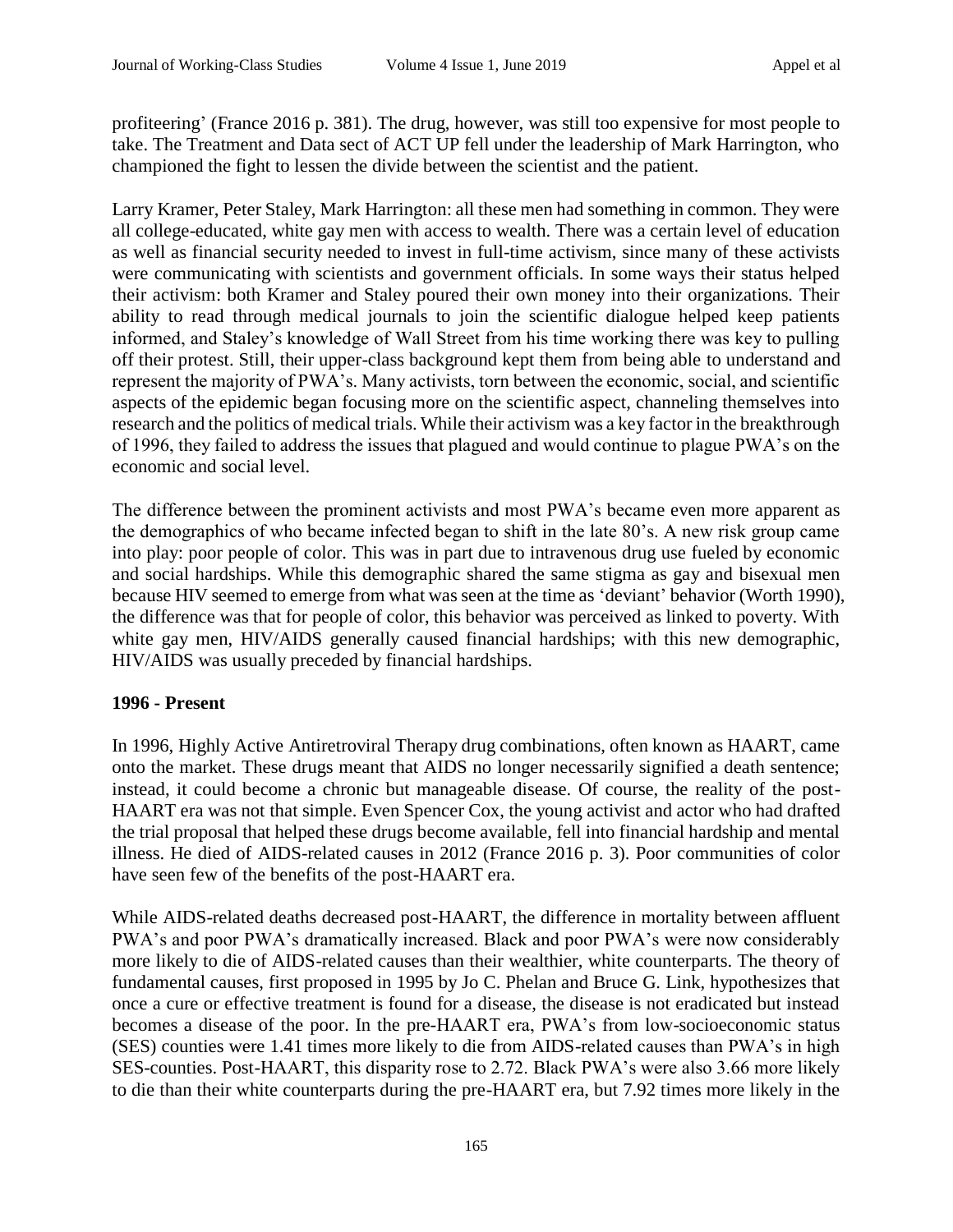post-HAART era (Rubin, Colen & Link 2010). A strong correlation has also been found to exist between rates of HIV infection and household income, those with lower incomes having higher rates of HIV. Households with an income of under \$10,000 a year have around 2.8% infection rate, while households with an income over \$50,000 a year have around a 0.2% infection rate. (Denning & DiNenno 2010). These disparities do not just indicate a struggle to obtain resources and treatment, but also demonstrate that the disparity begins at the onset of the illness.

This new inequality among death rates demonstrates what had already been hinted at with AZT pricing and other medical costs: that money is a key factor in treatment. Without money, health insurance, or other resources, HAART does very little for economically marginalized populations. It is estimated that HAART costs around \$10,000 a year (Gebo 2010), and hospitalization, treatment for opportunistic infections, and medical tests continue to add to costs. Patients now have different treatment combinations and brands to try, but all range into the thousands if not tens of thousands of dollars per year in costs (aidsinfo 2017). In 2012, Truvada, the brand name for pre-exposure prophylaxis (PREP), was introduced onto the market. If taken daily, PREP prevents HIV infection from being transmitted, but Truvada has followed the pricing trend, setting itself at \$13,000 a year. Truvada has to be prescribed before an HIV infection is present, something some doctors are unsure of or unwilling to do. Doctors may be especially unwilling if the patient is an intravenous drug user, who are often stereotyped as not being able to follow the consistent schedule needed for taking PREP (Maude 2017). Furhermore, since Truvada is a preventative measure, there is a certain amount of education that must happen on both the side of the patient and provider before it can be prescribed, a factor than can limit access in more low-income or isolated areas of the country.

Because there is no cure for HIV/AIDS, treatment must be consistent and ongoing. Being lowincome, having less than a high school education, experiencing recent homelessness, being substance dependent, and having depressive symptoms are all associated with low retention rates for HIV/AIDS medication (Holtzman 2015). Homelessness and other housing issues make it more difficult for patients to keep and store medication, since many regimens require several pills to be taken daily. Due to the stigma around HIV/AIDS, homeless PWA's often feel ashamed to take their medication if they do not have a safe and private area to do so. One person living with HIV reported, 'I'm going through a situation right now with my living conditions. I haven't [taken] my medications in about three weeks now...I'm living right now in a warehouse with my cousin...' (Holtzman 2015). Appointments and prescription fillings are also more likely to be skipped if the PWA does not have health insurance or has health insurance with higher copayments. Moreover, '[what] makes it hard sometimes [is] if you don't have money to get here' (Holtzman 2015). Some clinics have adapted by creating a transportation service for those who could not otherwise make their appointments, but many clinics do not have the resources to implement such a program.

Buyers Clubs that rose up in the 80's and 90's diminished post-1996, but the underground market for medications persisted. According to one recent study of high-risk gay and bisexual men and ARV (Antiretroviral) medication use, of 189 men who were prescribed ARV medication, 27% reported having sold or traded their medication (Kurtz, Buttram & Surratt 2014). Low-income PWA's also often sell their prescribed medication for a profit. One PWA who bought and sold medication on the underground said that they 'needed the money for a bill or for something for [their] child' (Tsuyuki 2015). For others, the process of purchasing medication off the street is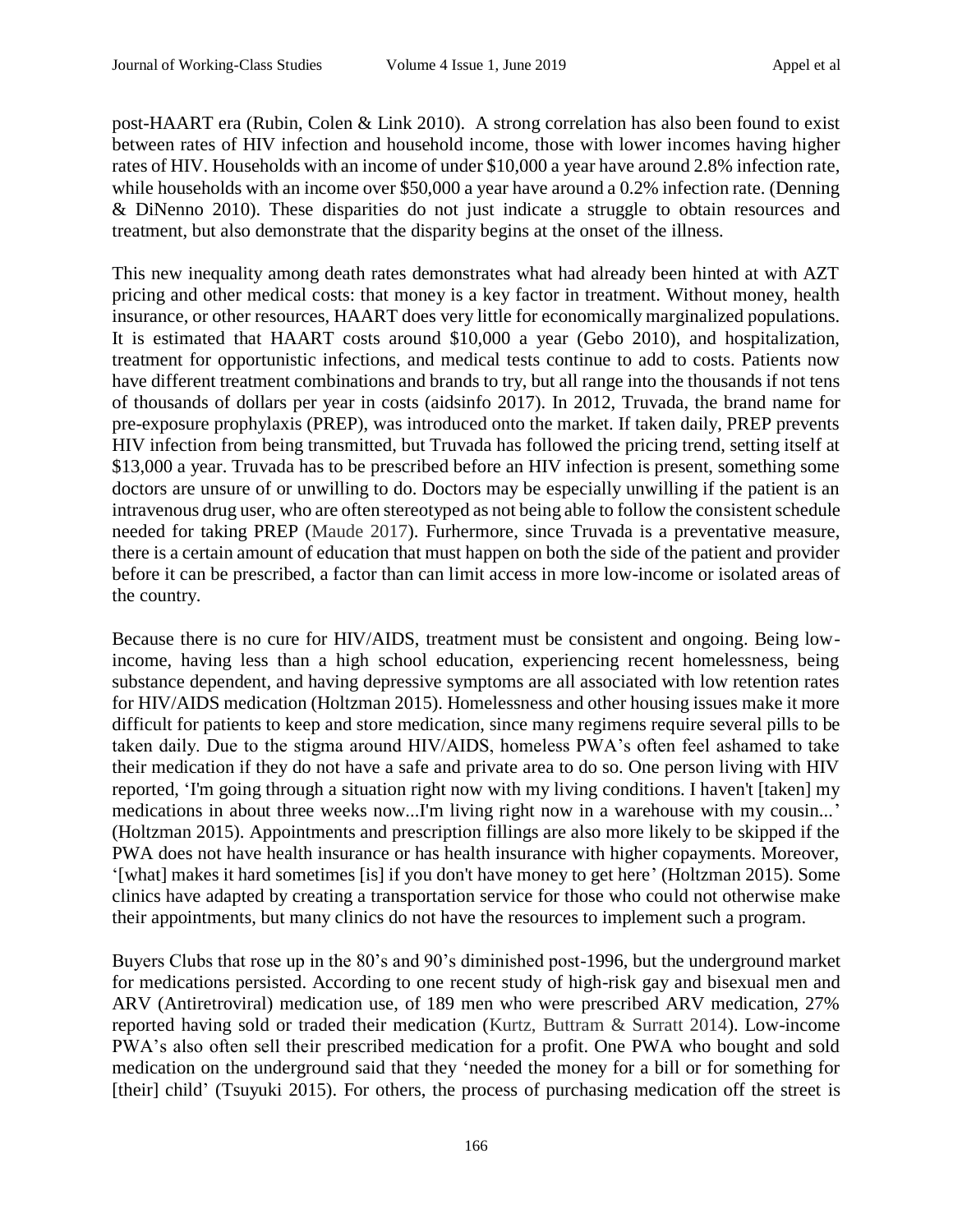more feasible than going to a doctor. One patient said, 'I had ran out (of ARVs) and dude was giving away cheap, and I didn't wanna go down there, go see the case worker and wait in them long waits' (Tsuyuki 2015). While the networks for purchasing and distributing medications are not organized the same way as they were in the pre-HAART era, the high demand for cheap and easy treatment has not diminished over the years.

The post-HAART era saw an immense demographic shift in where new AIDS diagnoses appeared in the U.S. As of 2016, 45% of all new HIV diagnoses are made in the South, particularly in black communities and urban areas (CDC, 2017). Twenty-one of the twenty-five metropolitan areas with the highest rates of HIV are located in the South (Villarosa 2017). Although New York and San Francisco still have high populations of PWA's, they are not seeing the same levels of new diagnosis. When AIDS/HIV first appeared, clinical trials to test medication often failed to recruit people of color; many had none enrolled at all (How to Survive a Plague 2012). Community efforts to combat AIDS and raise awareness also failed to reach out to people of color, leaving a gap in levels of knowledge on how to deal with the crisis. In the case of impoverished areas, HIV testing is not readily available. Planned Parenthood, one of the well-known clinics that provides low-cost or free HIV tests, has very few locations in the South, leaving poor communities of color with a deep disadvantage when HIV infections began to hit.

Black and Latino gay men are no more likely to engage in risky sexual behavior than white gay men, yet it is estimated that half of black gay men and one quarter of Latino gay men are expected to receive an HIV diagnosis during their lifetime (CDC 2016). Due to housing discrimination, Americans of color, particularly black Americans, were kept from moving into suburban sprawls. Five of the most segregated cities in America champion some of the highest rates of HIV; and once HIV is prevalent in a population, that population becomes more vulnerable to new infections. Moreover, due to the intimate nature of how HIV is spread, it is unlikely to be spread outside of the population in which it is already present, among people who share the same race and class background (Villarosa 2017). Housing segregation based on race has left communities of color more vulnerable to HIV infection even if they take the same measures of protection as those from white upper/middle class neighborhoods.

While it is no longer categorized as an epidemic, the belief that HIV/AIDS is no longer a crisis that devastates communities within the United States is false. Much of that devastation is due to the way it not only targets a person's health, but their finances as well. Separating a medical epidemic from its financial aspects is impossible when assessing its impact. Whether directly or indirectly, the AIDS crisis brought and continues to bring economic adversity to largely marginalized communities. Putting people out to pasture is not a light term; it carries heavy implications regarding the value of human life. A medical crisis like AIDS puts people out to pasture through the economic pressures placed on them, expecting the dying to pay for the right to live. If life is seen as a commodity to be bought and sold, then those who are economically disadvantaged will always be the ones predisposed to disease, hit the hardest when a medical epidemic emerges.

From San Jose, California, **Jensen Kraus** is an incoming junior who is majoring in Psychology and Hispanic Studies. He is currently working at a summer internship, researching how children learn through tangible technology. After college he hopes to go to grad school, and after that he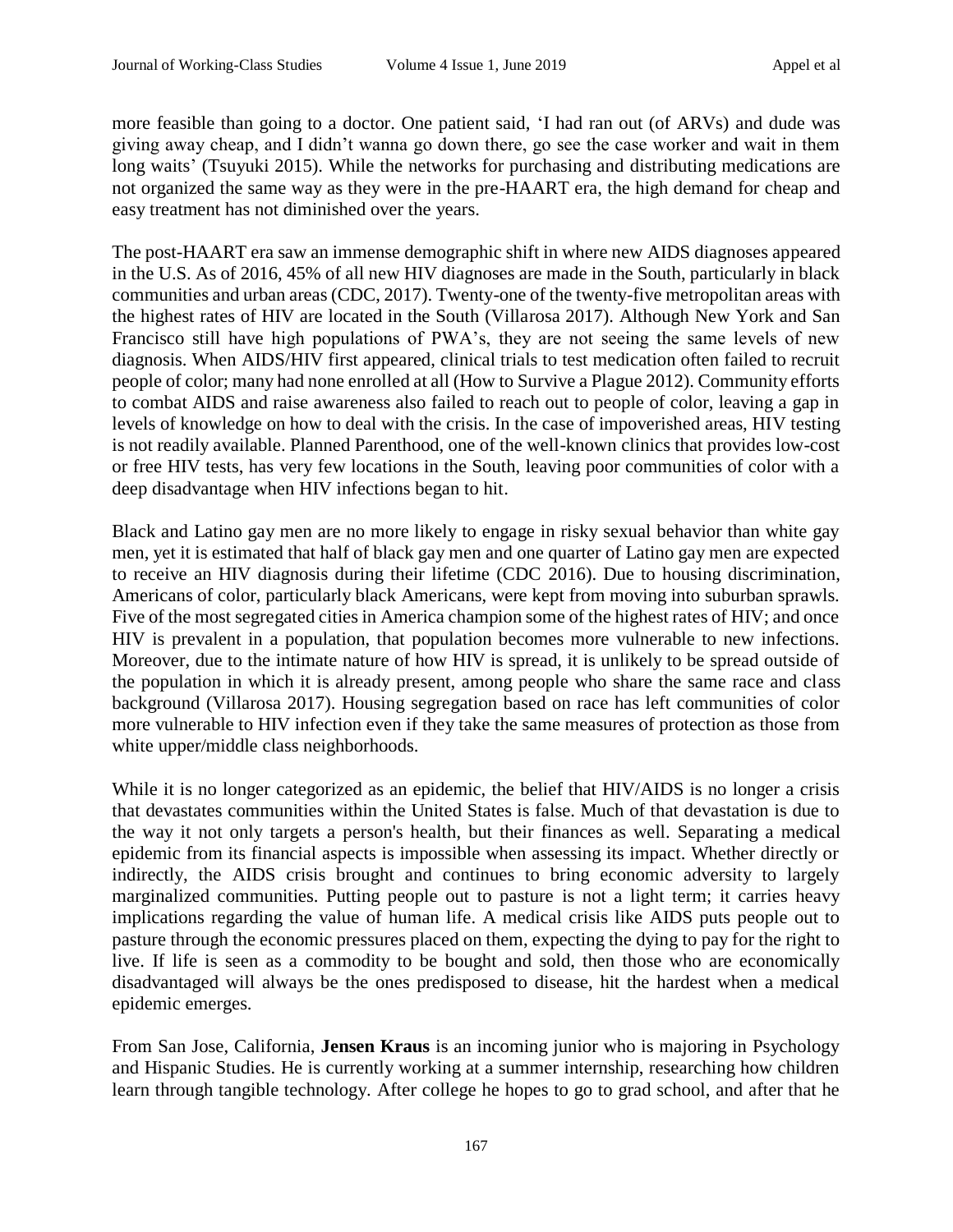either wants to pursue teaching in bilingual immersion education or research in developmental psychology. Jensen's essay also won the 2018 James J. Kopp First-Year Research Award, given annually to the best research paper written by a first-year Lewis and Clark student.

\*\*\*

#### **Wealth, Poverty, & Wildfires: An Overview**

## **By Emily Clark**

As the earth's climate continues to shift and the temperatures rise, wildfires are becoming consistent. Almost every summer, typically beginning in late July, devastating fires roll through communities in the United States, displacing families and wildlife. Federally-subsidized cleanups and federal money cater to the rich, leaving low-income households in poverty almost indefinitely after wildfires occur. Moreover, the process of preparation and recovery favors the wealthy, while poorer, rural communities are often more susceptible to fires in the first place. When wildfires occur, all of these factors combined cause class stratification to grow across and within communities, creating a larger gap between the wealthy and poor.

Being able to afford insurance in the U.S. these days is a luxury. Homeowners' insurance often covers fire damage, while renter's insurance does not. Depending on the geographic location of one's house, the idea of paying for fire insurance is not ideal, especially since the likelihood and extent of potential fire damage is unknown. As Davies et al point out, 'While fire-prone places in the U.S. are more likely to be populated by higher-income groups, this fact threatens to overshadow the thousands of low-income individuals who also live in fire-prone places but lack the resources to prepare or recover from fire' (2018).

California presents a unique situation for wildfires. The state's urban sprawl has moved towards the countryside, and these spaces have become 'high risk corridors' (Barron and Gajanan, 2018). Fires are devastating more communities than ever before because of the density of houses in these areas, which the Forest Service calls 'the wildland-urban interface (WUI)' (Barron and Gajanan 2018). As Jason Roberts emphasizes, 'Federal wildland fire literature defines the wildland urban interface as 'the line, area, or zone where structures and other human development meet or intermingle with undeveloped wildland or vegetative fuels'' (2015, p. 61). A study conducted by Villanova University also found that in California, there has been a more than 1,000 percent increase in the number of homes and developed land in areas prone to wildfires since 1940 (Barron and Gajanan, 2018).

In 2018, the Camp Fire swept through Butte County, California, devastating poor communities that are outside some of the most wealthy and affluent areas in the U.S., such as San Francisco. A study that assessed the vulnerability of communities to wildfires across the U.S. found that 'affluent exurban regions east of the San Francisco Bay and rural areas of the eastern Sierra Nevada Mountains in California have similar wildfire potential, but relatively poorer socioeconomic conditions in the Sierra Nevada Mountains make those communities far more vulnerable to fire disaster than their exurban counterparts' (Davies et al. 2018). 17.5 percent of Shasta County's citizens are living beneath the poverty line, and to the south, in Mendocino, it's 20 percent ('Low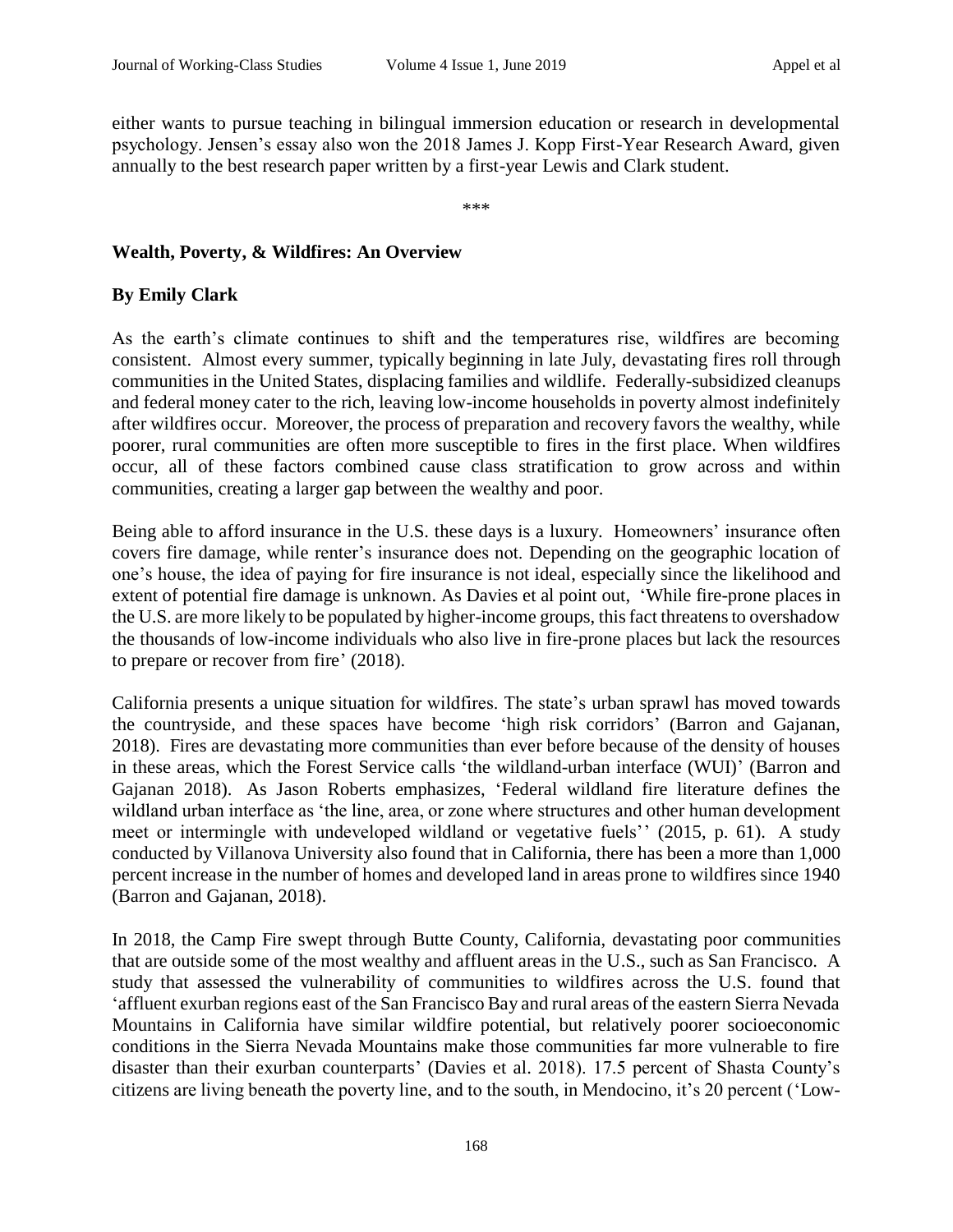Income Communities Struggle to Recover After a Wildfire' 2018). Since 2011, these counties have been struggling with drought on and off, and it has been difficult for them to recover.

When it comes to managing natural disasters, differences in access to insurance truly show what a significant factor class can be. For those without insurance, there are services to assist with rebuilding and recovering after wildfires, but these services are never enough. When the Camp Fire struck in 2018, many people lost not only their homes and possessions but their means to support themselves. One couple—without renter's insurance and who lost everything in the fire were given food and clothing by 'the Red Cross, the Buddhist Tzu Chi Foundation and the Lion's Club' ('Low-income Communities Struggle to Recover After a Wildfire' 2018). FEMA then supported them with a few months of rent for a house that they shared with five other people. According to NPR, others received a trailer to live in, but only for eighteen months ('Low-income Communities Struggle to Recover After a Wildfire' 2018). After that, they have to find a place of their own, or they're homeless.

Class also impacts how people prepare for wildfires. Hazards surrounding homes can cause problems if one does not have the means or the time to remove them. Middle and upper-class homeowners frequently allocate time and resources to clean up brush or dead trees surrounding their property. These services are often offered as a part of their insurance plan and if not, they have the means to hire someone else to remove fire hazards, thereby decreasing the risk of property damage. Not only are those with limited resources generally without adequate insurance and the means to effectively prepare themselves, they are also much more susceptible to the ravaging aftereffects of the disaster. The 2018 California fires affected people from all socioeconomic classes. Air quality, for example, affected everyone, but only those with sufficient means were able to escape the smoke. Moreover, those without access to healthcare will disproportionately suffer the longer-term health effects of hazardous air quality.

Having a sense of security prior to, and in the midst of, a disaster is a clear distinction between the rich and the poor. During the peak of the fires, many wealthy people in San Francisco escaped to their weekend homes in Tahoe, Monterey, Reno, etc. Gabriel Thompson, writing for *The Nation*, describes the situation well; 'The people who will bear the brunt of climate change will be the poor,' he says. 'The low-wage workers who keep the Bay Area humming aren't usually afforded the luxury of working from home, or of taking days off, or of having the disposable income needed to drive hundreds of miles away and pay for a motel when the air becomes hazardous' (2018). Those who don't have places to go are 'huddled in Best Westerns or on gymnasium floors and are often locked in insurance-claim limbo' (Smiley 2018). The wealthy, on the other hand, are often found sitting in fancy hotels that will be paid for by their insurance companies, not worrying about their properties because they have hired someone else to keep watch.

Offering a significant contrast from the rural and low-income areas discussed above, Malibu and Calabasas—both home to many celebrities—were also affected by the recent California fires. Before a fire, insurance crews employed by the wealthy may assess homes for potential fire hazards, clean up debris, install sprinklers, and spray fire retardant around the property. Some clients even get texts about fire paths and evacuation routes. Amy Bach, the director of the insurance education nonprofit Unity Policyholders, points out that '[insurance] is a capitalist system, by and large, with for-profit companies' (Smiley 2018). Kim Kardashian and Kanye West, both infamously wealthy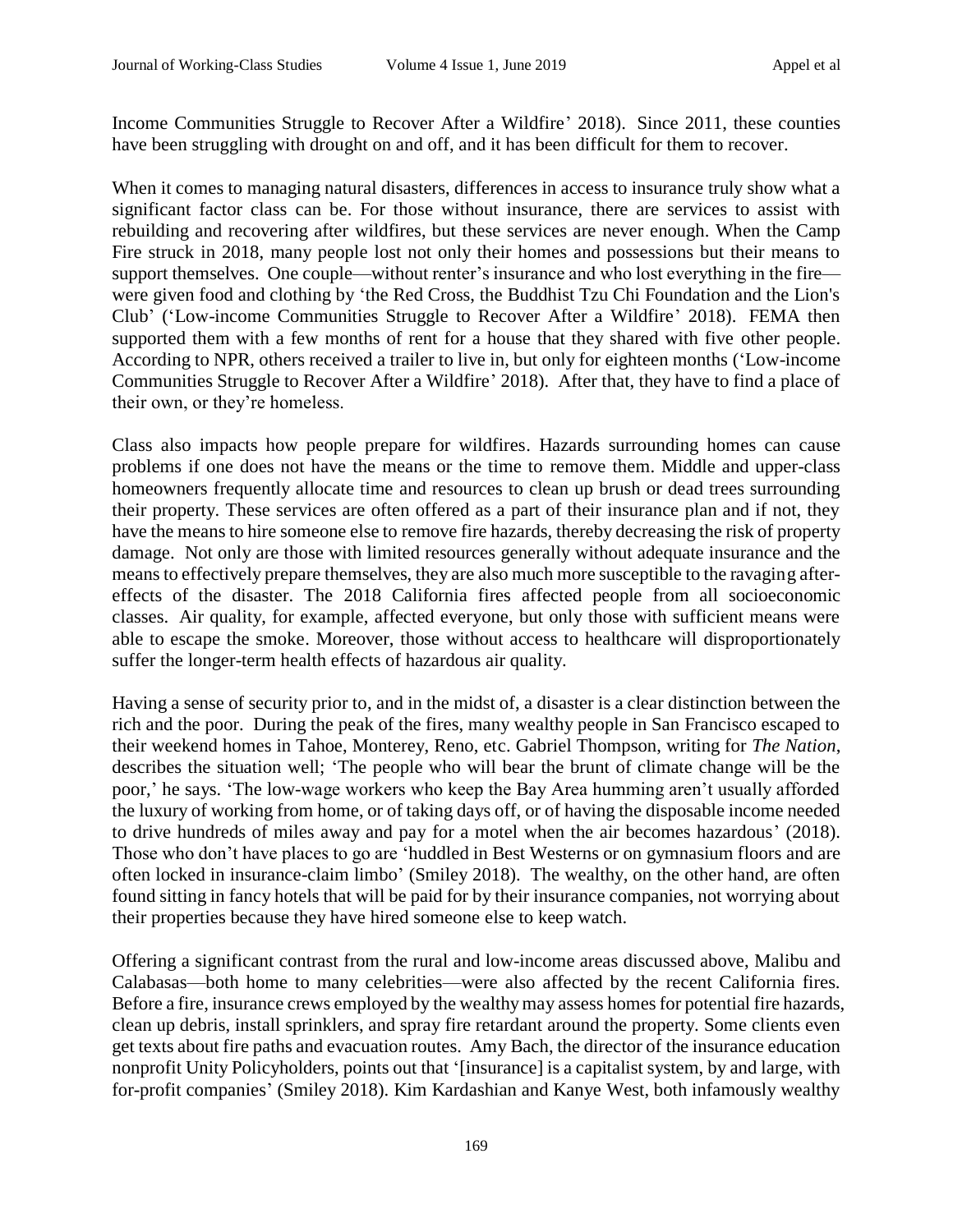celebrities, hired private firefighters to protect their multi-million-dollar home in Calabasas from the fires. Some insurance companies, such as theirs, have their own 'Wildfire Protection Units' that include pre-fire and even dispatch for-hire firefighters when the fire strikes.

Counter to this privatization of firefighting, there are many who have invested in firefighting as a public service. Volunteer fire departments, very popular until recently, have been historically important social institutions, 'often commingling middle-class and working-class men of many ethnicities in the virtuous activity of defending their city from conflagration' (Madrigal 2018). The privatization of firefighting provides another unfortunate example of how the wealthy will be much more prepared for future natural disasters than those from lower classes. Even without private firefighters, the response from public firefighting departments varies according to their funding and location. A poor rural area will be hit harder by a wildfire than a wealthy community since poorer communities are generally underfunded, with access to fewer public services. It is difficult not to interpret these phenomena as evidence that we value wealthy people and their property much more than we value poor people's lives and livelihoods.

On the surface, it may seem like the goal of firefighting and battling other types of natural disasters is simply to protect resources and save lives. However, there are larger, underlying institutions and values that influence the industries that manage the land, its people, and its resources. The United States has been and will continue to be a capitalist society for the foreseeable future. This system is mainly driven by wealth, and as Roberts mentions, 'The social side cannot be evaded as somehow radically different from its ecological integument… The circulation of money and capital have to be construed as ecological variables every bit as important as the circulation of air and water' (2015 p. 62). Since those with money often claim the lion's share of political power, the poorer among us are virtually disenfranchised when it comes to creating policies related to the land and natural resources. Wildfires, like other natural disasters, have become a part of our political economy and an extension of capitalism, which favors wealthier classes.

Forest fires are a natural process, but when they are mismanaged, they can turn into disasters. I would argue that if the forests were managed properly, fires would be less of a risk and less intense for communities. Effective prevention plays a role in this discussion of class and wildfires because the wealthy have the ability to influence politics and, therefore, forest management. Fire management has historically been focused on suppression, or reducing heat output and spread from fires, because it 'protects the economic interests of the United States' (Roberts 2015 p. 63). It serves upper-class interests, such as real estate developers who seek to take advantage of scenic and recreational opportunities that appeal to the wealthy. Viewing forest fires as a threat to resource revenues, rather than as a threat to communities and people first, is a serious problem. A focus on protecting the interests of insurance companies and developers veers away from finding more sustainable solutions to stem the threat of wildfires, and only further increases class stratification.

In recent years, the popularity of land within the wildland-urban interface (WUI) has dramatically impacted fire management in California, with more people that ever wanting to move to 'wild places.' But who can afford to do that while still having the security of a protected home? In 2001, the revised National Fire Plan had a goal 'to slow or stop wildland fires from threatening *highvalue areas'* (Roberts 2015 p. 67). The definition of 'high value areas' is ambiguous but somewhat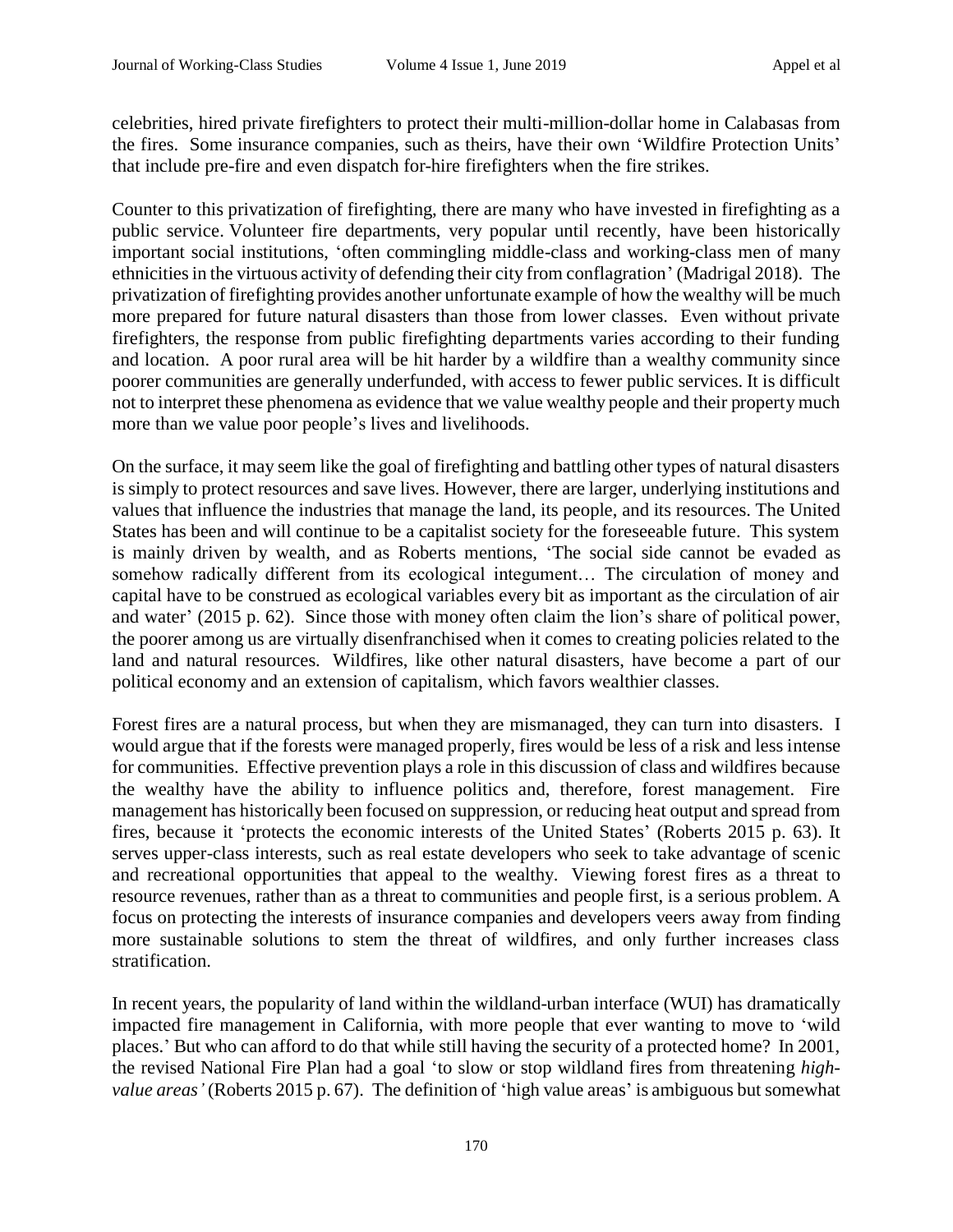sinister. Many fire mitigation crews only work on pricey vacation homes that can range from \$200,000-\$4 million, which line the edges of woodland areas in order to achieve increased privacy. Millions of dollars are spent managing overgrown forests that encroach on property lines, but shouldn't the money be going to the recovery process?

The U.S. government provides a budget and grants each year to states for natural disaster management. In 2018, out of the 284 disasters declared by the state of California, 210 of them were wildfires, according to FEMA (2019). FEMA provides millions of dollars in fire grants to the state every year, and since 2005 they have provided \$548 million. Although this may seem like a generous amount, the amount of *individual assistance* is extremely low, totaling only \$11 million since 2005 (FEMA 2019). The role of FEMA in the California wildfires is to support the state, which then uses its discretion to dole out funds to organizations. Oftentimes, this assistance does not go to those who are most in need, because 'it's allocated according to cost-benefit calculations meant to minimize taxpayer risk' (Benincasa & Hersher 2019). Those who rent 'are ineligible for much of the federal assistance available to homeowners for rebuilding after a fire event' (Davies et al. 2018). Those with homeowners' insurance benefit not only from their insurance policy, but also from federal aid. Lower-class groups in the U.S. struggle doubly because they are receiving little to no federal recovery aid, which pushes them further into poverty. A few months of subsidized rent is not going to allow displaced poor people to find an affordable, stable home under such dire conditions. Especially in places that are still recovering from fires, a few months is also not enough time to rebuild lost houses or adequate new homes. According to the *LA Times*, 'Altogether, an [unprecedented 21,000 homes](https://www.latimes.com/politics/la-pol-ca-housing-problems-wildfires-20181205-story.html) across Northern California have been lost in the last 14 months to fire' (Parvini & Simani 2018). This is a tremendous amount of loss, and the government does not provide *nearly* enough funding to rebuild these communities.

In order to access federally-granted funds, a governor must request that the president declare a state of emergency to invoke the Robert T. Stafford Disaster Relief and Emergency Assistance Act (Nixon 2018). When Trump declared the California fires a state of emergency in November 2018, the government approved and set aside \$12.7 million for survivors affected in three counties: Butte, Ventura, and Los Angeles. Although this may seem like an ample amount, it only 'includes grants for temporary housing and home repairs and low-cost loans to cover uninsured property losses' (Nixon 2018). Residents could also *apply* for grants for food and shelter at disaster recovery centers set up by FEMA and the state (Nixon 2018). It is absurd that people have to *apply* in order to get help with food following a disaster. Communities who face the initial devastation from fires face a secondary trauma from the inadequacy of recovery assistance.

The states are essentially on their own when it comes to handling wildfires and other environmental disasters. Although FEMA does support them throughout the process, they aren't the main agency in control. In California, the governor's office manages the state and its ability to fight wildfires, while FEMA coordinates other agencies to support the state. Many states do not have the budget to help everyone recover, and that is what leads to the large class stratification seen after wildfires. Since the fiscal year for the California Department of Forestry and Fire Protection starts July 1, the budget for fires in 2018 was drained quickly. In July alone, the department spent \$115 million of its designated \$443 million (Shoot 2018). The state needed another \$234 million in order to keep fighting the fires, which explains why so many communities are still struggling to recover, even with the minimal support they would have received. From past disasters, FEMA has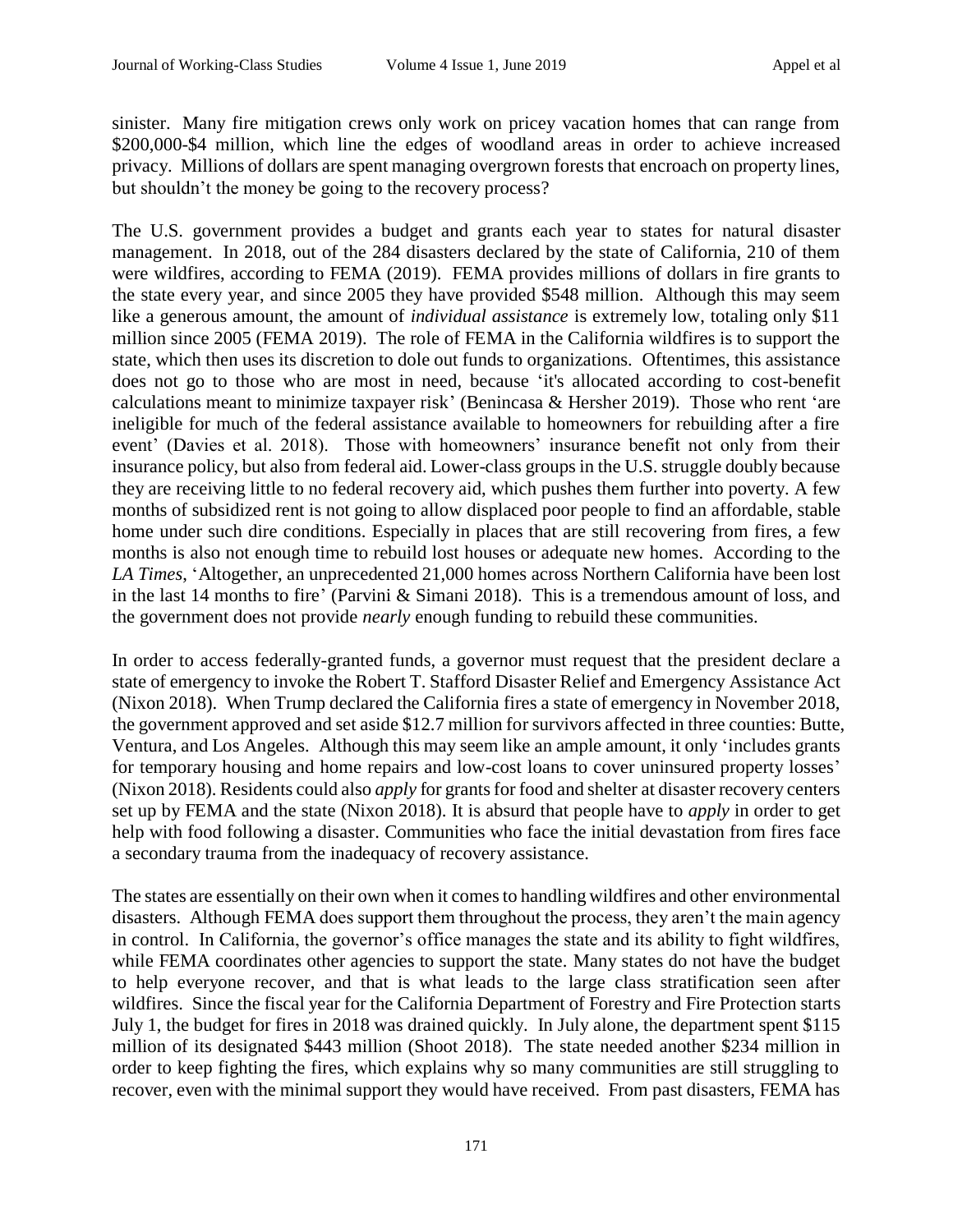received legitimate criticism, because it is often underprepared, disorganized, and underestimates the extent of damage. This happened in with Hurricane Katrina, where there were not enough supplies in the designated shelters (Nixon 2018). FEMA's disarray could at least partially explain why lower-income communities struggle to survive after these fires.

There is good reason to believe that, as the earth warms, we will see more natural disasters that will increase in their intensity. Research indicates that some segments of humanity will suffer significantly more than others and that, in the United States, socioeconomic status will directly influence one's degree of suffering and ability to recover. There is also evidence that those with less class privilege run a significant risk of falling deeper into poverty after a natural disaster strikes. Disparities in access to insurance protection and the services provided to the insured before, during, and after a wildfire are vast. The privatization of firefighting and concomitant decline of volunteer fire departments, in addition to the politicization of forest management in favor of the rich, puts added pressure on poor communities during wildfires, allowing the wealthy to not only maintain their survival but also their economic status. FEMA's unequal distribution of aid to wealthier communities, in order to minimize 'taxpayer risk,' further isolates the lower classes in their recovery attempts. In the case of California, some may never recover from the fires, which continue to rage. Researchers are predicting that there will be even more fires this summer (Predictive Services/National Interagency Fire Center, 2019). The class demographics of urban and rural areas can change practically overnight in fire-prone areas of states like California. In order to plan future solutions for wildfires, diverse populations must be prioritized in order to promote stability for members of all classes.

**Emily Clark** is a rising sophomore at Lewis and Clark who plans to major in Environmental Studies. Being from the resort town of Whitefish, Montana, has shaped her interests and goals. She has worked with many Whitefish-area nonprofits that focus on conservation, public land, and water rights/quality. 'Class is something that I am definitely aware of,' she says. 'The class makeup of my town is certainly upper-middle class. It is interesting to compare the makeup of my town to the towns surrounding it, because it is quite a contrast.'

\*\*\*

# **All Walled In: How Gated Communities Are Dividing America**

# **By Jenna Timmerman**

Growing up in Phoenix, my family moved often, but I was able to spend a lot of time at my best friend's house. She was an only child with two parents, and they lived in a big five-bedroom house with an enormous backyard and pool. With my three siblings and I always living in two or threebedroom places, I never understood what prompted such a small family to live in such a big space. Stepping out of my home, I could turn right to the main road and see the grocery store, freeway just behind. However, to get to my best friend's house it was a twenty-minute drive to the next town over, a stop with some security guards at a gatehouse, and then twist after turn until we got to the very back of a *country club.* Her family would occasionally take me to their country club pool, and I would get super excited about the free shampoo and mouthwash in the bathroom, because it was crazy to me that they would just give those items away! I suppose this is where my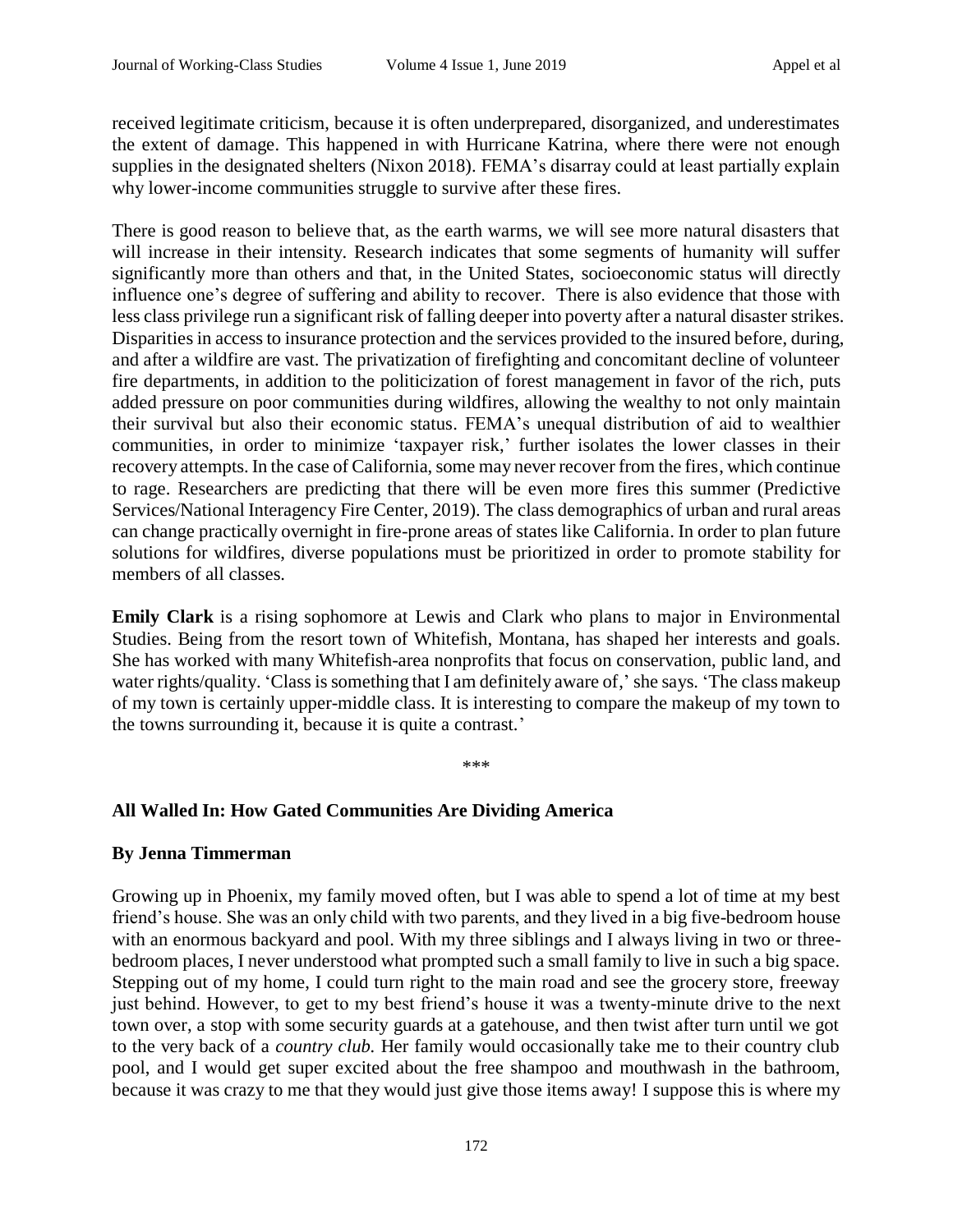$\overline{a}$ 

fascination with gates and gated communities comes from. Why couldn't I live in this country club? The houses were nice—maybe my siblings and I could have our own rooms and a big backyard! My parents always told me we could not go there. I knew we were different from most of the people at my school, so I stopped asking. I soon grew to learn about social classes. I quickly caught on to the fact that I was low-class and most of the people at my school were upper-middle class.

For some historical background, Phoenix is one of the fastest growing cities in America right now. According to Gallen (2018), Arizona was ranked No.4 on the U.S. Census for 'fastest-growing states,' and 'Arizona continues to prove itself as an unbeatable place to live, raise a family and retire.' Gated communities have contributed a lot to the 'raising a family and retiring' part. From Figure 1, we see that there was a spark in the development of gated communities in the U.S. in the 1960s. This trend was middle-class dominated and stemmed from planned retirement communities, a 'walling off' phenomenon that eventually led to resorts, country clubs, and finally the modern suburbs most common today. Growing up in Phoenix for 18 years, I watched these gated communities physically be built from the ground up, and there was a dramatic increase in their development starting in 2000, the year I was born.<sup>18</sup> Also, according to 2009 U.S. Census Bureau data, '10 million housing units are in gated communities... [and] roughly 10 percent of the occupied homes in this country are in gated communities' (Benjamin 2012). Of all these homes, the growth of gated communities is most prominent in the 'sunbelt of the southwest and southeast'— Arizona, California, Texas, and Florida (Blakey & Synder 1997).



#### Gated Communities in the United States, 1810-2010

**Figure 1:** Graph showing the growing phenomenon of gated communities in the United States. Source Info: Paulouro Neves, Joao. The Eradication of Public Space: Dissolving Liminal States (ResearchGate 2012).

Not only am I interested in why gated communities are growing in number at such a rapid pace, but I also want to know more about the social and political impacts of the phenomenon. I believe that gated communities are working as a form of discrimination, which will only lead to further separation of people from different backgrounds, increasing class and race divides. Before diving

<sup>18</sup> *Editor's Note:* During Jenna's in-class presentation on her essay, we discussed the likelihood that this post-2000 surge in gated communities was related to fear of the 'other' generated after the 9/11 terrorist attacks.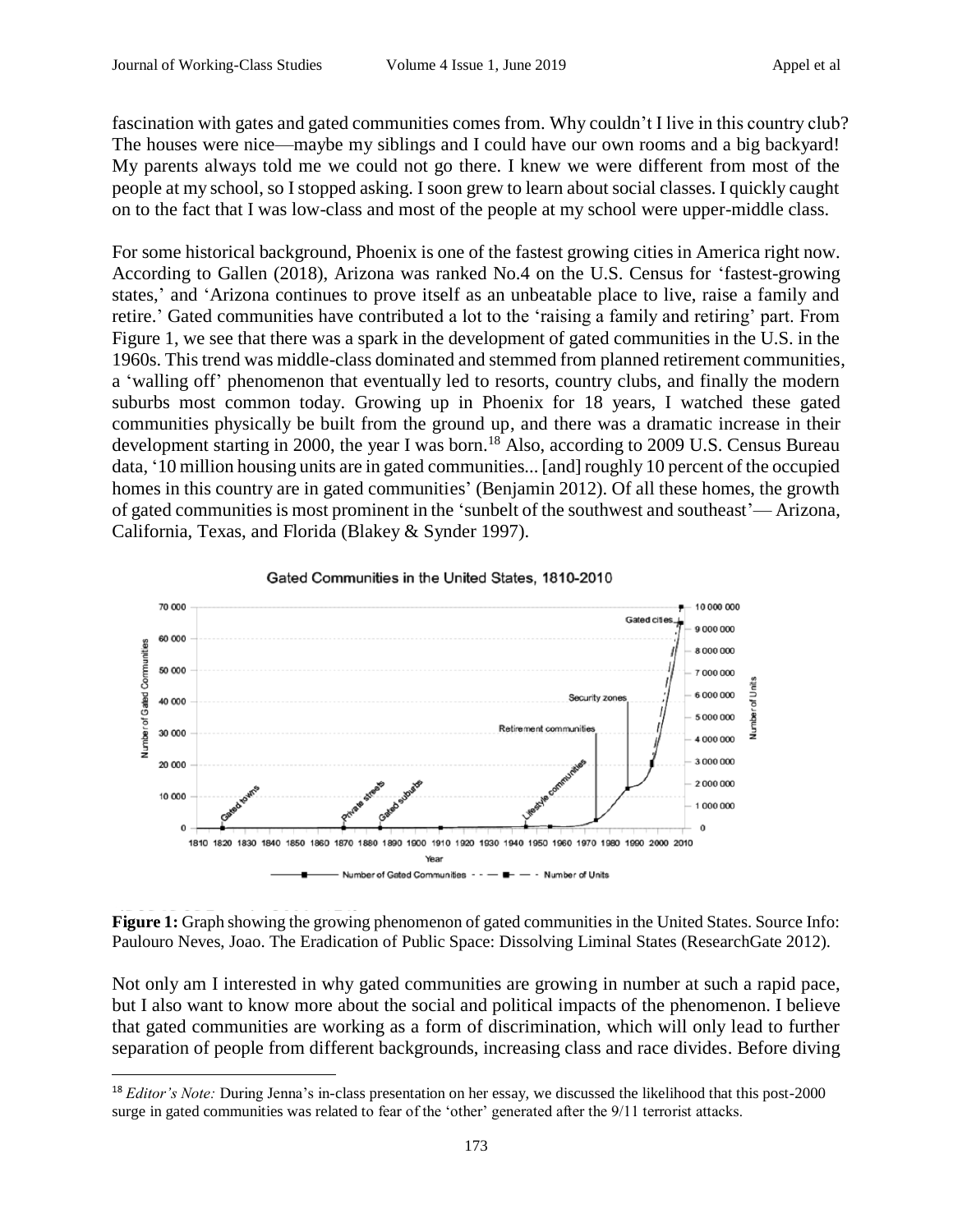into how gated communities discriminate, however, it is important to determine what counts as a 'gated community.' There are many factors to consider in this definition, including whether the community is surrounded by gates or fences, does there need to be a security guard, are there cameras and monitors, etc. For the sake of clarity, Atkinson and Blandy (2005) state:

[Gated] communities may therefore be defined as walled or fenced housing developments, to which public access is restricted, characterized by legal agreements which tie the residents to a common code of conduct and (usually) collective responsibility for management (p. 178).

Gated communities must include some sort of barrier, like a gate or wall. Public access is limited, but it's not impossible to get in. Not being impossible to enter means that any person with a code for a call box can get in, or anyone with a connection to another person within can access the inside. 'public' refers to any persons not a resident of the establishment. Finally, the residents are bound to act a certain way, and maintain their properties a certain way, to uphold the community appearance. This includes the outside of homes needing to be up to a standard, i.e. lawns being well cleaned and trimmed.

One type of 'gate' that everyone know about is the fencing on the border between Mexico and the United States. You might be wondering what this has to do with the gated communities of the upper-middle class—it has everything to do with this. The border fence is a gate, and the U.S. government is using a tactic called *prevention through deterrence* to enforce its boundaries. Prevention through deterrence is described by Jason de Leon: 'The terrible things that this mass of migrating people experience en route are neither random nor senseless, but rather part of a strategic federal plan that has rarely been publicly illuminated and exposed for what it is: a killing machine that simultaneously uses and hides behind the viciousness of the Sonoran Desert' (2015). The government uses the desert terrain as a type of 'gate' to keep certain people in the U.S. and certain people out. In this case, U.S. citizens are inside and non-citizens, most commonly people from Mexico, El Salvador, and Honduras, are outside the border. The 'outside' people who try to cross this brutal landscape often do not make it to the inside. As a result of prevention through deterrence, the U.S. government places the blame for hazards faced by those who try to cross on the environment, instead of taking responsibility for lives lost. Comparing this analysis to the use of barriers in gated communities, it can be said that the people inside are using gates around their homes as a mechanism to drive unwanted people out. They are intentionally separating themselves. Looking more closely at this separation, *who* exactly is inside the gates and who exactly is outside? This question will help in our understanding of the motives and reasoning behind this separation.

Gated communities do have positive features, or else people would not be moving to them. Pros include having more privacy, a sense of safety, lack of solicitors, no commuter traffic, and quieter streets. However, this all comes at a cost. One homebuyer commented on a post in a realty column, saying, 'I opted for a home in a gated community when we moved to a new city… just didn't know it well and figured it was a smart move. Could be a waste of money but I think my family feels a little safer' (Dean 2016). People who move to gated communities are paying a lot more money in the long term, but the only real reward is *feeling* safer. While conducting research in a gated community, Setha Low (2003) noted that the 'desire for safety, security, community, and 'niceness,' as well as wanting to live near people like themselves because of the fear of 'others'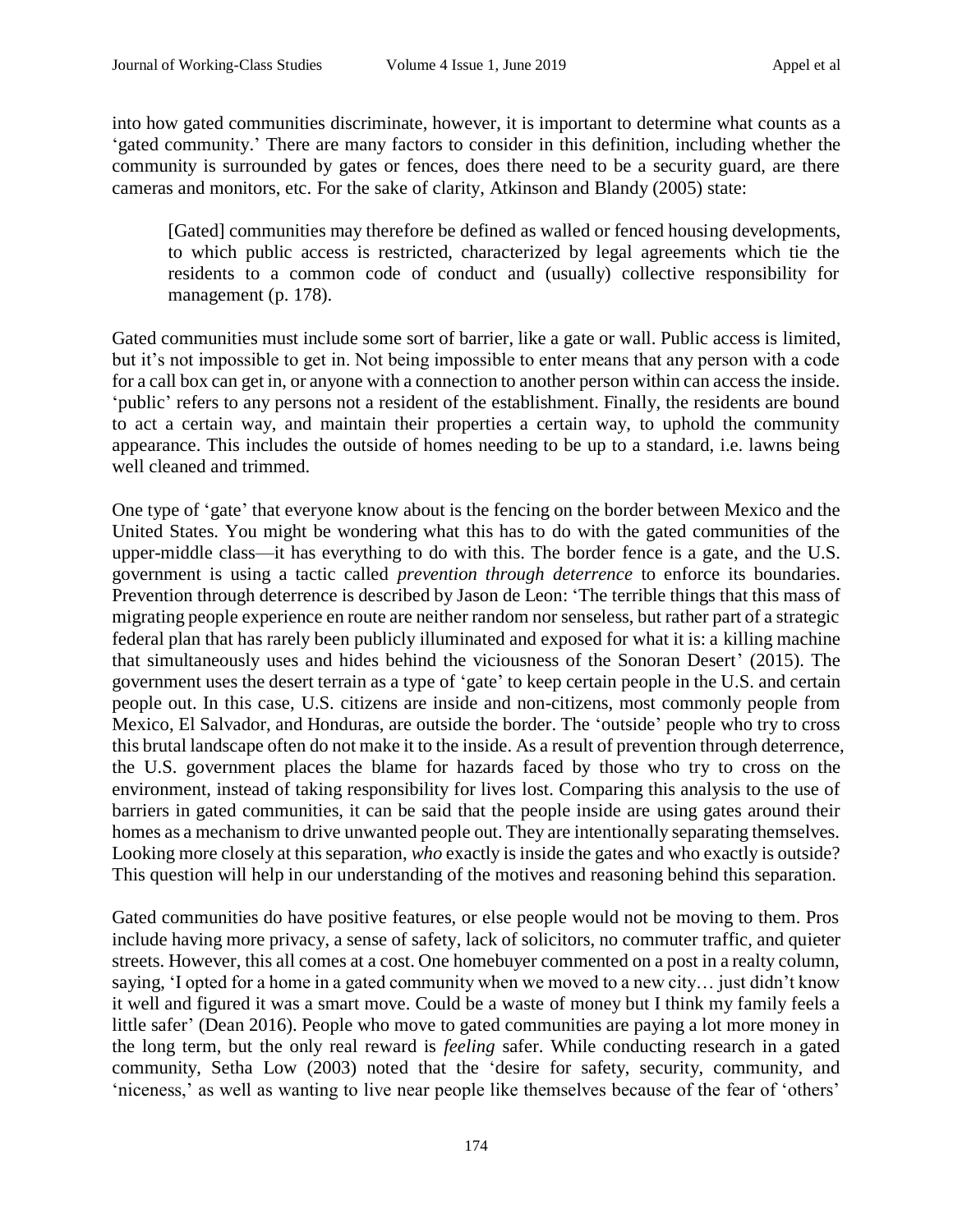and of crime, is not unique to this family, but expressed by most residents living in gated communities.' However, gated communities do not provide more *actual* safety than non-gated communities of a similar socioeconomic status (Atkinson and Blandy 2005, p. 181). The gates are acting as a placebo.

People move to these communities in order to feel safer and provide a so-called better environment for their children. It is documented that 'gated communities can be seen as a response to the fear of crime' (Atkinson and Blandy 2005 p. 178). There is this idea that by placing oneself inside of a gate, you will be safe, from crime, from outsiders, and from economic uncertainty. However, as Sarah Goodyear argued in a 2013 *Atlantic* article, 'By fostering suspicion and societal divisions… gated communities can paradoxically compromise safety rather than increasing it.' On 26 February 2012, Trayvon Martin was fatally shot and killed by George Zimmerman inside a gated community in Florida. Trayvon was with his father, visiting his father's fiancée when he left their home to get a snack at a 7-11. Zimmerman was on duty for neighborhood watch and was known for frequently calling police about 'suspicious individuals,' all of whom were black males (Goodyear 2013). It is no accident that a 17-year-old black male was the target of his paranoia. Robert Steuteville points out that a factor in Trayvon's death was a 'poorly planned, exclusionary environment' (Goodyear 2013). Gates are supposed to provide safe environments, but it does not always work like that unless you are an upper-middle class, white individual. Gated communities are raising Americans to become more exclusionary, and fearful, than ever.

Rich Benjamin writes, 'Gated communities churn a vicious cycle by attracting like-minded residents who seek shelter from outsiders and whose physical seclusion then worsens paranoid groupthink against outsiders' (2012). Who are these 'outsiders'? Since people tend to move to these communities to be around 'like-minded and similar people' (Goodyear 2013), there tends to be little diversity. As with the Trayvon Martin tragedy, it is clear that 'like-minded' refers to people of the same skin color, this typically being majority white. Further, things such as a gate, cameras, guard officer, etc. all entail an extra cost of living—something that only those of a certain class background can afford. Setha Low, an anthropologist who grew up in west Los Angeles, remembers not being able to visit her best friend, Dolly, who lived inside a gated community. Dolly's mother told her that Low could not come over anymore. Low recalls, 'At school the next day, I ask Dolly what happened… All that she can tell me is that I am 'low class'' (Low 2003). Low was young, and there was nothing she could do, once outside those gates. This story demonstrates how wanting to be around 'like-minded' people also refers to one's socioeconomic status. The gated community majority will be made up of upper-middle class white Americans, while the people outside the gates include anyone of a lower class as well as people of color.

Low's young niece is also being raised inside a gated community. One day, Low and her niece left the community to get some food. Low recalls, 'We were driving next to a truck with some day laborers and equipment in the back, and we were stopped beside them at the light. She wanted to move because she was afraid those people were going to come and get her. They looked scary to her' (2003). In her ethnography, Low describes her niece as '[feeling] threatened when she sees poor people' (2003). The word choices of *threatened* and *poor* are interesting; these day-laborers were also Latino, and simply doing their jobs. A young person being raised in seclusion shows fear toward those who do not look like her, which takes us back to the 'like-minded' people idea. The 'gating' of a child's life, within this white upper-middle class community, directly impacts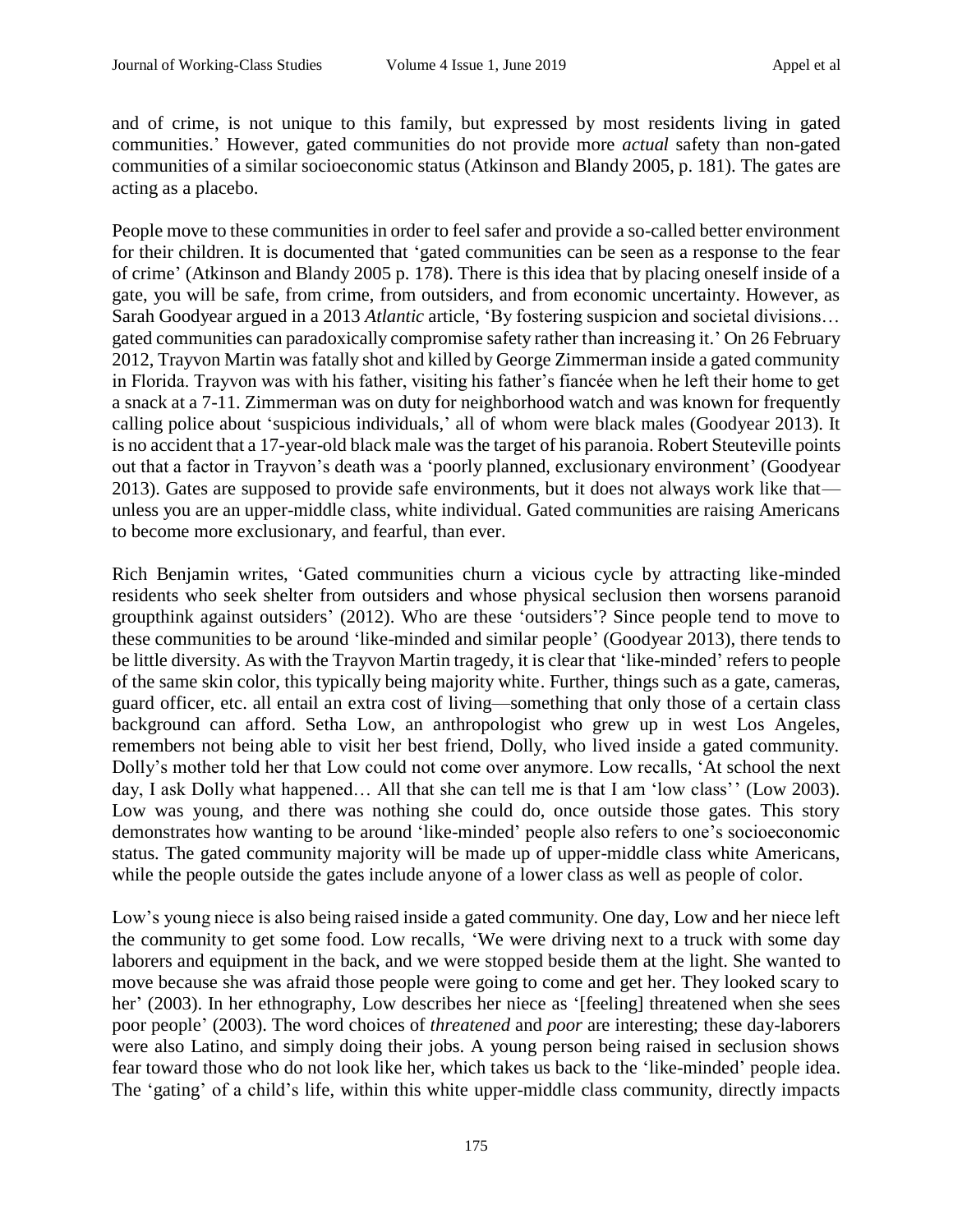how she views others, which as a result makes her a more fearful person when she ventures outside the gates (Atkinson and Blandy 2005 p. 181). This early-life seclusion will result in misunderstanding people different from her, and further contribute to separation between socioeconomic classes and races. As young people behind these gates grow up with that kind of mindset, they will develop a divided view of the United States, and this will continue to strain our larger, national and international community.

Not only do housing developers notice how this divide is growing, but they are using the rise of gated communities to their advantage. Writing in *Le Journal Internacional*, Laura Wojcik discusses the American phenomenon of gates from an outsider's perspective:

The more social and racial inequalities increase, the more housing developers will sell gated neighborhoods easily. Wealthy people will always have money to spend in fences that would set them apart from the poor. But, by living socially isolated in their homes, it is quite likely that the rich will become even more paranoid towards people who do not look like their neighbors. As a result, coexistence between various social classes will be increasingly challenging (2013).

The rise in paranoia of the wealthy is respective to the rise in gated communities; paranoia is produced through fear of what we do not know. The rise in fear of *others* and the unknown that wealthier people hold is exactly why barriers are being built. We see this on the southern border of The United States and, now, within our cities too. People are trying to separate themselves from diversity in a country like America *known for its diversity*. Those most affected are children. From a young age, children begin building their own beliefs, but gates are giving the future of this country an unnecessarily fearful mindset. Gated communities are acting as a form of discrimination, which is dividing the United States in how we see and work with one another.

**Jenna Timmerman** grew up in Phoenix, Arizona, and is studying Rhetoric and Media Studies/ Economics. She is from a working-class background. 'I have lived in about 15 different homes and have never had a stable home environment—just trying to find somewhere to sleep when I can,' she shares. 'However, through unstable homes, I have always had sports. I hope to one day open and run my own volleyball club. As for right now, I am just a first-generation college student with big dreams of helping kids in situations like mine through the power of sports.'

\*\*\*

# **Sex Workers, Power, and Stigma**

#### **By Emma Bryan**

The job title 'sex worker' contains one word that is far more interesting than the other. As such, American discourse on the subject matter has been relatively focused on the 'sex' aspect of sex work. 'Sex workers,' as historian and sex worker advocate Melinda Chateauvert explains, 'are laborers who earn money to perform sexual services or who provide erotic entertainment to clients, individually and collectively' (2015 p. 2). But, as sex workers are workers it is relevant to ask: where do they belong in the American class system? Class is difficult to define. To economist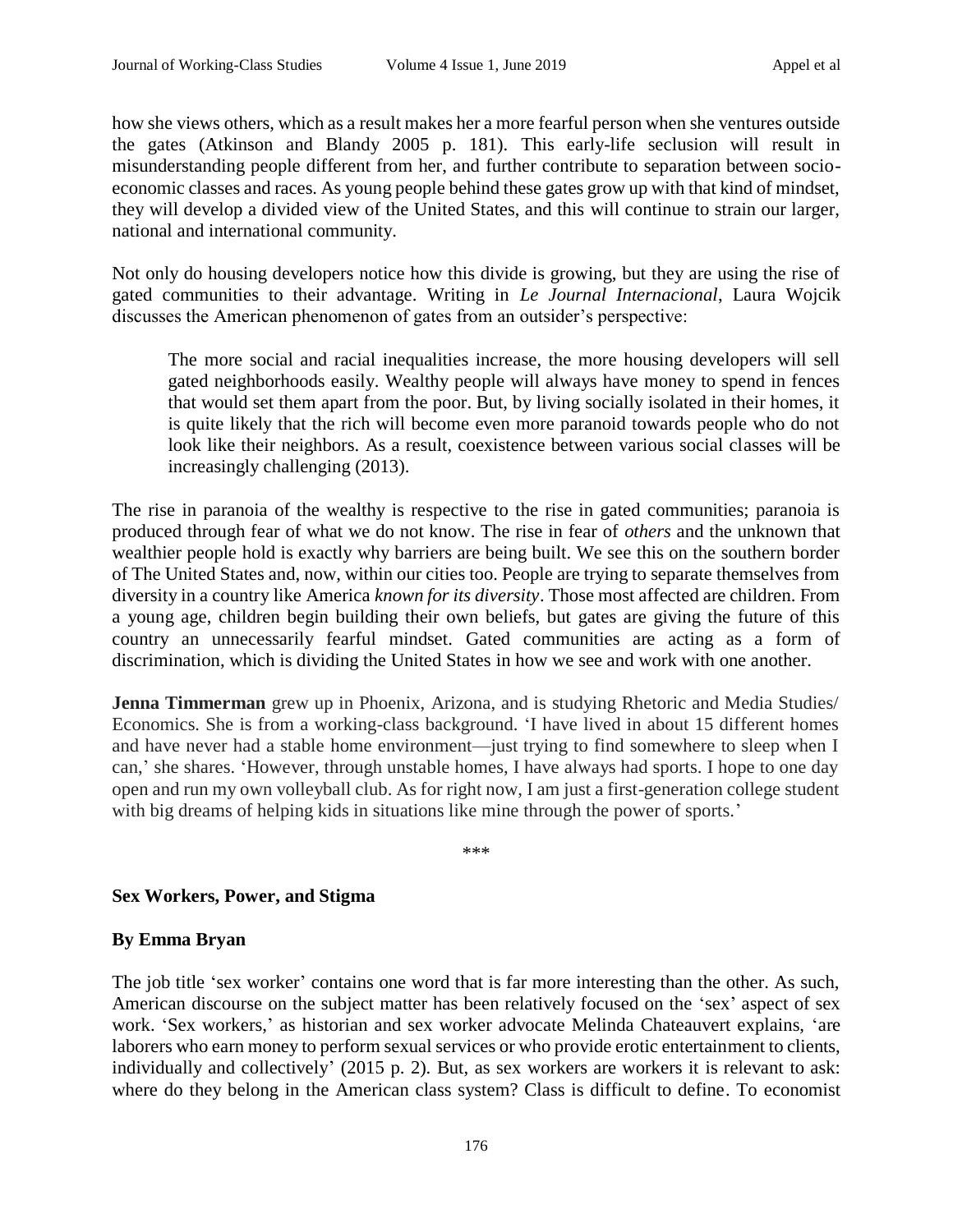Michael Zweig, 'Class is about the power some people have over the lives of others, and the powerlessness most people experience as a result' (Zweig 2012 p. 8). For the sake of deepening an understanding of the class of sex workers and the complexities that come with comprehending any working-class job, Zweig's theories about class will be taken as assumptions. But, power is complicated. Where one may have power in their job in some ways, in others they may be lacking. There is no simple way to compare and contrast drastically different forms of power; stigmatization and criminalization have stunted the sex worker community's attempts to obtain power. Generally speaking, sex workers have little autonomy in their work lives, but they have sexuality as a potential form of power. However, the sex worker community has unique difficulties validating their own work *as* work, which separates them from the rest of the working world. This complication lessens the power that sex workers have over their jobs. Finding empowerment through eroticism, moreover, is its own form of extra labor, and isn't exactly equal in social value to labor performed by other members of the working class, who receive the respect of a job that is more 'morally acceptable.' This power is legitimacy. In the United States, sex workers are generally seen as criminals rather than legitimate members of society. The different forms of power that sex workers experience and don't experience all come together to define and complicate their class standing.

The debate around sex work focuses on whether or not sex work is good work. In public discussions about any other job, the conversation may center around wages or safety, but the sex work conversation finds itself centered around whether it should exist at all. This stigma takes away from the conversation that should be occurring: the need to hold sex work clients, business owners, and greater society accountable for harming sex workers. Sex work's longevity can be seen through the way that the 'demand for sexual entertainment seems almost recession proof,' (Chateauvert 2015 p. 128). Chateauvert also emphasizes, again, that sex work is 'a job; it pays the bills. Some people like the work, some don't, and many have mixed feelings' (122). Yet if people remain focused on the *sex* part of sex work rather than creating safety standards for sex workers, this reinforces cultural taboos against a form of work that has always existed, and will continue to exist.

For sex work, one step further than stigmatization is criminalization, which makes acquiring any sort of labor standards impossible. Through making the work illegal, the U.S. government ensures that it will be less safe than other forms of work; little is done to take care of sex workers' health or protect them from violence. Moreover, in the public's discussion of sex work, sex workers themselves aren't the prioritized voice. As sex worker advocates Lacey Sloan and Stephanie Wahab remind us, 'Prior to 1973, it was rarely acknowledged that sex workers were capable of speaking for themselves' (2000 p. 466). It's hard for these workers to speak out as they risk outing themselves as criminals—or in the case of legal sex work, they put themselves at risk of violence. Police haven't acknowledged that sex workers are an especially at-risk population for sexual assault, and that they deserve protection like any other citizens (Sloan and Wahab 2000 p. 473). 'Denial of treatment following physical assault or rape and general hostility from public-sector providers was also found to be common [among sex workers],' adds Ine Vanwesenbeeck (2017 p. 1635). When a part of the conversation, sex workers are against criminalization. Sex worker Lori Adorable, in an interview with Ruth Jacobs, said that 'how workers feel about [their] jobs is irrelevant to the basic human right to safe working conditions, and it's been proven that partial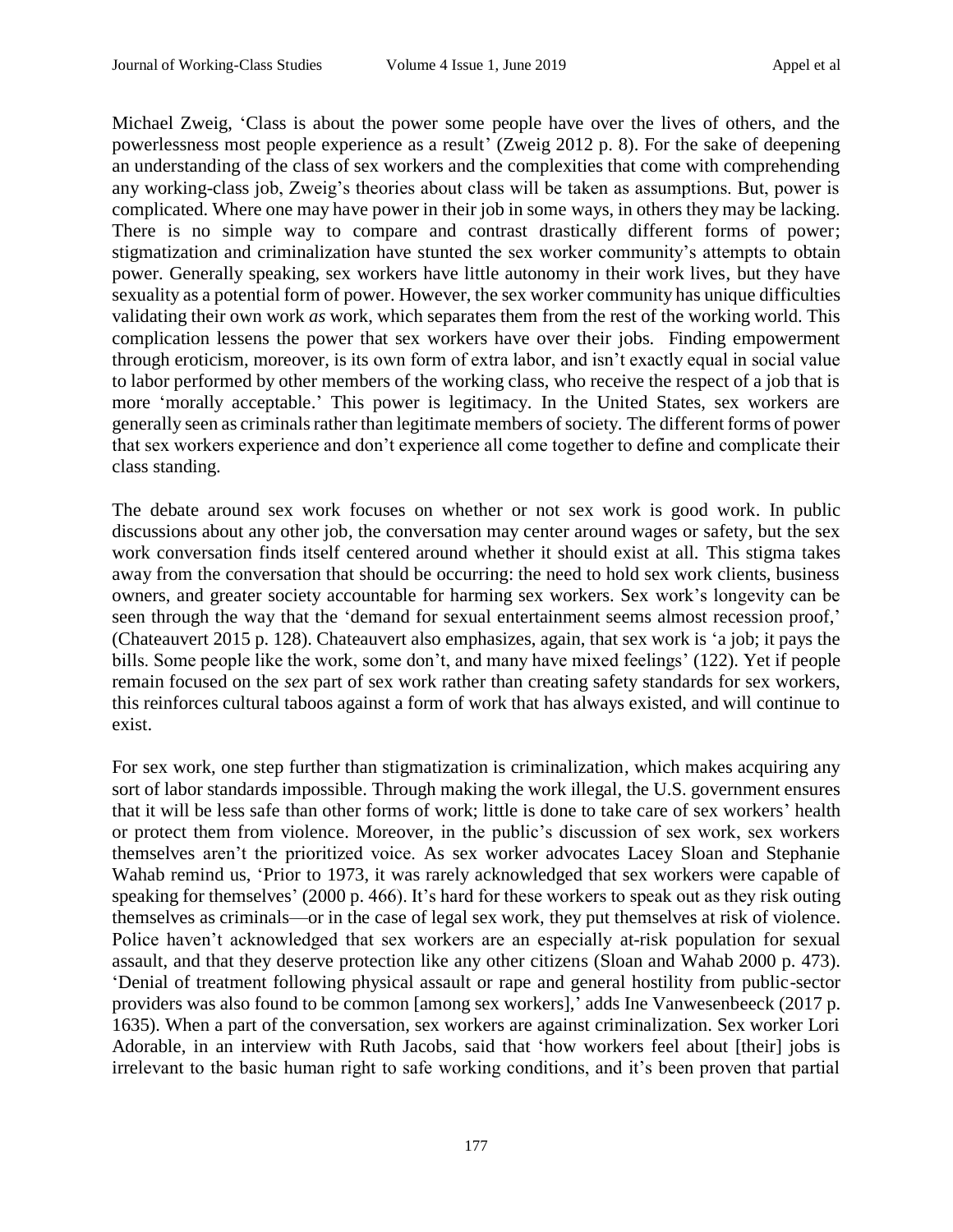criminalization is anathema to safety' (Jacobs 2014). The combination of stigma with this culture of criminalization has left sex workers with little power over their labor or working environment.

Legal sex work is heavily restricted by regulations like the Stop Enabling Sex Trafficking Act (SESTA) and the Allow States and Victims to Fight Online Sex Trafficking Act (FOSTA), laws passed in early 2018. Advocates say these laws are intended to fight sex trafficking, but in reality they effect sex workers' safety. When the phrase 'sex trafficking' is used, two people collaborating typically isn't the first image that comes to mind. But legally, trafficking could be two prostitutes working together. If it's not isolated, it's 'sex trafficking.' As Vanwesenbeeck notes, 'Trafficking may be legally defined in such a way that sex workers' regular practices of sharing space, sharing information, and dictating the manner in which they conduct their business are considered trafficking' (2017 p. 1633). Today's sex workers regularly use online resources to keep themselves safe and find work. It is mostly free and low-cost websites affected by SESTA/FOSTA, primarily hurting those of a lower class or those who cannot 'class pass' by making their own websites or being able to afford the more professional ones (McCombs 2018). In a recent *Huffington Post* interview, a sex worker named Arabelle noted that technology is being targeted as a tool for trafficking when in reality it takes away what keeps her work safe: online platforms (McCombs 2018).

In addition to heavy legal restrictions put on sex workers, there are few social services available to them, and the ones that exist focus on 'rehabilitation.' Rehabilitation programs don't recognize sex work as real work, and frame the workers as victims. Such programs focus on abolishing sex work instead of creating better labor standards within the field (Vanwesenbeeck 2017 p. 1634). Rehabilitation programs also work off of the assumption that rape is to be expected from the illegal forms of sex work. Sex workers' voices are only used to extend the narrative that these programs promote rather than providing a platform for the workers, no matter how their stories fit into the rehabilitative picture. 'For those working in the antiprostitution rescue industry, sex workers are limited to performing as stock characters in a story they are not otherwise a part of, in the pity porn which the 'expert' journalists, filmmakers, and NGO staff will produce, profit from, and build their power on,' argues Melissa Gira Grant in *Playing the Whore* (2014 p. 104). This 'rescue industry,' by not recognizing sex work as legitimate work, greatly compromises sex workers' agency and ability to empower themselves.

Through the 'sex part' of sex work, sex workers—when given the opportunity—can reclaim some power taken from them due to systemic stigmatization and social opposition to their work. Sex workers aren't viewed as real workers, but on a micro-level, they utilize their position of sexual power to attempt to combat some of the stigma they face and get the things they need. The microlevel distinction is important to make, as in general, sex workers have little to no tangible power over their work lives, in Zweig's sense. Many, however, do *feel* empowered. They can make a living for themselves, and find a sense of purpose through their work. For most sex workers, 'their sense of power doesn't come from money, beauty, fame or giving society the middle finger. It comes from feeling that their work has meaning, that the sacrifices were worth it and that if they had it to do over again, they wouldn't change a thing' (Noelle 2015). Thus, on this smaller level, sex workers may find empowerment as individuals; as a group, however, they still make no real material gains, as their status in society hasn't changed.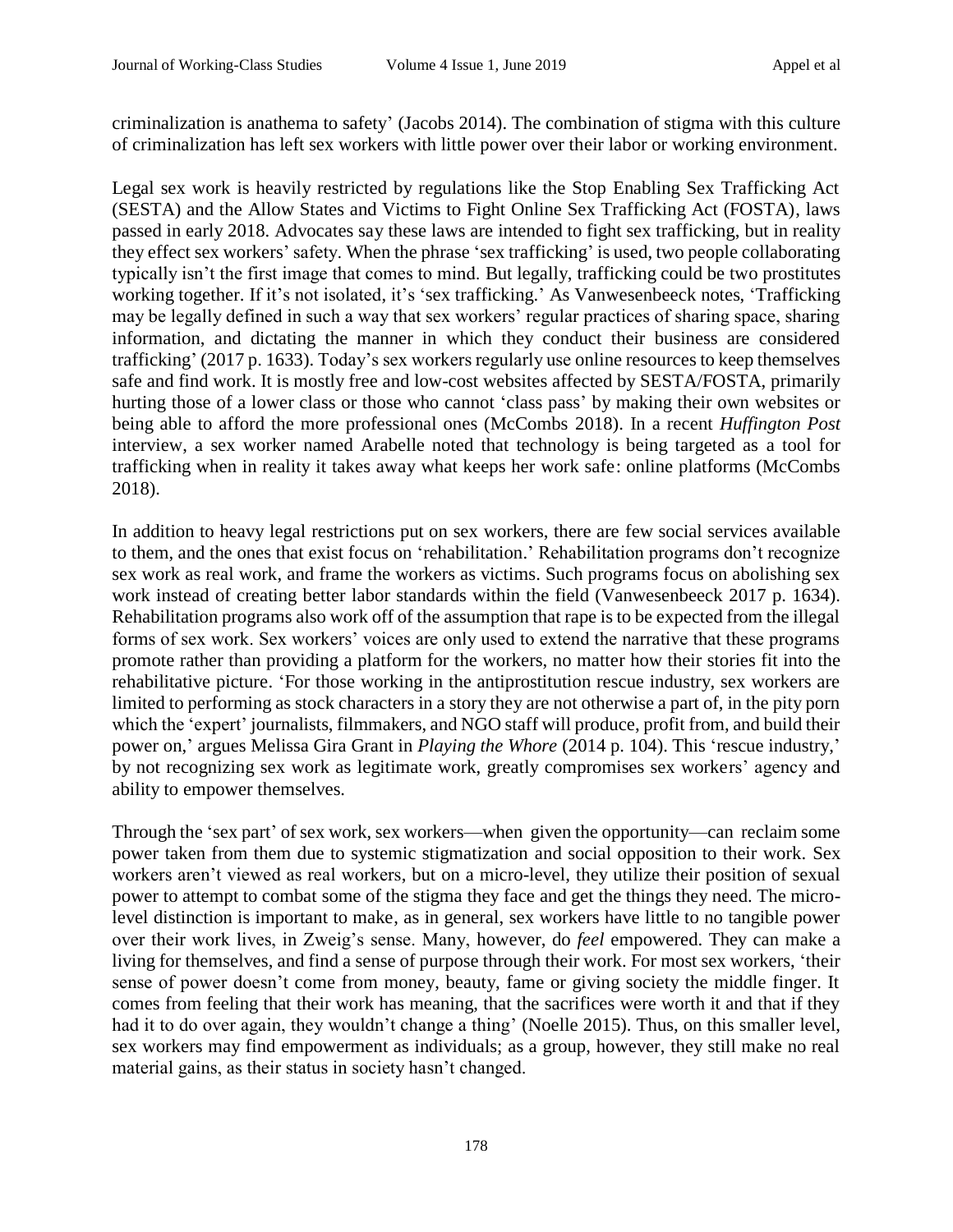But could this kind of micro-level sexual power, under the right circumstances, be a pathway to social power? As illustrated by the example of Mistress Velvet, a black sex worker advocate and dominatrix, sex work has the potential to help some clients work through their ignorance and prejudice. Mistress Velvet uses her position of sexual power to advocate for real social change. While working as a dominatrix, she teaches her (typically) cisgender white male 'slaves' black feminist theory. Assigning her slaves texts by Audre Lorde and Patricia Hill Collins, she uses the medium of BDSM (Bondage, Dominance & Submission, Sadism & Masochism) to gain what she refers to as a kind of 'reparations' for the racist treatment of black people in America, and feels empowered in her job. 'I kind of have this weird, dual relationship with my fetishization [as a black woman] where I use it to get clients, but then I really wanna process through it with them as well,' Mistress Velvet has said (*Buzzfeed News* 2018, 2:43-3:11). Without her sexual 'allure,' such exchanges wouldn't be possible. Though Mistress Velvet is powerful inside her dungeon, unfortunately as she leaves she again becomes a stigmatized black woman and sex worker. But through her impact on her clients, Mistress Velvet turns the simulated power of a BDSM scene into actualized power, where her clients view her less as a sexual object and more as a person with a voice.

As a collective, the only real way for sex workers to empower themselves is through organizing. Call Off Your Old Tired Ethics (COYOTE), a sex worker rights advocacy group that has existed since 1973, clarifies that prostitutes are not selling their bodies but are rather being paid for their time and skills. They work to combat the close association between sex work and sex trafficking, and also argue that the criminalization of prostitutes takes away from a focus on real crime, wasting taxpayer money (Jenness 1990 p. 406). Being organized and run by sex workers themselves, organizations like COYOTE give sex workers ways to pool their power and fight to get into the public conversation surrounding their work. From 2005 to 2011, \$pread magazine, 'essentially a community bulletin and lifestyle guide for sex workers in New York and beyond' (Cafolla 2015), also gave sex workers an anonymous platform to express and consume things meaningful to them in an accessible medium. The topics range from what it's like to be a person-of-color (POC) stripper to tips on marketing yourself online. Though it looked similar to the white and cisgender 'women's magazine' model at the beginning, \$pread eventually broadened its sense of who sex workers are, showing people of color, men, and transgender sex workers (Aimee et al. 2015 p. 19). It made their opinions and stories known to the public, in addition to fostering a sense of community between workers that was badly needed. \$pread closed its doors due to a lack of financial support and staffing, a problem sex worker advocacy has faced throughout history.

The policy-making establishment has discovered that sex workers want to collaborate, and has responded with division. Laws like SESTA/FOSTA are intended to keep sex workers from speaking to each other, and police target online ads and set sex workers up for stings (Grant 2014 p. 63). Additionally, government-regulated sex work isn't designed to be profitable or secure for workers. As Chateauvert observes, 'By design, job security for dancers and related jobs is nil and the benefits nonexistent. The constantly replenishing supply of women applying for these 'lowskill' job keeps wages at the most minimum level, when workers are paid at all. Workers mention arbitrarily enforced rules, fines, and demerits that reduce their earnings' (2015 p. 137). Any attempts by sex workers to gain autonomy over their work are fought with backlash from supervisors, frequently in the form of losing a job. In *Strip Club: Gender, Power, and Sex Work* (2010), Kim Price-Glynn shares the following account: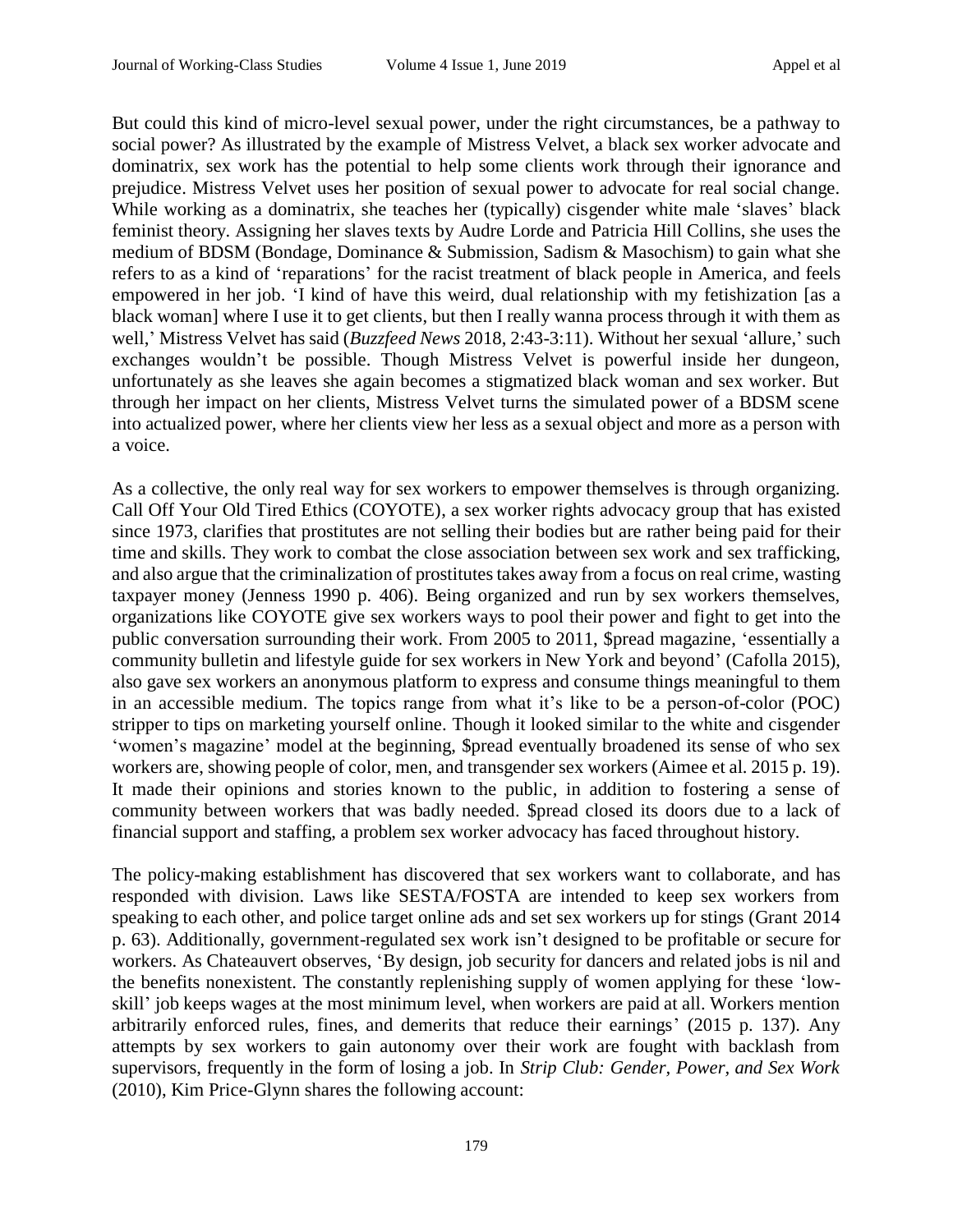Erin, a stripper in her mid-twenties, described developing a red rash on her knees while working in one such club. The rash, she later learned, was ringworm that she and other dancers contracted from the club's carpet. Disgusted, a group of dancers got together and collectively demanded the owner clean or pull up the carpet. In response, the club asked the entire group of dancers to leave. The club's position, Erin explained, was that it could hire new strippers at a moment's notice (p. 101).

These workers are treated as disposable. As dancers often start working at a relatively young age, this could be one of their only forms of work experience, trapping them in a cycle of such poor working conditions. And management makes certain that workers don't have power.

Organization, in theory, provides opportunities for regulations on the side of the workers. Though uncommon, when places like strip clubs do organize, sex workers can voice concerns about their wages and working conditions. In 2012, strippers working for the Spearmint Rhino chain won a \$13 million civil lawsuit settlement, an unprecedented amount of money at the time (Grant 2012). Sadly, these lawsuits do very little in setting any sort of precedent due to lack of public notice and the massive control companies have over strippers (unless, of course, they are allowed to set the terms for the public conversation about themselves). Moreover, as Montana dancer Bubbles Burbujas has commented, regulations put in place ostensibly to help sex workers often only makes things worse. 'Before the move to the paycheck system, dancers paid a \$25 stage fee per shift, as well as tips to bouncers and the DJ, 'but we kept the rest of our dance money,' she explains. 'Now you hand over \$70 of the first \$100 you make, and you get a minimum wage paycheck, where you get back 30 percent or 40 percent of that'' (Grant 2012). With little support from the public, sex workers can easily be stripped of the 'benefits' of regulated sex work by profit-hungry management.

While using Zweig's model of class as defined by power, it is important to mention the way race comes into play. Racism is integrated into all aspects of American society, and sex work is no exception; in many cases, it amplifies it. Indian stripper Mona Salim notes that the intimacy and fantasies the strip club fosters create an 'anything goes' type environment (Salim 2015 p. 40). The commercialization of intimacy can make customers feel as if they are in a space where they can mold sex workers of color into extreme versions of stereotypes. These workers often find themselves playing into such stereotypes, as they need to please the customer to make a living, intensifying the day-to-day racism that they already face. Furthermore, as Mireille Miller-Young notes, 'Women of color are consistently discriminated against in the pornography industry. On average they are paid half to three-quarters of what white actresses are offered' (2015 p. 86). Sex workers of color have fewer opportunities than white workers to choose which gigs they take. If a black actress wants to be in a film, she will most likely have to play a role she's uncomfortable with. 'One of the most common roles for black and Latina [pornography] actresses has been the maid' (Miller-Young 2015 p. 86). Not only does this capitalize on racist stereotypes for profit and pleasure, but it constricts how sex workers of color are portrayed to audiences, perpetuating the fetishization of people of color in a cyclical manner.

Capitalism's power is contingent on isolation. The separation of sex workers, by government, law, and business-management, only adds to the stigma they face. American discourse around sex work needs to shift from qualifying the work as good or bad to a conversation about workplace safety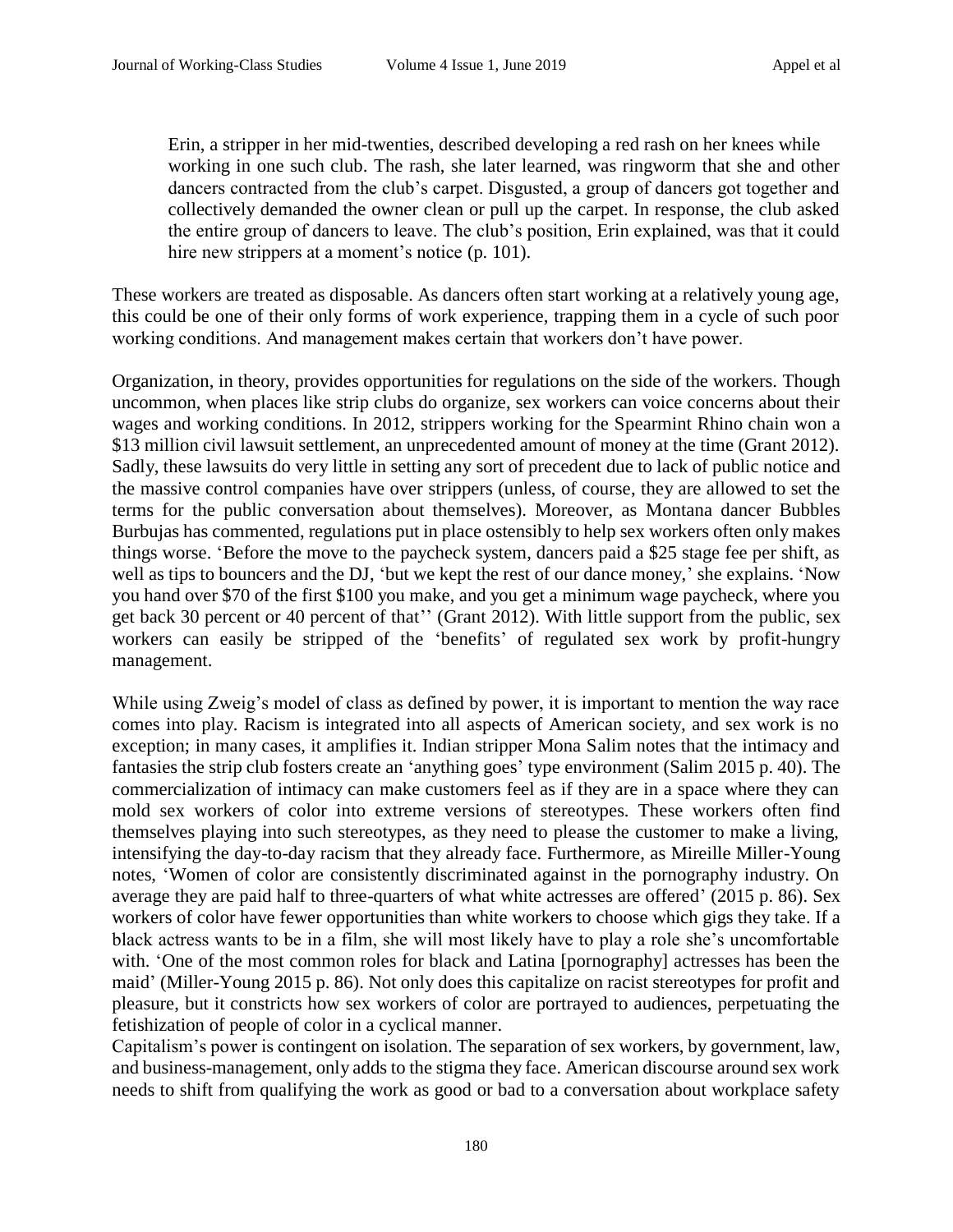and other labor concerns. Sex workers' class is complicated, but ultimately they are members of an oppressed group, not victims. Every sex worker is different, and has their own opinion about the work that they do—but the personal is not applicable to the need to create a general climate of safety and fair labor conditions for these workers. Standards should be set for sex work *as* work, not for the public.

Originally from Missoula, Montana, **Emma Bryan** is a rising sophomore pursuing a major in Psychology. After college she hopes to earn a master's in social work. She is from an upper-middle class background and is hoping to use her privileged position to help those facing more class adversity. Being an ally is what inspired Emma to pursue social work and advocate heavily for and encourage class mobility for sex workers.

\*\*\*

# **An Alien Right to Education: Challenges on the Path to Higher Education for Undocumented Immigrants in the U.S.**

# **By Maya Khavary**

# **Introduction**

Researchers have used the theory of social capital to understand the rate of low-income students accessing higher education in the United States, which has also brought many challenges faced by college-bound undocumented students to light. Social capital can be defined as 'the framework for accomplishing a particular goal through a set of available resources based on trust and cooperation among people' (Garcia and Tierney 2011 p. 111). While social capital fails to directly provide individuals with economic capital, it can encourage the development of necessary skills and networking that lead to an increase in economic capital. Understanding the concept of social capital allows us to have a deeper understanding of undocumented students' ability to pursue their goals in the face of the unique inequalities they face.

The U.S. Census Bureau reported 2.5 million undocumented immigrants under the age of 18 living in U.S in the year 2000 (The U.S. Census Bureau Website). 40% of these immigrants simultaneously fall into the student category; every year, 6,000-8,000 of these students graduate from American high schools. Most of these students have lived in the U.S. for 5 years and hold the academic skills necessary to attend college; however, their legal status raises challenges, restricting their access to higher education. Undocumented immigrant students are a minority on American college campuses, and many colleges fail to accommodate or assist these students with specific legal, financial and academic challenges they face. In this essay, I will discuss the three categories of challenges that undocumented immigrant students face in their higher educational experience: legal, financial, and academic. By discussing these challenges and their specific roots, I hope to spread increased awareness of their struggles to inspire a change in academic policies.

# **Legal Challenges**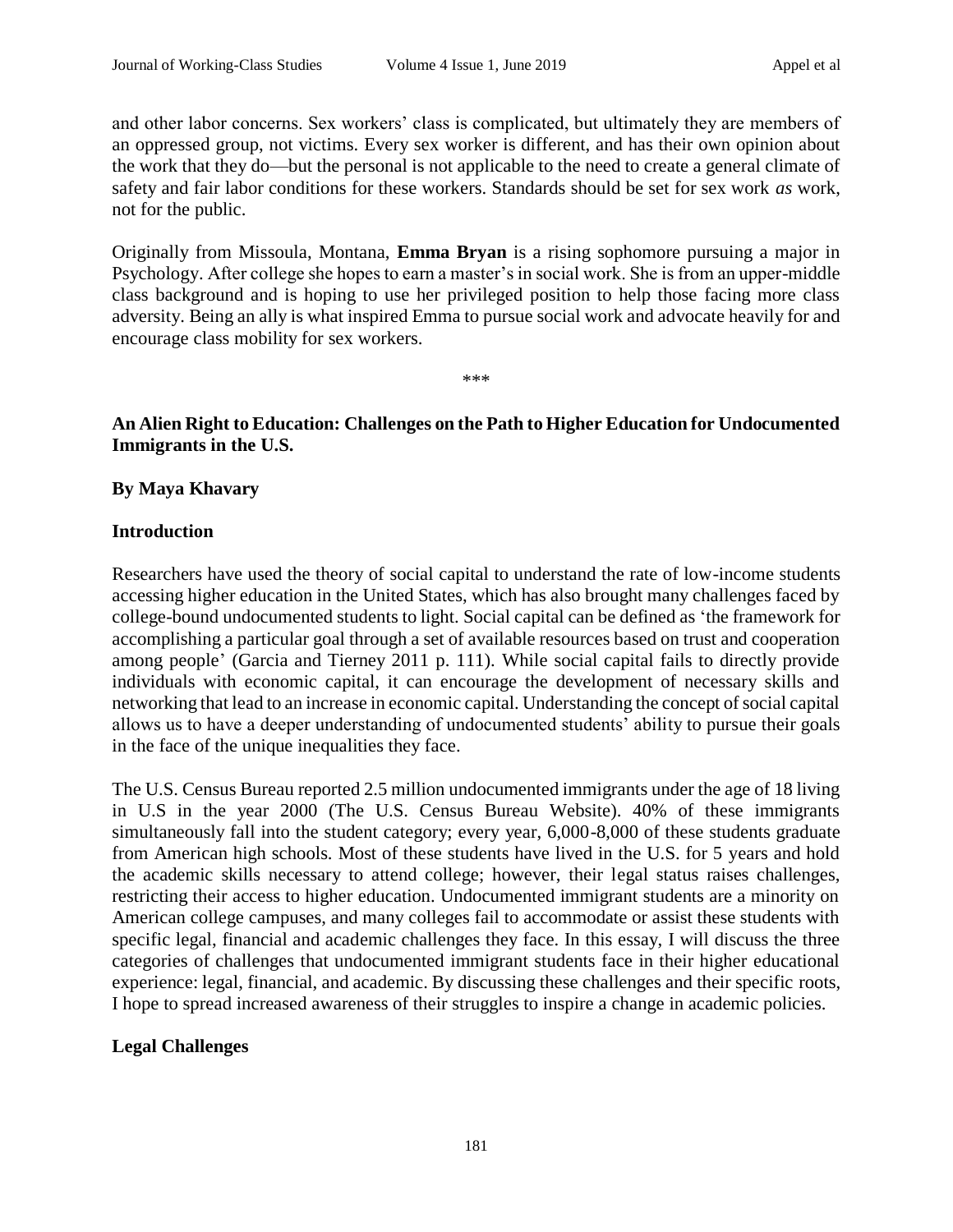Undocumented immigrant students' legal status simultaneously restricts their access to higher education and their means of basic survival. When a student is undocumented, it is difficult to gain access to healthcare, legal employment and permanent residency, let alone maintain good academic standing in colleges and universities. An undocumented immigrant is defined as 'a foreign-born person who: (a) doesn't have a legal right to be or (b) remain in the United States' (U.S. Citizenship and Immigration Services Website). Undocumented students are generally foreign nationals who have entered the U.S. without inspection or with fraudulent documents, or more simply, who have entered legally as nonimmigrants but then violated the terms of their status, remaining in the U.S. without authorization. Most undocumented immigrants arrive on U.S. soil after escaping existing conflicts in their home countries. Most have left behind all of their valuable possessions and assets.

The United States Citizenship and Immigration Service (formerly known as the INS) requires these immigrants to undergo a costly and lengthy process in order to apply for permanent residency (US Citizenship and Immigration Services Website), and yet there is no indication of the approval of their cases; there is no reassurance that these students and their families will be granted legal residency regardless of their reasons behind immigrating. This makes it nearly impossible for immigrants to pursue legal residency within the United States in good faith. Extensive restrictions force immigrants to pursue a life in constant hiding, forcing them to give up their basic human right to 'pursuit of happiness.'

Undocumented immigrant students don't hold work permits, but must still find work. Being illegally employed means these students are also subject to labor exploitation while committing a crime that can result in imprisonment and deportation. The fact that their employment is considered illegal is often overlooked both by society and academic institutions. The legal status of undocumented students also disqualifies them from obtaining health insurance or simple the access to health care, both of which are often necessary to pursue a higher education.

Considering all the disadvantages, undocumented immigrants manage to survive and send their children to school. However, these students' access to higher education, specifically postsecondary education, is strongly restricted by policies and laws designed to discourage them from even thinking about school. For instance, the Illegal Immigration Reform and Immigrant Responsibility Act of 1996 (IIRIRA) states:

'[An] alien who is not lawfully present in the United States shall not be eligible on the *basis of residence within a State… for any postsecondary education benefit'* (Title 8, Chapter 14, Sec. 1623).

Although the act does not specifically prohibit undocumented immigrants' access to higher education, it eliminates financial aid for these students. In simpler words, these policies eradicate undocumented immigrant students' right to education by refusing financial assistance, with the knowledge that almost all undocumented immigrant families do not have the financial means to support and fund a college degree in U.S.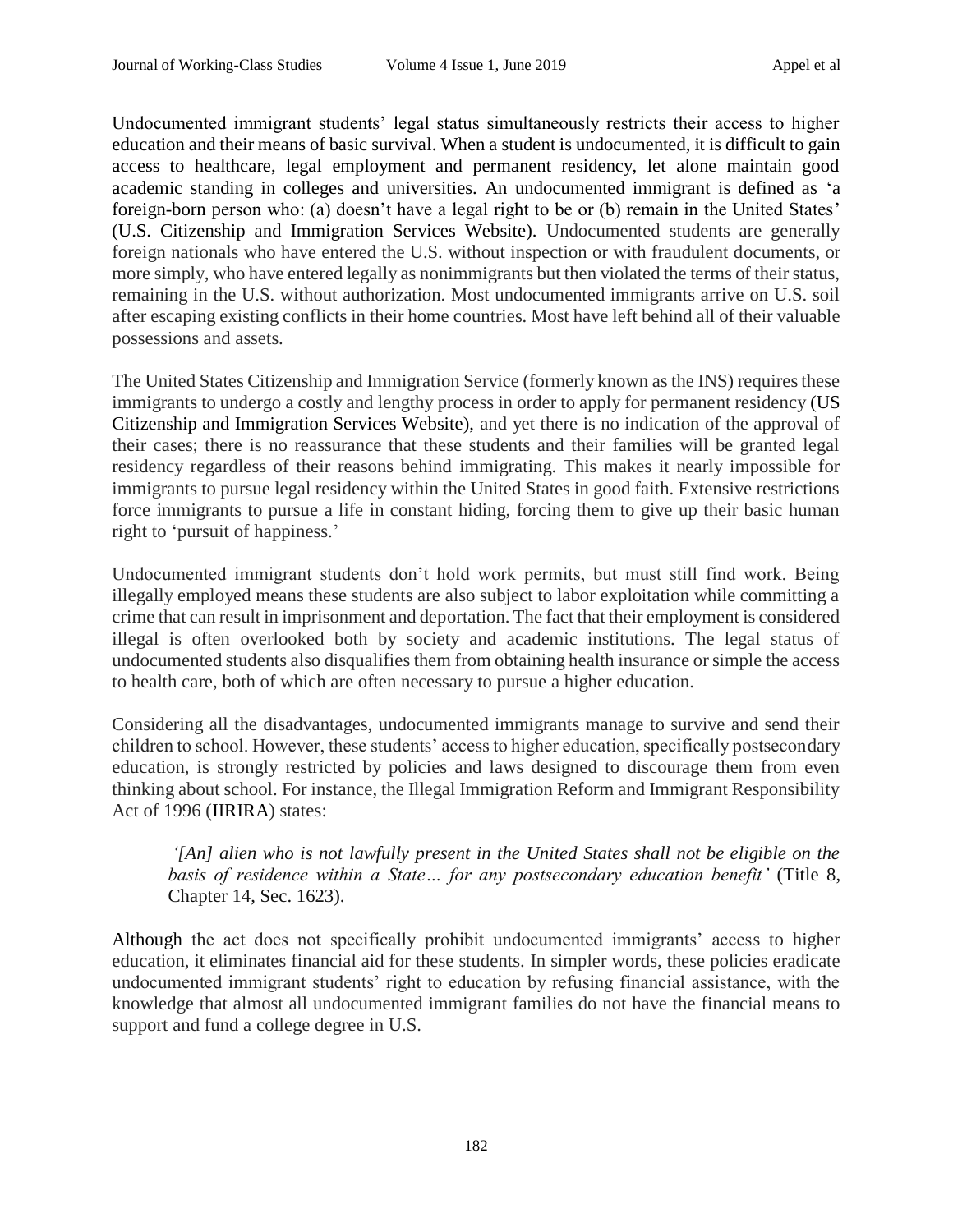Over the years the number of undocumented immigrant students who are eligible to attend college has increased drastically. In a number of states, this has resulted in positive in-state policy reform with regards to financial assistance. In New York, the in-state tuition policy was changed in 2012:

*'Nonresidents of New York State and out-of-status (undocumented) students who attended a New York State high school for at least two years and graduated, or obtained a New York State GED diploma, may apply for in-state tuition if they apply to CUNY within five years of receiving their diploma'* (New York In-State Tuition Policy).

Currently 18 U.S. states have revised their policies in regard to undocumented immigrant students since the year 2000. However, this process has not been easy; there have been series of proposed legislation in order to repeal these policies. For example, a lawsuit filed in California suggests that these sorts of policies violate federal law, mainly by out-of-state residents attending public institutions (Paz Maya Olivérez 2015 p. 120).

Unfortunately, federal policies remain the same. The only recent attempt to challenge undocumented immigrant students' access to higher education at the federal level is the *D.R.E.A.M.* Act (Development, Relief, and Education for Alien Minors): proposed legislation with a multiphased process aiming to provide undocumented students with an easier path towards higher education as well as legalization. The *D.R.E.A.M.* Act would also repeal some of the provisions of the IIRIRA that specifically prevent states from offering financial assistance to undocumented immigrant students. This bill has been sidelined by renewed debate over the Sensenbrenner Bill. Originally introduced by judiciary chairman James Sensenbrenner in 2005, this bill aims to criminalize undocumented immigrants and any person or entity that assists them. The Trump administration, unsurprisingly, has put a greater emphasis on this bill in recent years (Paz Maya Olivérez 2015 p. 120).

The U.S. government creates endless barriers to prevent undocumented students from academic achievement, which violates their human rights. It can be difficult to navigate these legalities, as being undocumented puts you in a vulnerable state, especially when your access to finances is limited. It is unjust to implement such policies when these students simply intend to practice their basic human right to education.

# **Financial Challenges**

Federal policies like the IIRIRA of 1996 discourage states from providing financial assistance to undocumented immigrant students. Subsequently, undocumented immigrant students are not eligible for federal loans regardless of their income. It is impossible for undocumented immigrant students to able afford higher education when tuition rates are steadily increasing with not much change in income rates, especially for low-income students. Moreover, most undocumented families assume their children are simply not eligible for any financial aid. These families have been denied almost everything, from health care to driver's licenses. Since they generally lack access to information about college because of their low social capital, undocumented immigrant students might not even think about pursuing higher education.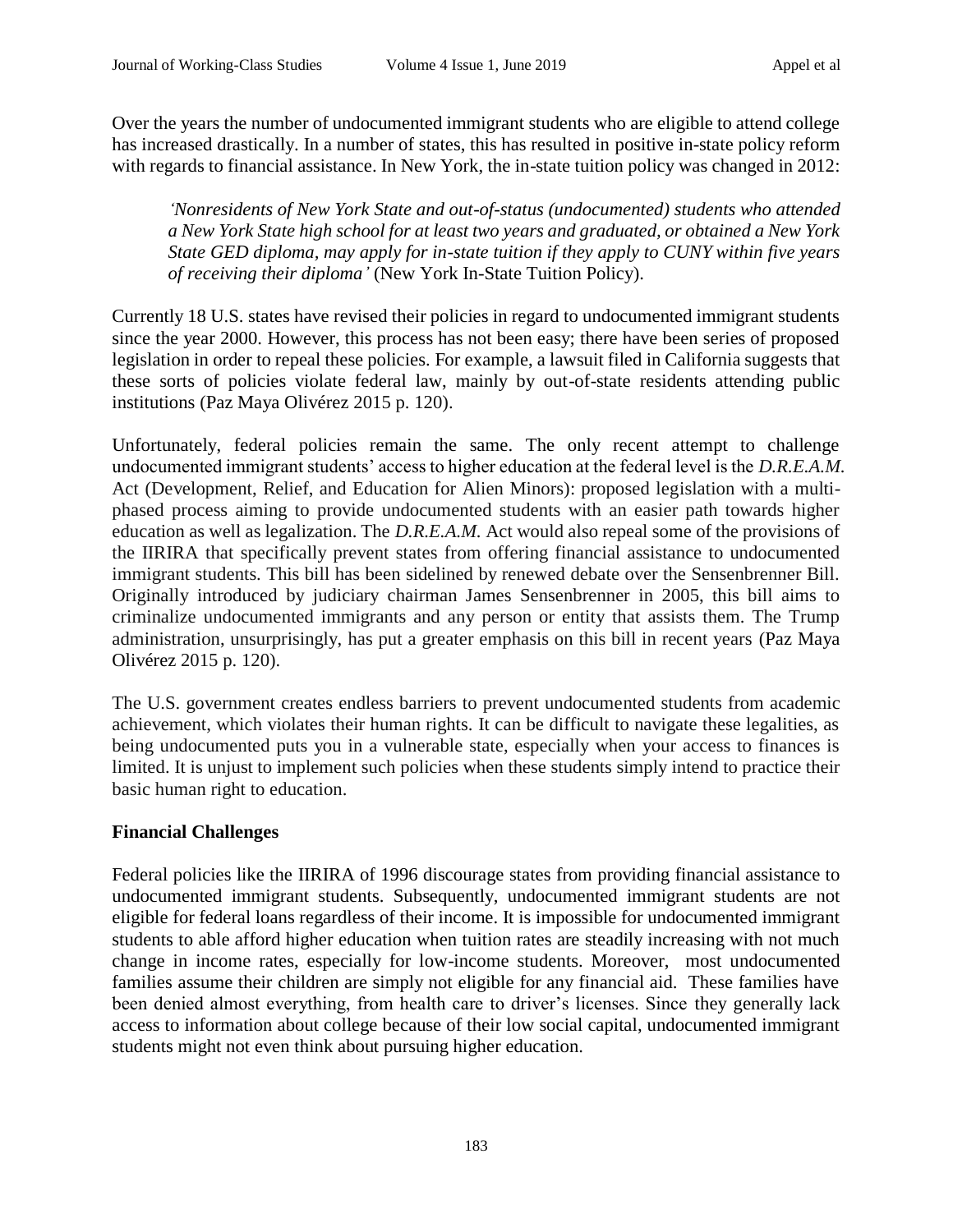Scholarships are another source of financial aid for many low-income students. Like state and federal loans, most of these scholarships require citizenship/residency; however, there are a select few available for undocumented immigrant students, such as The Dream U.S. Opportunity Scholarship. Unfortunately, there are so many undocumented students and too few available scholarships. This hyper-competitive situation is yet another reason for an undocumented immigrant student not to even consider college as an option. Furthermore, most undocumented immigrant students cannot attend college even after receiving financial aid. The need to contribute to their families' income is another major barrier to college, as well as the fact that in addition to tuition they still have to pay for housing, books and transportation.

Many of the above circumstances apply to native-born low-income students as well, and they do tread a similar path. The difference is, again, legal status. U.S.-born students can legally work; they get paid minimum wage, have more available employment opportunities, and can access work-study or funded internships. Undocumented immigrant students are not eligible for workstudy or internships. When they are able to find employment, undocumented students and families can expect to earn less due to increased exploitation by employers. They will make half of what low-income US citizens will make.

#### **Academic Challenges**

Undocumented immigrant students face yet another disadvantage. Like other low-income students, they have to compete with better informed and prepared students for a chance at an undergraduate degree. The inability to academically prepare for college is due to many factors, such as attending a low-performing K-12 school, being a first-generation student, and having a low family income.

Because of their generally low-income status, most undocumented immigrant children attend public schools in poor neighborhoods. The education standards at these schools are greatly affected by low budgets, lack of well-trained teachers, and overloaded class sizes. While the circumstances are the same for U.S.-born low-income students, a lack of college preparation has a drastic effect on undocumented immigrants with higher education ambitions. Almost all scholarships available to undocumented students hold a very high academic performance standard, so these students' chances of getting into college are reduced due to poor academic training. There is huge intersectionality between social class and undocumented students' scholarly performance. They work long hours prior to and post college admission, experiencing sleep deprivation and constant stress due to their financial needs. They have impossibly overbooked schedules, often juggling multiple jobs while attending school.

Being a first-generation student comes with many challenges, such as lack of access to quality mentoring, knowledge of how to approach the college application process, and familiarity with college environments. When these barriers are added to all other barriers that undocumented immigrant students face, these students usually withdraw completely from the idea of attending college—or, if they manage to make it to college, they soon drop out due to the lack of meaningful support available to them on most college campuses.

#### **What Can Be Done**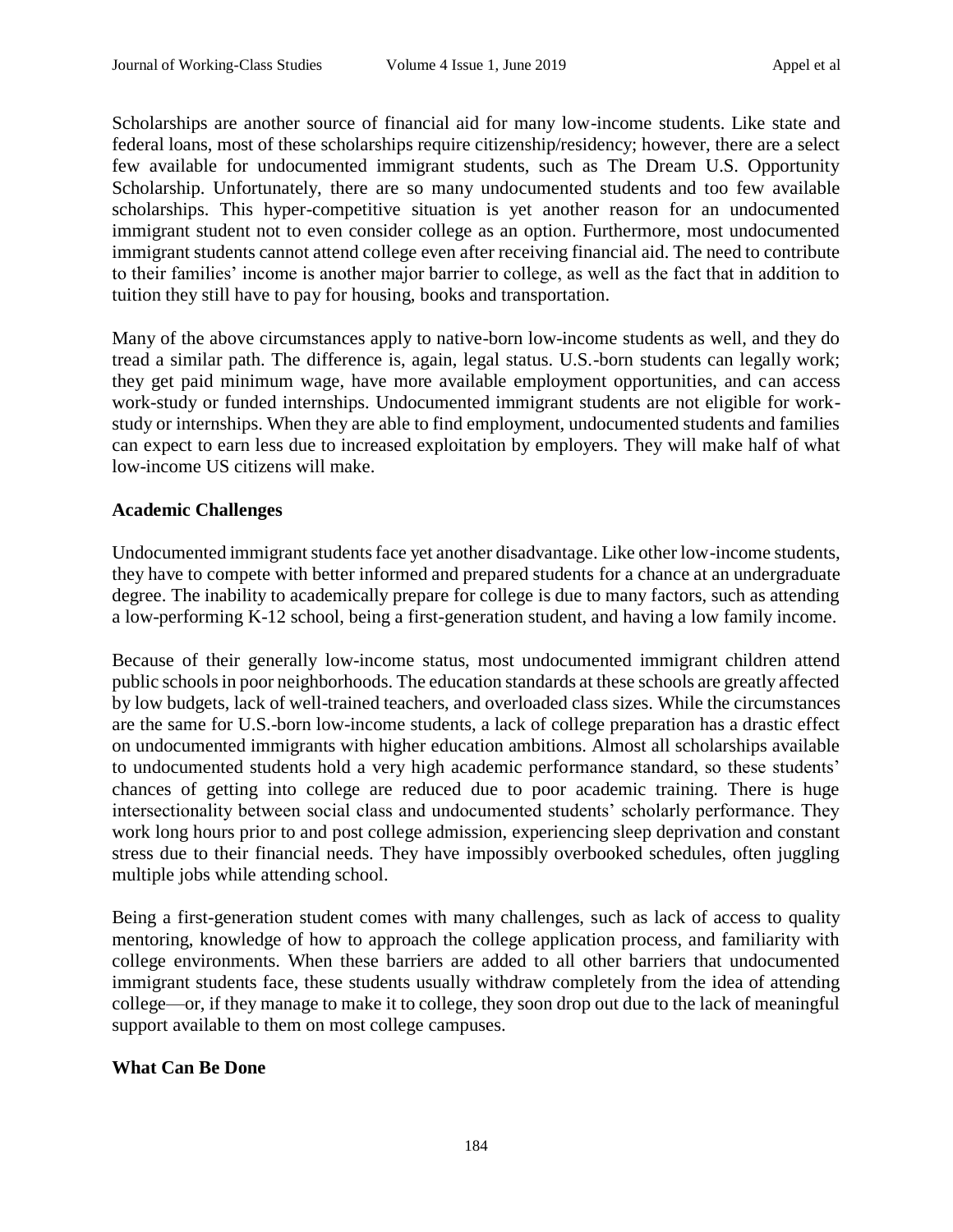To greatly lessen the challenges faced by undocumented immigrant students striving to both access higher education and successfully attain a college degree, there should be a fundamental change at both the policy level and social level. The implementation of policies such as the *D.R.E.A.M*. Act could not only help undocumented immigrants access higher education, but could also have a positive impact on U.S. poverty rates. The United States is not the only or the first country to admit immigrants. Nor is it the only country that faces illegal immigration challenges—but it is probably the country with the most restrictive immigration policies, and displays an especially inhuman attitude towards immigrants.

Other countries, such as Germany, have realized the moral importance and economic advantages of providing education to undocumented immigrants. This has resulted in reformed policies that benefit everyone. Germany's Free Guest Students Program is an example of such a policy. Since 2015, undocumented immigrants and asylum seekers in Germany have had the opportunity to attend college under this program. An asylum seeker is permitted to take courses and attend lectures at universities while their asylum application is being processed. Once the application is completed and, under the circumstantial acceptance of legal residency, they can continue as degree-seeking students. In most countries, the asylum-seeking process can take up to 5 years; this policy enables immigrants to learn the German language more quickly, as well as preparing them for a potential degree. Courses taken as asylum-seekers provide students with a set of skills and knowledge that can affect their lives forever, even without an official degree. German Universities are both advocating for and exercising one of the basic human rights: the right to access education regardless of your legal status (The International Covenant on Economic, Social, and Cultural Rights, Article 13). By the time these immigrants are German citizens, they have already been equipped with language and professional skills, which enhances the German economy by reducing illiteracy and increasing the number of skilled professionals.

The Free Guest Students program would not have been possible without the efforts of ordinary people; 'College directors, professors, students and volunteers' effort led to creation of this program' (German Newspaper 2016). No policy change is possible without change at the social level. The challenges faced by undocumented immigrant students can be reduced, even eliminated, by small changes in our communities through educating school/college counselors, professors, teachers, and administrators about their needs. Trainings should be provided to enable these professionals and their skill sets, skills that are necessary to aid the success of undocumented immigrants' students. It is important that other groups of students on college campuses be educated as well in order to increase their personal understanding and combat anti-immigrant assumptions, for human fear the unknown. By increasing awareness of the struggles undocumented immigrant students face, hopefully more people will be encouraged to support policy reforms that allow these students to access college, and thrive once there.

**Maya Khavary** is a non-traditional student majoring in International Affairs. She grew up in Afghanistan, experiencing war, violence, conflict, discrimination and genocide. Maya is very passionate about social justice. 'I immigrated to the United States in 2016, hoping to start a new life in a country I didn't know much about,' she recalls. 'I have worked and volunteered with organizations focused on issues such as sex trafficking, war and immigration, in Afghanistan, India and the U.S.' Maya speaks five languages, and hopes to work with people from all walks of life in different parts of the world who struggle with social justice challenges.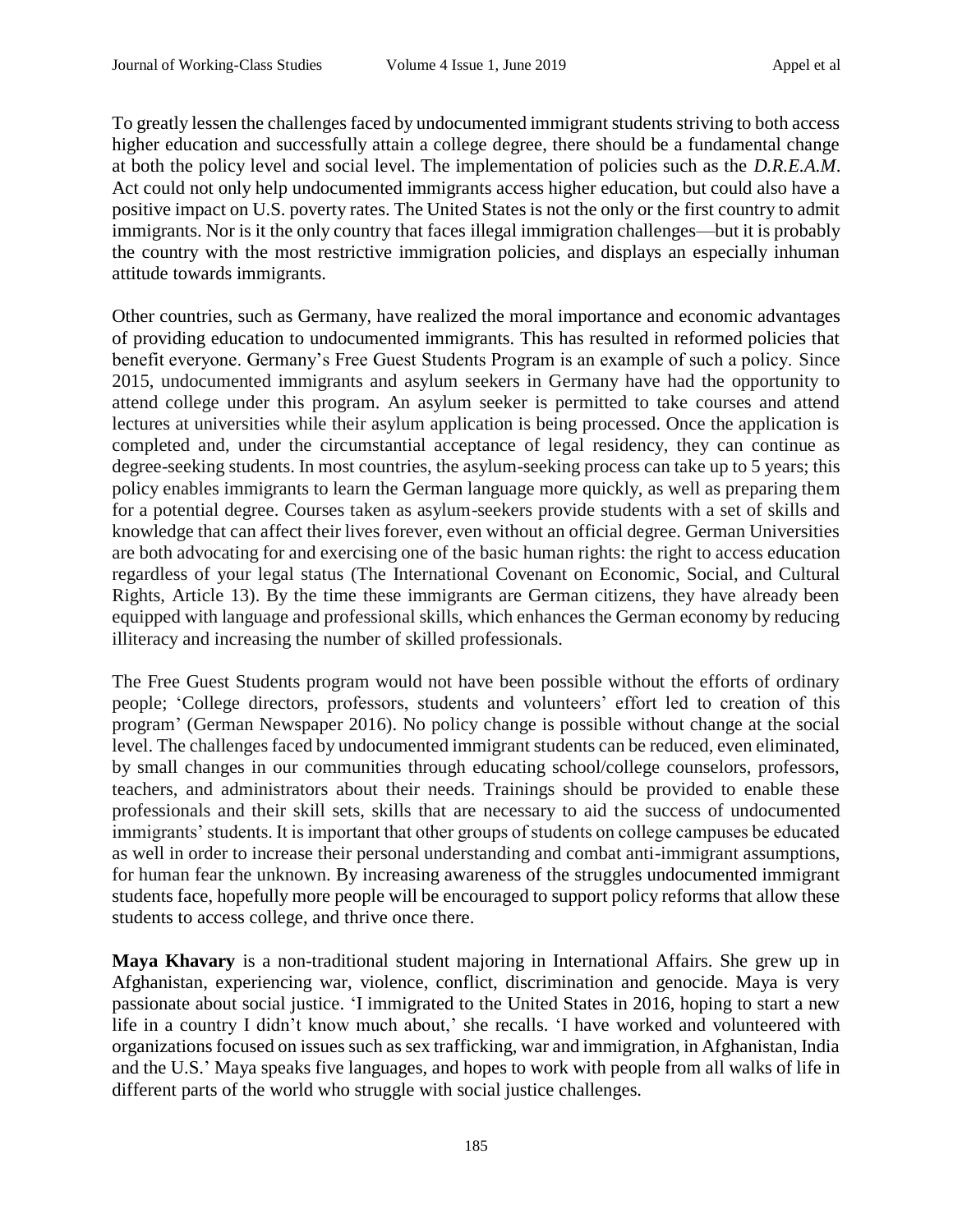## **Bibliography**

#### **Ariely Mejia, 'Mexican Immigrants: The Hidden Labor Community'**

Anzaldúa, G.E. 1987, *Borderlands/La Frontera,* Aunt Lute Books, San Francisco, 1987. Better Business 2014, *Report on how Hispanic entrepreneurs are beating expectations and* 

*bolstering the U.S. economy,* The Latino Donor Collaborative.

- Bureau of Labor Statistics 2018, *Foreign-born Workers: Labor Force Characteristics – 2018,*  BLS, Eastern.
- *Corrido De Juanito* 2017, Song, Universal. *Spotify,*  <https://open.spotify.com/track/0ehx1p1HMn7NMKisZaO9oL?si=AvQ3n3weTY6kz6fX  $OyA-0w$ .
- Chaichian, M.A. 2014, *Empires and Walls: Globalization, Migration, and Colonial Domination,* electronic book, Brill, Netherlands.
- Corona, Maria A. 1993, 'What Mexican maids really think,' *San Diego Reader,* 21 January, viewed 25 April 2019, <https://www.sandiegoreader.com/news/1993/jan/21/cover-what-mexican-maids-really-t

hink/#>.

- Fouts, S. 2017, 'La Pulga,' Southern Foodways Alliance, 24 October, viewed 13 March 2019, [https://www.southernfoodways.org/oral-history/la-pulga/.](https://www.southernfoodways.org/oral-history/la-pulga/)
- Gentsch, K. & Massey, D.S. 2016, 'Undocumented Migration and the Wages of Mexican Immigrants,' *International Migration Review,* vol. 48, no. 2.
- Gonzalez, L. 2019, Interviewed by Ariely Mejia, 28 March.
- *Immigrants (We Get The Job Done)* 2016, Song, Atlantic Recording Corporation, *Spotify,*  [https://open.spotify.com/track/2HCQfx7Dv4yHlrSyvMwksF.](https://open.spotify.com/track/2HCQfx7Dv4yHlrSyvMwksF)
- Moreno, J. 2005, 'Hispanic flea markets offer culture in parallel economy,' *Houston Chronicle*, 18 December, viewed 13 March 2019, <https://www.chron.com/business/article/Hispanic-flea-markets-offer-culture-in-parallel-1928524.php>.
- Munshi, K. 2003, 'Networks in the Modern Economy: Mexicans Migrants in the U.S. Labor Market,' *The Quarterly Journal of Economics,* vol. 118, no. 2, viewed 3 March 2019, [https://academic.oup.com/qje/article-abstract/118/2/549/1899587.](https://academic.oup.com/qje/article-abstract/118/2/549/1899587)
- Perez, C. 2019, Interviewed by Ariely Mejia, 1 April.
- Portes, A. & Bach, R.L. 1985, *Latin Journey: Cuban and Mexican Immigrants in the United States*, electronic book, University of California Press.
- Ramirez, H. 2011, 'Los jardineros de Los Angeles: suburban maintenance gardening as a pathway to first and second generation Mexican immigrant mobility,' PhD Phil. thesis, University of Southern California, viewed 28 February 2019, [http://digitallibrary.usc.edu/cdm/ref/collection/p15799coll127/id/649206.](http://digitallibrary.usc.edu/cdm/ref/collection/p15799coll127/id/649206)
- Romero, J. & Sims, J. 2013, 'Latin American Debt Crisis of the 1980s,' *Federal Reserve History,* 22 November, viewed 3 March 2019,

[https://www.federalreservehistory.org/essays/latin\\_american\\_debt\\_crisis.](https://www.federalreservehistory.org/essays/latin_american_debt_crisis)

- Salazar, F. 2019, Interviewed by Ariely Mejia, 10 April.
- Salazar, J. 2019, Interviewed by Ariely Mejia, 3 April.
- *Soy De Rancho* 2009, Song, Twins Music Group, *Spotify,* [https://open.spotify.com/track/1giHG26ew5FJIPdYfyvdZo.](https://open.spotify.com/track/1giHG26ew5FJIPdYfyvdZo)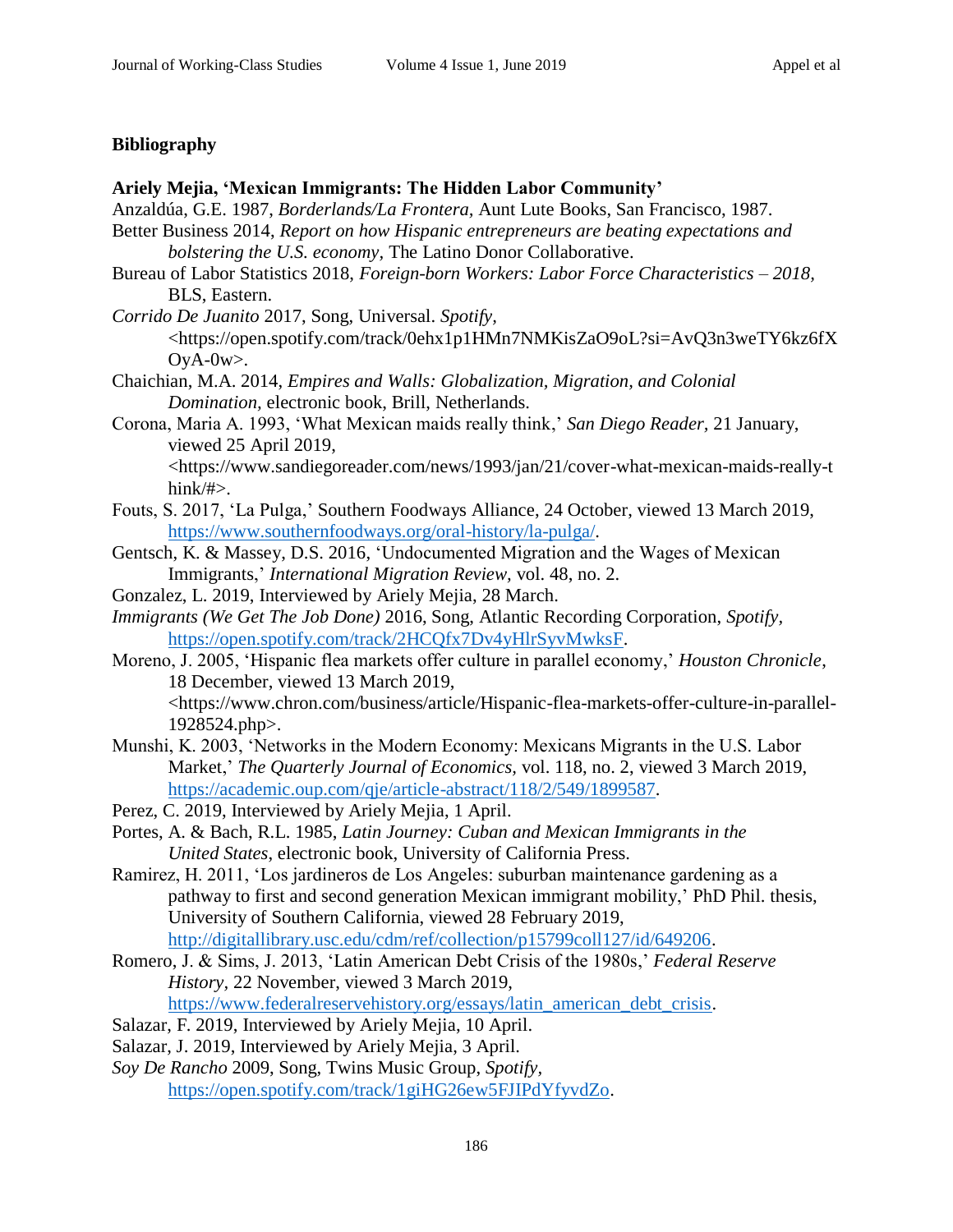## **Jensen Kraus, 'Putting People Out to Pasture: Social Class in the American HIV/AIDS Epidemic, 1981 – Present'**

- AIDSinfo 2017, Cost Considerations and Antiretroviral Therapy Limitations to Treatment Safety and Efficacy Adult and Adolescent ARV, viewed 30 April 2018, [<https://aidsinfo.nih.gov/guidelines/html/1/adult-and-adolescent-arv/459/cost](https://aidsinfo.nih.gov/guidelines/html/1/adult-and-adolescent-arv/459/cost-considerations-and-antiretroviral-therapy)[considerations-and-antiretroviral-therapy>](https://aidsinfo.nih.gov/guidelines/html/1/adult-and-adolescent-arv/459/cost-considerations-and-antiretroviral-therapy).
- Barrios, G. 1987, 'AIDS and Employment,' *Whittier Law Review,* vol. 9, no. 2*,* pp. 259-276. Center for Disease Control and Prevention 2016, 'Half of black gay men and a quarter of Latino gay men projected to be diagnosed within their lifetime,' viewed 30 April 2018, [www.cdc.gov/nchhstp/newsroom/2016/croi-press-release-risk.html.](http://www.cdc.gov/nchhstp/newsroom/2016/croi-press-release-risk.html)
- Center for Disease Control and Prevention 2017, 'HIV in the United States by Geography,' viewed 30 April 2018, [https://www.cdc.gov/hiv/pdf/statistics/cdc-hiv-geographic](https://www.cdc.gov/hiv/pdf/statistics/cdc-hiv-geographic-distribution.pdf)[distribution.pdf.](https://www.cdc.gov/hiv/pdf/statistics/cdc-hiv-geographic-distribution.pdf)
- Denning, P., DiNenno, E. 2010, 'Communities in Crisis: Is There a Generalized HIV Epidemic in Impoverished Urban Areas of the United States?' Web. *Center for Disease Control and Prevention*, [<https://www.cdc.gov/hiv/group/poverty.html>](https://www.cdc.gov/hiv/group/poverty.html).
- Diaz, T., Chu, S. Y., Conti, L., Nahlen, B. L., Whyte, B., Mokotoff, E., … Mukhtar, Q. 1994, 'Health insurance coverage among persons with AIDS: results from a multistate surveillance project,' *American Journal of Public Health,* vol. 84, no. 6, pp. 1015–1018.
- France, D., 2016, *How to Survive a Plague: The Story of How Activists and Scientists Tamed AIDS,* Penguin Random House LLC, New York.
- Gebo, K. A., Fleishman, J. A., Conviser, R., Hellinger, J., Hellinger, F. J., Josephs, J. S., … Moore, R. D. 2010, 'Contemporary Costs of HIV Health Care in the HAART Era,' *AIDS (London, England)*, vol. 24, no. 17, pp. 2705–2715.
- Holtzman, C. W., Shea, J. A., Glanz, K., Jacobs, L. M., Gross, R., Hines, J., … Yehia, B. R. 2015, 'Mapping Patient–Identified Barriers and Facilitators to Retention in HIV Care and Antiretroviral Therapy Adherence to Andersen's Behavioral Model,' *AIDS Care*, vol. 27, no. 7, pp. 817–828.
- *How to Survive a Plague* 2012, motion picture, USA: IFC Films.
- Krakower, D. S., Beekmann, S. E., Polgreen, P. M., & Mayer, K. H. 2016, 'Diffusion of Newer HIV Prevention Innovations: Variable Practices of Frontline Infectious Diseases Physicians,' *Clinical Infectious Diseases: An Official Publication of the Infectious Diseases Society of America*, vol. 62, no. 1, pp. 99–105.
- Kurtz, S. P., Buttram, M. E., & Surratt, H. L. 2014, 'Vulnerable Infected Populations and Street Markets for ARVs: Potential Implications for PrEP Rollout in the US'. *AIDS Care* vol. 26, no. 4, pp. 411–415.
- Leonard, A. S. 1985, 'AIDS and Employment Law Revisited,' *Hofstra Law Review*, vol. 14, no. 1, pp.11-52.
- Levin, M. & Sanger, M. 2000, *After the Cure: Managing AIDS and Other Public Health Crisis,* University Press of Kansas, Lawrence.
- Massagli, M. P., Weissman, J. S., Seage, G. R., & Epstein, A. M. 1994, 'Correlates of employment after AIDS diagnosis in the Boston Health Study,' *American Journal of Public Health*, vol. 84, no. 12, pp. 1976–1981.
- Maude, R., Volpe, G., & Stone, D. 2017, 'Knowledge, Attitude and Practice of Pre-exposure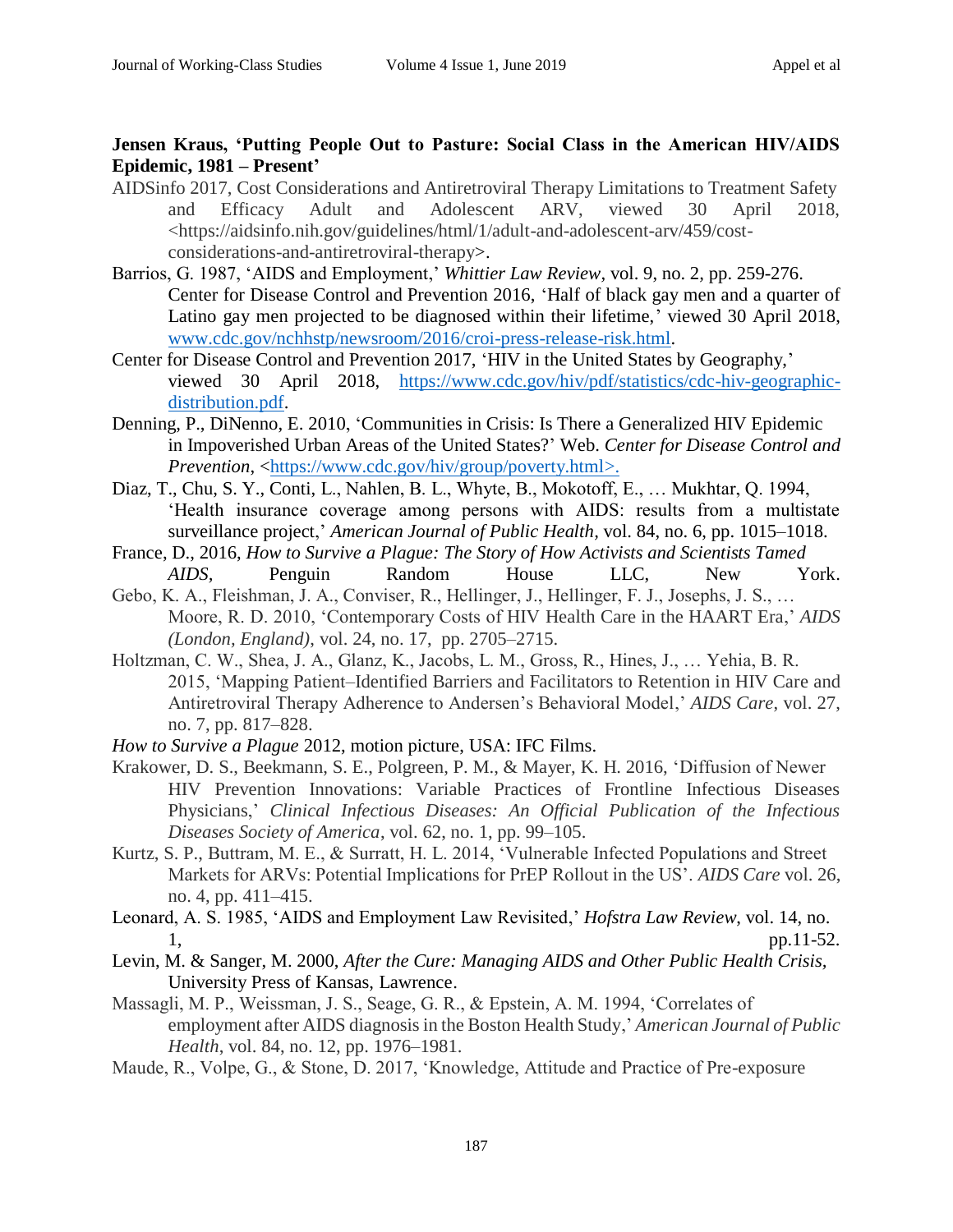prophylaxis (PrEP) against HIV infection of medical providers at an academic center,' *Open Forum Infectious Diseases*, vol. 4, suppl. 1, p. 437.

- Mestel, S. 2016, 'Unprepared: The Difficulty of Getting a Prescription for a Drug That Effectively Prevents HIV Infection,' viewed 28 April 2018, [<https://longreads.com/2016/12/06/unprepared-why-a-drug-that-effectively-prevents-hiv](https://longreads.com/2016/12/06/unprepared-why-a-drug-that-effectively-prevents-hiv-infection-isnt-being-prescribed/)[infection-isnt-being-prescribed/>](https://longreads.com/2016/12/06/unprepared-why-a-drug-that-effectively-prevents-hiv-infection-isnt-being-prescribed/).
- Murguia, A. & Vice 2016, *The Silent HIV Crisis Sweeping the American South: TONIC Specials,* Youtube, viewed 30 April 2018, <https://www.youtube.com/watch?v=JOSN1bKG3zQ>.
- Niehaus, A. J. 1990, 'Increasing the Cost of Living: Class and Exploitation in the Delivery of Social Services to Persons with AIDS' in D. A. Feldman (Ed), *Culture and Aids,* Praeger Publishers, New York.
- Rubin, M. S., Colen, C. G., & Link, B. G. 2010, 'Examination of Inequalities in HIV/AIDS Mortality in the United States from a Fundamental Cause Perspective,' *American Journal of Public Health,* vol. 100, no. 6, pp. 1053-1059.
- Scitovsky, A. A. 1988, 'The Economic Impact of AIDS in the United States,' *Health Affairs*, vol. 7, no. 4, Jan. 1988, pp. 32–45.
- Tsuyuki, K., Surratt, H. L., Levi-Minzi, M. A., O'Grady, C. L., & Kurtz, S. P. 2015, 'The Demand for Antiretroviral Drugs in the Illicit Marketplace: Implications for HIV disease management among vulnerable populations,' *AIDS and Behavior*, vol. 19, no. 5, pp. 857– 868.
- Villarosa, L. 2017, 'America's Hidden H.I.V. Epidemic,' 6 June, viewed 10 April 2018, [<https://www.nytimes.com/2017/06/06/magazine/americas-hidden-hiv-epidemic.html>.](https://www.nytimes.com/2017/06/06/magazine/americas-hidden-hiv-epidemic.html)
- Worth, D. 1990, 'Minority Women and AIDS: Culture, Race, and Gender,' in D. A. Feldman (Ed), *Culture and AIDS*, Praeger Publishers, New York.
- Zonona V. F. 1989, 'AIDS Groups Urge Firm to Lower AZT Price,' 31 August, viewed 10 April 2018, [http://articles.latimes.com/1989-08-31/news/mn-1928\\_1\\_lower-price.](http://articles.latimes.com/1989-08-31/news/mn-1928_1_lower-price)

# **Emily Clark, 'Wealth, Poverty, & Wildfires: An Overview'**

- Adamson, J; Bogard, P; Feldman, J; Friederici, P; Hicks, S; Roberts, J. & Ryan, T. 2015, 'The Rich Go Higher: The Geography of Rural Development, Fire Management, and Environmental Justice in Utah's Wildland Urban Interface,' in Roberts, J. (ed), *Working on Earth*, University of Nevada Press, Reno, Nevada, pp. 61-63, 67.
- Barron, L., & Gajanan, M. 2018. 'Why California's Fires are Bigger, Deadlier, and More Costly,' *Time,* 17 October, viewed 2 May 2019,

[http://time.com/4985252/california-wildfiresfires-climate-change/.](http://time.com/4985252/california-wildfiresfires-climate-change/)

- Davies, I. P., Haugo, R. D., Robertson, J. C., & Levin, P. S. 2018, November 2. 'The unequal vulnerability of communities of color to wildfire,' *PLOS,* viewed 29 April 2019, [/https://journals.plos.org/plosone/article?id=10.1371/journal.pone.0205825.](https://journals.plos.org/plosone/article?id=10.1371/journal.pone.0205825)
- FEMA. n.d. 'Data Visualization: Summary of Disaster Declarations and Grants.' viewed 2 May 2019, [https://www.fema.gov/data-visualization-summary-disaster-declarations-and](https://www.fema.gov/data-visualization-summary-disaster-declarations-and-grants)[grants](https://www.fema.gov/data-visualization-summary-disaster-declarations-and-grants)
- Hersher, R., & Benincasa, R. 2019, March 05. 'How Federal Disaster Money Favors the Rich,'viewed 26 April 2019, [https://www.npr.org/2019/03/05/688786177/how-federal](https://www.npr.org/2019/03/05/688786177/how-federal-disaster-money-favors-the-rich)[disaster-money-favors-the-rich](https://www.npr.org/2019/03/05/688786177/how-federal-disaster-money-favors-the-rich)
- 'Low-income Communities Struggle to Recover After a Wildfire,' *NPR* 2018, viewed 27 April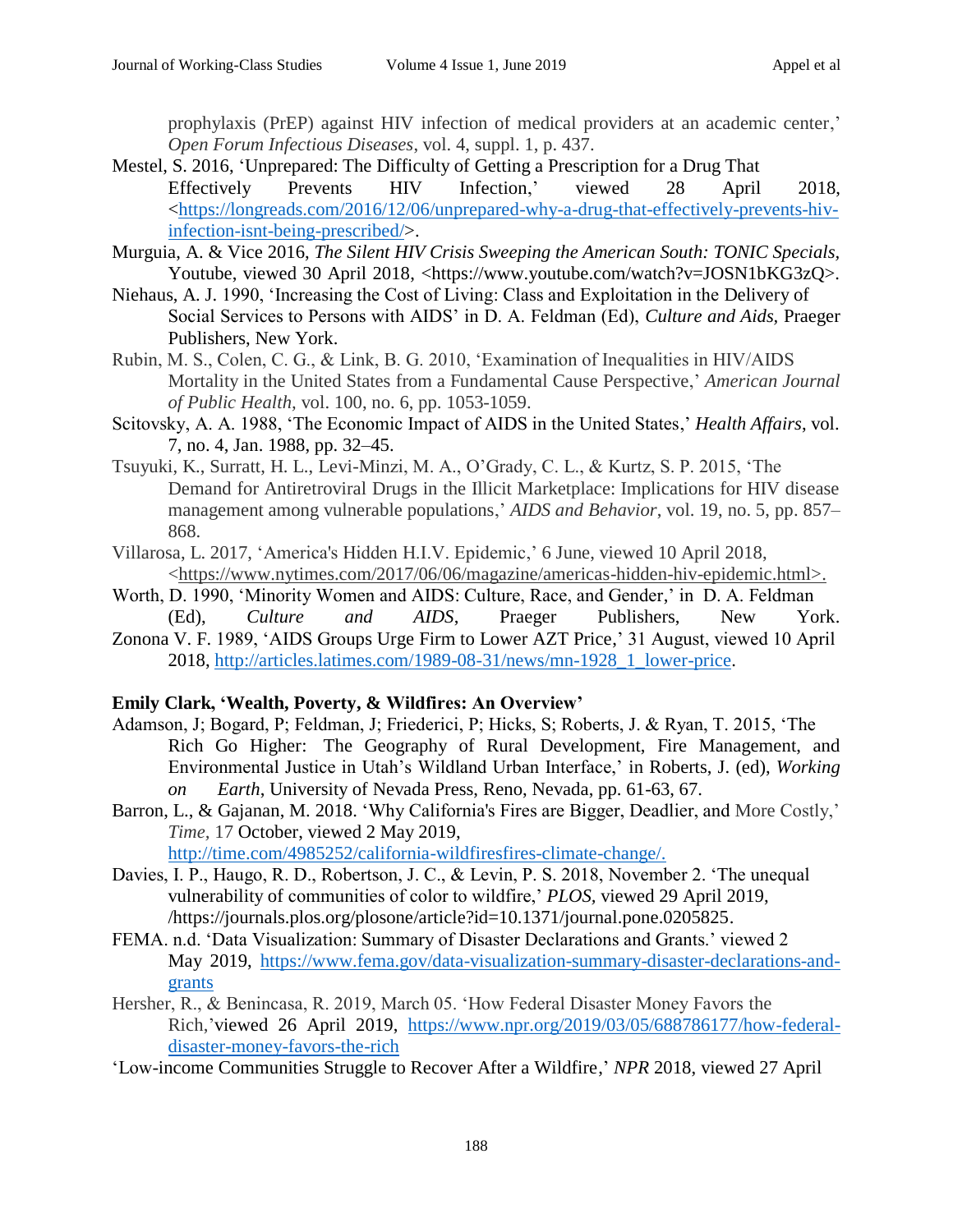2019, [https://www.npr.org/2018/09/19/647606049/low-income-communities-struggle-to](https://www.npr.org/2018/09/19/647606049/low-income-communities-struggle-to-recover-after-a-wildfire)[recover-after-a-wildfire.](https://www.npr.org/2018/09/19/647606049/low-income-communities-struggle-to-recover-after-a-wildfire)

- Madrigal, A. C. 2018, 'Kim Kardashian's Private Firefighters Expose America's Fault Lines,' viewed 28 May 2019, https://www.theatlantic.com/technology/archive/2018/11/kim[kardashian-kanye-west-history-private-firefighting/575887/.](https://www.theatlantic.com/technology/archive/2018/11/kim-kardashian-kanye-west-history-private-firefighting/575887/)
- Nixon, R. 2018, 'What FEMA Is Doing, and Not Doing, in Response to California's Fires,' viewed 3 May 2019, [https://www.nytimes.com/2018/11/22/us/politics/fema-california](https://www.nytimes.com/2018/11/22/us/politics/fema-california-wildfires.html)[wildfires.html.](https://www.nytimes.com/2018/11/22/us/politics/fema-california-wildfires.html)
- Parvini, S., & Simani, E. 2018, 'As California wildfires displace low-income residents in wine country, tech industry continues to bolster Bay Area wealth,' viewed 28 April 2019, [https://www.latimes.com/local/lanow/la-me-ln-california-income-poverty-census-](https://www.latimes.com/local/lanow/la-me-ln-california-income-poverty-census-20181205-story.html)[20181205-story.html.](https://www.latimes.com/local/lanow/la-me-ln-california-income-poverty-census-20181205-story.html)
- Predictive Services/ National Interagency Fire Center 2019 (June-Sept.), 'National Significant Wildland Fire Potential Outlook,' viewed 18 June 2019, [https://www.predictiveservices.nifc.gov/outlooks/monthly\\_seasonal\\_outlook.pdf.](https://www.predictiveservices.nifc.gov/outlooks/monthly_seasonal_outlook.pdf)
- Roberts, J. 2015, 'The Rich Go Higher: The Geography of Rural Development, Fire Management, and Environmental Justice in Utah's Wildland Urban Interface,' in Roberts, J. (ed), *Working on Earth*, University of Nevada Press, Reno, Nevada, pp. 61 63, 67.
- Shoot, B. 2018, 'California's \$442 Million Fire Budget Is Exhausted-and Needs \$234 Million More to Keep Fighting,' viewed 3 May 2019, [http://fortune.com/2018/09/06/californiafire-2018-cost-insurance-claims/.](http://fortune.com/2018/09/06/californiafire-2018-cost-insurance-claims/)
- Smiley, L. 2018, 'Private firefighters and five-star hotels: How the rich sit out Wildfires,' viewed 4 May 2019, [<https://www.theguardian.com/world/2018/sep/20/private-firefighters-wildfire](https://www.theguardian.com/world/2018/sep/20/private-firefighters-wildfire-insurance-climate-change-capitalism)[insurance-climate-change-capitalism>](https://www.theguardian.com/world/2018/sep/20/private-firefighters-wildfire-insurance-climate-change-capitalism).
- Thompson, G. 2018, 'As Toxic Smoke Blankets California, Who Has the Ability to Escape?' *The Nation,* viewed 28 April 2019, [<https://www.thenation.com/article/california](https://www.thenation.com/article/california-wildfire-inequality-escape-homeless/)[wildfire-inequality-escape-homeless/>](https://www.thenation.com/article/california-wildfire-inequality-escape-homeless/).
- U.S. Census Bureau QuickFacts: 'San Francisco County, California,' viewed 4 May 2019,< [https://www.census.gov/quickfacts/sanfranciscocountycalifornia>](https://www.census.gov/quickfacts/sanfranciscocountycalifornia).

#### **Jenna Timmerman, 'All Walled In: How Gated Communities Are Dividing America'**

- Atkinson, R. & Blandy, S. 2005. 'Introduction: International Perspectives on the New Enclavism and the Rise of Gated Communities,' *Housing Studies*, vol. 20, no. 2, pp. 177-186.
- Benjamin, R. 2012, 'The Gated Community Mentality,' *The New York Times*, viewed 29 March 2019, [<https://www.nytimes.com/2012/03/30/opinion/the-gated-community](https://www.nytimes.com/2012/03/30/opinion/the-gated-community-mentality.html)[mentality.html>](https://www.nytimes.com/2012/03/30/opinion/the-gated-community-mentality.html).
- Blackely, E.J. & Snyder, M.G. 1997, *Fortress America: Gated Communities in The United States,* Brookings Institution Press, United States.
- Dean 2012, 'Pros and Cons of Gated Communities,' *The Truth About Realty*, viewed 10 December 2019, [<https://www.thetruthaboutrealty.com/pros-and-cons-of-gated](https://www.thetruthaboutrealty.com/pros-and-cons-of-gated-communities/)[communities/>](https://www.thetruthaboutrealty.com/pros-and-cons-of-gated-communities/).
- De Leon, J. 2015, *The Land of Open Graves: Living and Dying on the Migrant Trail, University* of California Press, United States.
- Gallen, T. 2018, 'Arizona one of the fastest-growing states*,* Census says,' viewed 20 December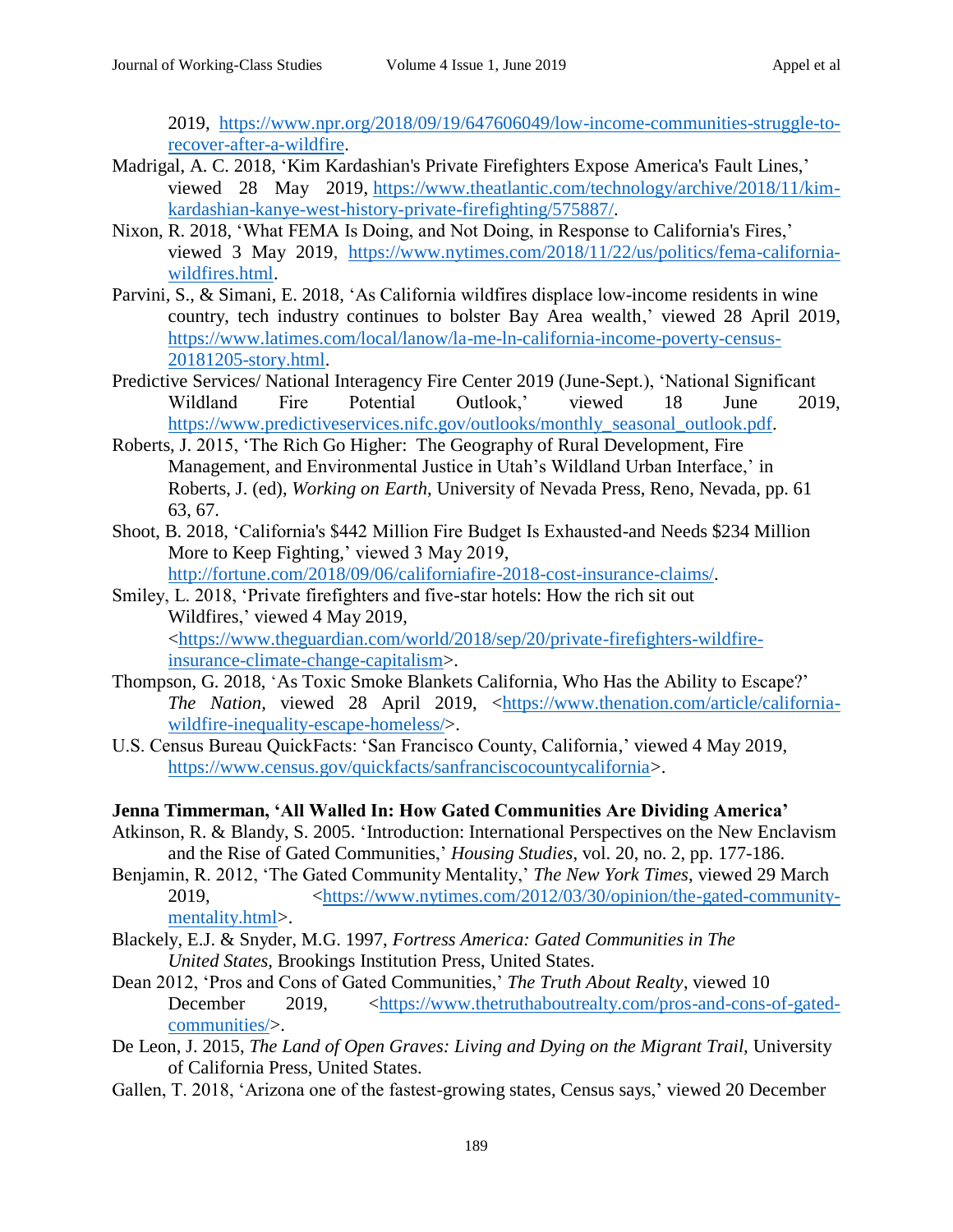2019, [<https://www.bizjournals.com/phoenix/news/2018/12/20/arizona-one-of the](https://www.bizjournals.com/phoenix/news/2018/12/20/arizona-one-of%20the-fastest-growing-states-census.html)[fastest-growing-states-census.html](https://www.bizjournals.com/phoenix/news/2018/12/20/arizona-one-of%20the-fastest-growing-states-census.html) >.

- Goodyear, S. 2013, 'The Threat of Gated Communities,' *CityLab—The Atlantic,* viewed 15 July 2019, < [https://www.citylab.com/equity/2013/07/threat-gated-communities/6198/>](https://www.citylab.com/equity/2013/07/threat-gated-communities/6198/).
- Low, S. 2003, *Behind the Gates: Life, Security, and the Pursuit of Happiness in Fortress America,* Routledge, New York and London.
- Paulouro Neves, J. 2012, *The Eradication of Public Space: Dissolving Liminal States,* ResearchGate.
- Wojcik, L. 2013, 'Gated Communities: The American Dream Behind Walls,' *Le Journal International*, viewed 14 April 2019.

#### **Emma Bryan, 'Sex Workers, Power, and Stigma'**

- Aimee, R. et al. 2015, 'A Short History of \$pread,' in R. Aimee (ed), *Spread*, The Feminist Press at CUNY, pp. 13–27.
- ---. 2015, 'The Sex Workplace: No Day Without an Immigrant,' in R. Aimee (ed), *Spread*, The Feminist Press at CUNY, pp. 70–77.
- Cafolla, A. 2015, 'Remembering '\$pread,' the Magazine That Gave Sex Workers a Voice,' *Vice*, viewed 20 Feb. 2015, [www.vice.com/en\\_us/article/bn5973/pread-magazine-provided-a](http://www.vice.com/en_us/article/bn5973/pread-magazine-provided-a-smart-funny-lifeline-for-sex-workers-around-the-world-069)[smart-funny-lifeline-for-sex-workers-around-the-world-069.](http://www.vice.com/en_us/article/bn5973/pread-magazine-provided-a-smart-funny-lifeline-for-sex-workers-around-the-world-069)
- Chateauvert, M. 2015, *Sex Workers Unite!: A History of the Movement from Stonewall to Slutwalk*, Beacon Press, Boston.
- Grant, M.G. 2015, *Playing the Whore: The Work of Sex Work*, Verso Books, New York.
- ---. 2012, 'Organized Labor's Newest Heroes: Strippers,' *The Atlantic*, viewed 15 April 2019, <www.theatlantic.com/sexes/archive/2012/11/organized-labors-newest-heroesstrippers/265376/.>
- 'I'm A Dominatrix Who Teaches Black Feminist Theory To Clients,' *YouTube*, viewed 7 March 2018, [www.youtube.com/watch?v=lFyk0Jkun50.](http://www.youtube.com/watch?v=lFyk0Jkun50)
- Jacobs, R. 2014, 'In the Booth with Ruth Lori Adorable, Sex Worker and Sex Worker Rights Advocate,' *Ruth Jacobs*, viewed 10 April 2019, <ruthjacobs.co.uk/2014/01/15/loriadorable-sex-worker-and-sex-worker-rights-advocate-interview/>.
- Jenness, V. 1990, 'From Sex as Sin to Sex as Work: COYOTE and the Reorganization of Prostitution as a Social Problem,' *Social Problems*, vol. 37, no. 3, pp. 403–420.
- Lehmiller, J. 2018, 'Nearly One in Five Sex Workers Are Men,' *Tonic*/*VICE,* viewed 09 April 2019, <tonic.vice.com/en\_us/article/evm5vw/nearly-one-in-five-sex-workers-are-men>.
- McCombs, E. 2018, ''This Bill Is Killing Us': 9 Sex Workers On Their Lives In The Wake Of FOSTA,' *The Huffington Post*, viewed 25 March 2019, <www.huffingtonpost.com/entry/sex-workerssestafosta\_us\_5ad0d7d0e4b0edca2cb964d9>.
- Miller-Young, M. 2015, 'Black Tale: Women of Color in the American Porn Industry,' in R. Aimee (ed), *Spread*, The Feminist Press at CUNY, pp. 85–92.
- Noelle, N. 2015, 'Sex Work Can Be Empowering, But The Sex Industry Isn't,' viewed 05 April 2019, <www.huffpost.com/entry/sex-work-can-be-empowering-but-the-sex-industryisnt\_b\_6875630>.

Price-Glynn, K. 2010, *Strip Club: Gender, Power, and Sex Work*, NYU Press, New York.

- Salim, M. 2015, 'Stripping While Brown,' in R. Aimee (ed), *Spread*, The Feminist Press at CUNY, pp. 39–45.
- Scoular, J. 2004, 'The 'Subject' of Prostitution: Interpreting the Discursive, Symbolic and